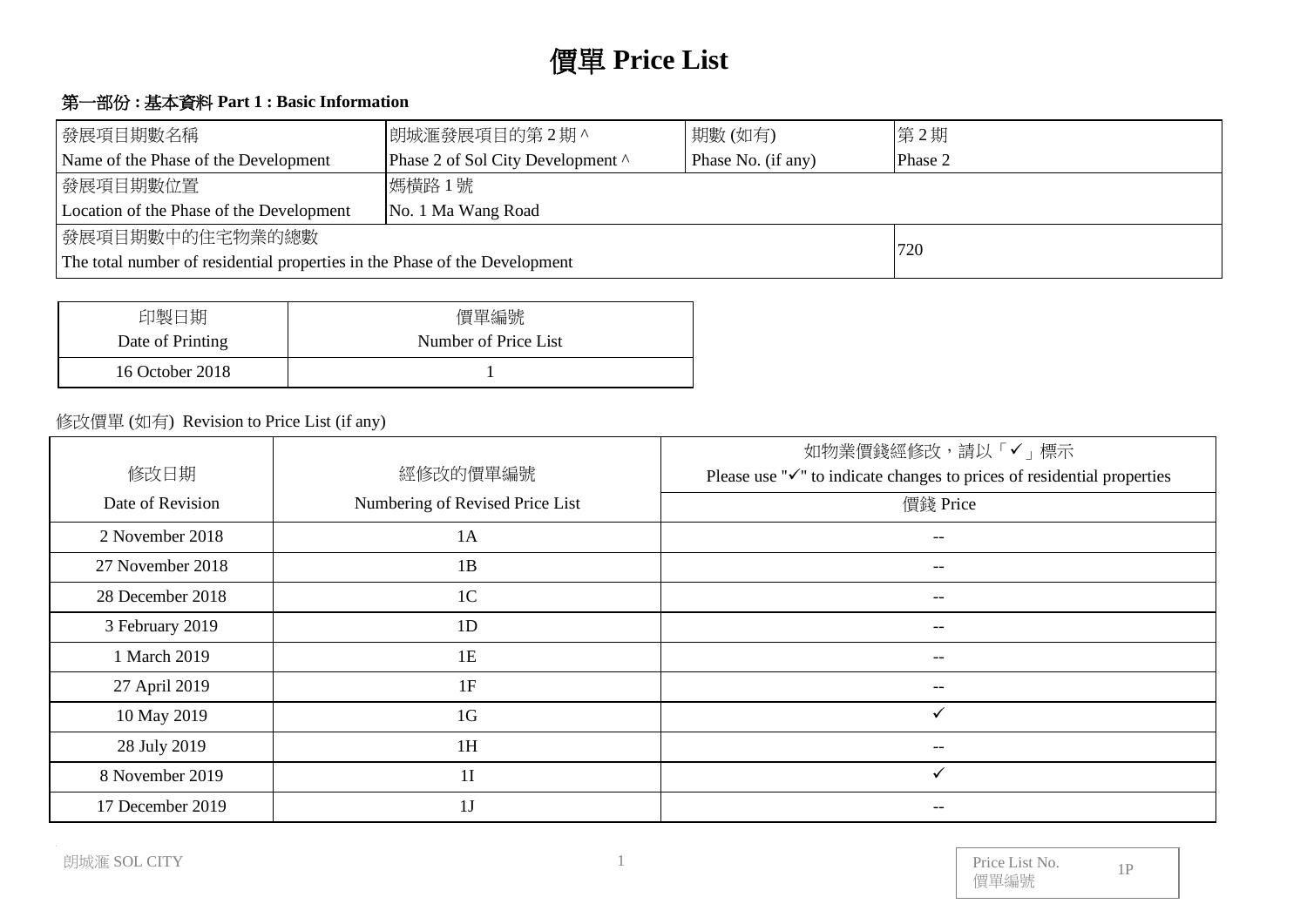| 修改日期             | 經修改的價單編號                        | 如物業價錢經修改,請以「✔」標示<br>Please use " $\checkmark$ " to indicate changes to prices of residential properties |
|------------------|---------------------------------|---------------------------------------------------------------------------------------------------------|
| Date of Revision | Numbering of Revised Price List | 價錢 Price                                                                                                |
| 28 January 2020  | 1K                              | $- -$                                                                                                   |
| 28 March 2020    | 1L                              | $- -$                                                                                                   |
| 27 April 2020    | 1M                              | $- -$                                                                                                   |
| 29 May 2020      | 1N                              | $- -$                                                                                                   |
| 10 July 2020     | 10                              | $- -$                                                                                                   |
| 30 July 2020     | $\mathbf{P}$                    |                                                                                                         |

^ 備註:

發展項目期數中住宅部分稱為「朗城滙」

#### ^ Remarks:

Residential portion of the Phase of the Development is called "Sol City"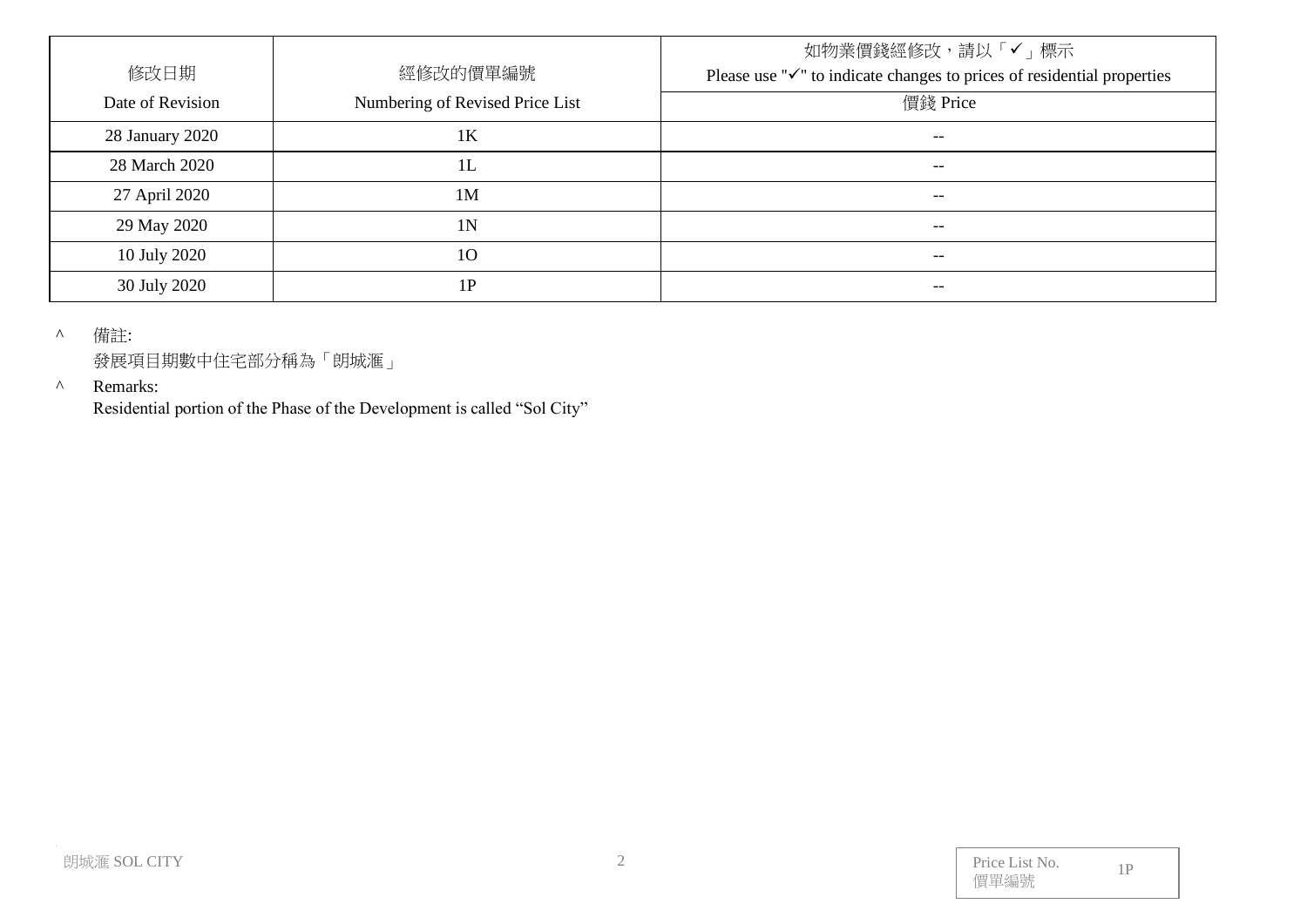# 第二部份 **:** 面積及售價資料 **Part 2: Information on Area and Price**

|                           | 物業的描述<br><b>Description of Residential Property</b> |                           | 實用面積<br>(包括露台,工作平台及陽台(如有))<br>平方米 (平方呎)                                     | 售價(元)        | 實用面積<br>每平方米/呎售價<br>元,每平方米<br>(元,每平方呎) |                                    |                          |                          |                          | 平方米 (平方呎)<br>sq. metre (sq.ft.) | 其他指明項目的面積(不計算入實用面積)<br>Area of other specified items (Not included in the Saleable Area) |                          |                          |                          |                          |
|---------------------------|-----------------------------------------------------|---------------------------|-----------------------------------------------------------------------------|--------------|----------------------------------------|------------------------------------|--------------------------|--------------------------|--------------------------|---------------------------------|------------------------------------------------------------------------------------------|--------------------------|--------------------------|--------------------------|--------------------------|
|                           |                                                     |                           | Saleable Area<br>(including balcony, utility platform and                   | Price $(\$)$ | <b>Unit Rate of Saleable</b><br>Area   | 空調機房                               | 窗台                       | 閣樓                       | 平台                       | 花園                              | 停車位                                                                                      | 天台                       | 梯屋                       | 前庭                       | 庭院                       |
| 大廈名稱<br><b>Block Name</b> | 樓層<br>Floor                                         | 單位<br>Unit                | verandah, if any)<br>sq. metre (sq.ft.)                                     |              | \$ per sq. metre<br>\$per sq.ft.)      | Air-<br>conditioning<br>plant room | Bay<br>window            | Cockloft                 | <b>Flat roof</b>         | Garden                          | Parking<br>space                                                                         | Roof                     | <b>Stairhood</b>         | <b>Terrace</b>           | Yard                     |
|                           |                                                     |                           |                                                                             | 11,121,000   | 206,683<br>(19,207)                    |                                    |                          |                          |                          |                                 |                                                                                          |                          |                          |                          |                          |
| 第1座<br>Tower 1            | 32                                                  | A                         | 53.807 (579)<br>露台 Balcony: 2.000 (22)<br>工作平台 Utility Platform: 1.500 (16) | 11,585,000   | 215,307<br>(20,009)                    | $\overline{\phantom{a}}$           | $\sim$                   | $\sim$                   | $\sim$                   | $\overline{\phantom{a}}$        | $\sim$                                                                                   | $\sim$                   | $\sim$                   | $\sim$ $\sim$            | ц,                       |
|                           |                                                     |                           |                                                                             | 11,560,000   | 214,842<br>(19,965)                    |                                    |                          |                          |                          |                                 |                                                                                          |                          |                          |                          |                          |
| 第1座<br>Tower 1            | 31                                                  | A                         | 53.807 (579)<br>露台 Balcony: 2.000 (22)<br>工作平台 Utility Platform: 1.500 (16) | 11,121,000   | 206,683<br>(19,207)                    | $\overline{\phantom{a}}$           | $\overline{\phantom{a}}$ | $\overline{\phantom{a}}$ | $\sim$                   | $\overline{\phantom{a}}$        | $\overline{\phantom{a}}$                                                                 | $\sim$                   | $\overline{\phantom{a}}$ | $\overline{\phantom{a}}$ | $\sim$                   |
| 第1座<br>Tower 1            | 30                                                  | A                         | 53.807 (579)<br>露台 Balcony: 2.000 (22)                                      | 11,066,000   | 205,661<br>(19,112)                    | $\sim$                             | 4                        | $\sim$                   | $\sim$                   | $\sim$                          | $\overline{\phantom{a}}$                                                                 | $\overline{\phantom{a}}$ | $\overline{\phantom{a}}$ | $\overline{\phantom{a}}$ | $\overline{a}$           |
|                           |                                                     |                           | 工作平台 Utility Platform: 1.500 (16)                                           | 11,528,000   | 214,247<br>(19,910)                    |                                    |                          |                          |                          |                                 |                                                                                          |                          |                          |                          |                          |
| 第1座                       |                                                     |                           | 53.807 (579)<br>露台 Balcony: 2.000 (22)                                      | 11,011,000   | 204,639<br>(19,017)                    | $\overline{\phantom{a}}$           | $\overline{\phantom{a}}$ | $\overline{\phantom{a}}$ | $\overline{\phantom{a}}$ | $\overline{\phantom{a}}$        | $\overline{\phantom{a}}$                                                                 | $\ddotsc$                | $\overline{\phantom{a}}$ | $\sim$                   | $\overline{\phantom{a}}$ |
| Tower 1                   | 29                                                  | $\boldsymbol{\mathsf{A}}$ | 工作平台 Utility Platform: 1.500 (16)                                           | 11,470,000   | 213,169<br>(19, 810)                   |                                    |                          |                          |                          |                                 |                                                                                          |                          |                          |                          |                          |
| 第1座<br>Tower 1            | 28                                                  | A                         | 53.807 (579)<br>露台 Balcony: 2.000 (22)<br>工作平台 Utility Platform: 1.500 (16) | 11,011,000   | 204,639<br>(19,017)                    | $\overline{\phantom{a}}$           | $\sim$                   | $\sim$                   | $\sim$                   | $\overline{\phantom{a}}$        | $\mathcal{L}_{\mathcal{A}}$                                                              | $\overline{\phantom{a}}$ | $\overline{\phantom{a}}$ | $\overline{a}$           | $\overline{\phantom{a}}$ |
| 第1座                       |                                                     |                           | 53.807 (579)                                                                | 10,902,000   | 202,613<br>(18, 829)                   |                                    |                          |                          |                          |                                 |                                                                                          |                          |                          |                          |                          |
| Tower 1                   | 27                                                  | $\mathbf{A}$              | 露台 Balcony: 2.000 (22)<br>工作平台 Utility Platform: 1.500 (16)                 | 11,357,000   | 211,069<br>(19,615)                    | $\sim$                             | $\sim$                   | $\sim$                   | $\sim$                   | $\sim$                          | $\sim$                                                                                   | $\sim$                   | $\sim$                   | $\sim$                   | $\sim$                   |
| 第1座                       |                                                     |                           | 53.807 (579)<br>露台 Balcony: 2.000 (22)                                      | 10.848,000   | 201,609<br>(18,736)                    | $\overline{\phantom{a}}$           | $\sim$                   | $\overline{\phantom{a}}$ | $\overline{\phantom{a}}$ | $\overline{\phantom{a}}$        | $\overline{\phantom{a}}$                                                                 | $\overline{\phantom{a}}$ | $\overline{\phantom{a}}$ | $\overline{\phantom{a}}$ | $\overline{\phantom{a}}$ |
| Tower 1                   | 26                                                  | $\mathbf{A}$              | 工作平台 Utility Platform: 1.500 (16)                                           | 11,300,000   | 210,010<br>(19,516)                    |                                    |                          |                          |                          |                                 |                                                                                          |                          |                          |                          |                          |
| 第1座                       |                                                     |                           | 53.807 (579)<br>露台 Balcony: 2.000 (22)                                      | 10,794,000   | 200,606<br>(18, 642)                   |                                    |                          |                          |                          |                                 |                                                                                          |                          |                          |                          |                          |
| Tower 1                   | 25                                                  | $\mathbf{A}$              | 工作平台 Utility Platform: 1.500 (16)                                           | 11,244,000   | 208,969<br>(19, 420)                   | $\sim$                             | $\sim$                   | $\sim$                   | $\sim$ $-$               | $\mathbf{u}$                    | $\sim$                                                                                   | $\overline{\phantom{a}}$ | $\sim$                   | $\sim$ $\sim$            | $\sim$                   |
| 第1座                       |                                                     |                           | 53.807 (579)<br>露台 Balcony: 2.000 (22)                                      | 10,740,000   | 199,602<br>(18, 549)                   |                                    |                          |                          |                          |                                 |                                                                                          |                          |                          |                          |                          |
| Tower 1                   | 23                                                  | A                         | 工作平台 Utility Platform: 1.500 (16)                                           | 11,188,000   | 207,928<br>(19,323)                    | $\overline{\phantom{a}}$           | $\sim$                   | $\sim$                   | $\sim$                   | $\overline{\phantom{a}}$        | $\overline{\phantom{a}}$                                                                 | $\sim$                   | $\overline{\phantom{a}}$ | $\overline{\phantom{a}}$ | $\overline{\phantom{a}}$ |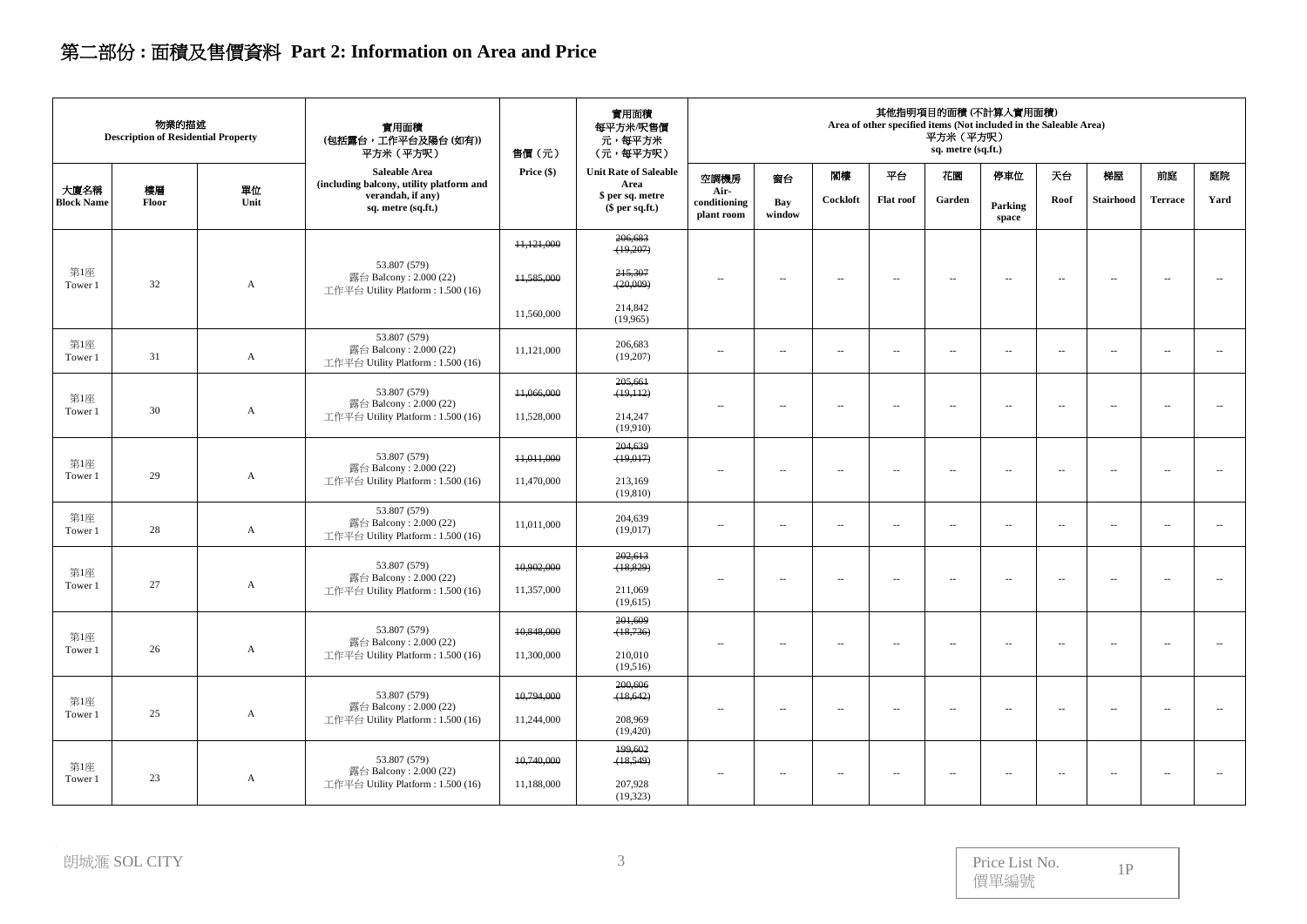|                           | 物業的描述<br><b>Description of Residential Property</b> |              | 實用面積<br>(包括露台,工作平台及陽台(如有))<br>平方米 (平方呎)<br>售價(元)                            |              | 實用面積<br>每平方米/呎售價<br>元,每平方米<br>(元,每平方呎) | 其他指明項目的面積 (不計算入實用面積)<br>Area of other specified items (Not included in the Saleable Area)<br>平方米 (平方呎)<br>sq. metre (sq.ft.) |                          |                          |                          |                          |                          |                             |                          |                          |                          |
|---------------------------|-----------------------------------------------------|--------------|-----------------------------------------------------------------------------|--------------|----------------------------------------|------------------------------------------------------------------------------------------------------------------------------|--------------------------|--------------------------|--------------------------|--------------------------|--------------------------|-----------------------------|--------------------------|--------------------------|--------------------------|
|                           |                                                     |              | Saleable Area<br>(including balcony, utility platform and                   | Price $(\$)$ | <b>Unit Rate of Saleable</b><br>Area   | 空調機房                                                                                                                         | 窗台                       | 閣樓                       | 平台                       | 花園                       | 停車位                      | 天台                          | 梯屋                       | 前庭                       | 庭院                       |
| 大廈名稱<br><b>Block Name</b> | 樓層<br>Floor                                         | 單位<br>Unit   | verandah, if any)<br>sq. metre (sq.ft.)                                     |              | \$ per sq. metre<br>$$$ per sq.ft.)    | Air-<br>conditioning<br>plant room                                                                                           | <b>Bay</b><br>window     | Cockloft                 | <b>Flat roof</b>         | Garden                   | Parking<br>space         | Roof                        | <b>Stairhood</b>         | <b>Terrace</b>           | Yard                     |
| 第1座<br>Tower 1            | 22                                                  | $\mathbf{A}$ | 53.807 (579)<br>露台 Balcony: 2.000 (22)<br>工作平台 Utility Platform: 1.500 (16) | 10,687,000   | 198,617<br>(18, 458)                   | ÷.                                                                                                                           | ÷.                       | ÷.                       | $\sim$                   | $\overline{\phantom{a}}$ | $\sim$                   | $\ddot{\phantom{a}}$        | $\mathbf{L}$             | À.                       | $\sim$                   |
| 第1座                       |                                                     |              | 53.807 (579)<br>露台 Balcony: 2.000 (22)                                      | 10,624,000   | 197,446<br>(18, 349)                   | $\overline{a}$                                                                                                               | $\sim$                   | $\sim$                   | $\sim$                   | $\mathbf{u}$             | $\sim$                   | $\sim$                      | $\sim$                   | $\sim$                   | $\sim$                   |
| Tower 1                   | 21                                                  | A            | 工作平台 Utility Platform: 1.500 (16)                                           | 11,067,000   | 205,680<br>(19, 114)                   |                                                                                                                              |                          |                          |                          |                          |                          |                             |                          |                          |                          |
| 第1座<br>Tower 1            | 20                                                  | A            | 53.807 (579)<br>露台 Balcony: 2.000 (22)<br>工作平台 Utility Platform: 1.500 (16) | 10,560,000   | 196,257<br>(18, 238)                   | μ.                                                                                                                           | $\sim$                   | $\sim$                   | $\sim$                   | $\overline{\phantom{a}}$ | Ξ.                       | $\sim$                      | $\sim$                   | $\overline{\phantom{a}}$ | u.                       |
| 第1座                       |                                                     |              | 53.807 (579)<br>露台 Balcony: 2.000 (22)                                      | 10,496,000   | 195,068<br>(18, 128)                   | $\overline{\phantom{a}}$                                                                                                     | $\sim$                   | $\sim$                   | $\sim$                   | $\overline{\phantom{a}}$ | $\sim$                   | $\overline{\phantom{a}}$    | $\overline{\phantom{a}}$ | $\sim$                   | $\sim$                   |
| Tower 1                   | 19                                                  | A            | 工作平台 Utility Platform: 1.500 (16)                                           | 10.934,000   | 203,208<br>(18, 884)                   |                                                                                                                              |                          |                          |                          |                          |                          |                             |                          |                          |                          |
| 第1座<br>Tower 1            | 18                                                  | A            | 53.807 (579)<br>露台 Balcony: 2.000 (22)<br>工作平台 Utility Platform: 1.500 (16) | 10,486,000   | 194,882<br>(18, 111)                   | $\overline{\phantom{a}}$                                                                                                     | $\sim$                   | $\overline{\phantom{a}}$ | $\overline{\phantom{a}}$ | $\overline{\phantom{a}}$ | $\overline{a}$           | $\sim$                      | $\sim$                   | $\sim$                   | ÷.                       |
| 第1座<br>Tower 1            | 17                                                  | A            | 53.807 (579)<br>露台 Balcony: 2.000 (22)<br>工作平台 Utility Platform: 1.500 (16) | 10,372,000   | 192,763<br>(17,914)                    | $\overline{\phantom{a}}$                                                                                                     | $\overline{\phantom{a}}$ | $\ldots$                 | $\ldots$                 | $\overline{\phantom{a}}$ | $\overline{\phantom{a}}$ | $\overline{\phantom{a}}$    | $\ldots$                 | $\sim$                   |                          |
| 第1座<br>Tower 1            | 16                                                  | $\mathbf A$  | 53.807 (579)<br>露台 Balcony: 2.000 (22)<br>工作平台 Utility Platform: 1.500 (16) | 10,311,000   | 191,629<br>(17,808)                    | $\overline{\phantom{a}}$                                                                                                     | $\sim$                   | $\sim$                   | $\overline{\phantom{a}}$ | $\overline{\phantom{a}}$ | $\sim$                   | $\mathcal{L}_{\mathcal{A}}$ | $\overline{\phantom{a}}$ | $\sim$                   | $\sim$                   |
| 第1座<br>Tower 1            | 15                                                  | A            | 53.807 (579)<br>露台 Balcony: 2.000 (22)<br>工作平台 Utility Platform: 1.500 (16) | 10,248,000   | 190,458<br>(17,699)                    | $\sim$                                                                                                                       | $\sim$                   | $\sim$                   | $\sim$ $-$               | $\mathbf{u}$             | $\sim$                   | $\overline{\phantom{a}}$    | $\sim$                   | $\sim$                   | $\sim$                   |
| 第1座<br>Tower 1            | 12                                                  | $\mathbf{A}$ | 53.807 (579)<br>露台 Balcony: 2.000 (22)<br>工作平台 Utility Platform: 1.500 (16) | 10,188,000   | 189,343<br>(17,596)                    | $\sim$                                                                                                                       | $\sim$                   | $\overline{\phantom{a}}$ | $\overline{\phantom{a}}$ | $\overline{\phantom{a}}$ | $\overline{\phantom{a}}$ | $\overline{\phantom{a}}$    | $\sim$                   | $\sim$                   | $\overline{\phantom{a}}$ |
| 第1座<br>Tower 1            | 11                                                  | A            | 53.807 (579)<br>露台 Balcony: 2.000 (22)<br>工作平台 Utility Platform: 1.500 (16) | 10,127,000   | 188,210<br>(17, 491)                   | $\sim$                                                                                                                       | $\sim$                   | $\overline{\phantom{a}}$ | $\sim$                   | $\overline{\phantom{a}}$ | $\sim$                   | $\overline{\phantom{a}}$    | $\ldots$                 | $\sim$                   | $\overline{\phantom{a}}$ |
| 第1座<br>Tower 1            | 10                                                  | A            | 53.807 (579)<br>露台 Balcony: 2.000 (22)<br>工作平台 Utility Platform: 1.500 (16) | 10,067,000   | 187,095<br>(17, 387)                   | $\overline{\phantom{a}}$                                                                                                     | $\sim$                   | $\overline{\phantom{a}}$ | $\sim$                   | $\sim$                   | $\overline{\phantom{a}}$ | $\sim$                      | $\sim$                   | $\sim$                   | $\overline{\phantom{a}}$ |
| 第1座<br>Tower 1            | 9                                                   | A            | 53.807 (579)<br>露台 Balcony: 2.000 (22)<br>工作平台 Utility Platform: 1.500 (16) | 10,007,000   | 185,980<br>(17, 283)                   | $\sim$                                                                                                                       | $\sim$                   | $\sim$                   | $\sim$                   | $\overline{\phantom{a}}$ | $\sim$                   | $\overline{\phantom{a}}$    | $\sim$                   | $\sim$                   | $\overline{a}$           |
| 第1座<br>Tower 1            | 8                                                   | A            | 53.807 (579)<br>露台 Balcony: 2.000 (22)<br>工作平台 Utility Platform: 1.500 (16) | 9,976,000    | 185,403<br>(17,230)                    | $\sim$                                                                                                                       | $\sim$                   | $\sim$ $-$               | $\overline{a}$           | $\sim$                   | $\sim$                   | $\sim$                      | $\sim$                   | $\sim$ $\sim$            | $\sim$                   |
| 第1座<br>Tower 1            | $\overline{7}$                                      | A            | 53.807 (579)<br>露台 Balcony: 2.000 (22)<br>工作平台 Utility Platform: 1.500 (16) | 9,847,000    | 183,006<br>(17,007)                    | $\overline{\phantom{a}}$                                                                                                     | $\sim$                   | $\overline{\phantom{a}}$ | $\overline{\phantom{a}}$ | $\overline{\phantom{a}}$ | $\overline{\phantom{a}}$ | $\overline{\phantom{a}}$    | $\overline{\phantom{a}}$ | $\sim$                   | $\ddotsc$                |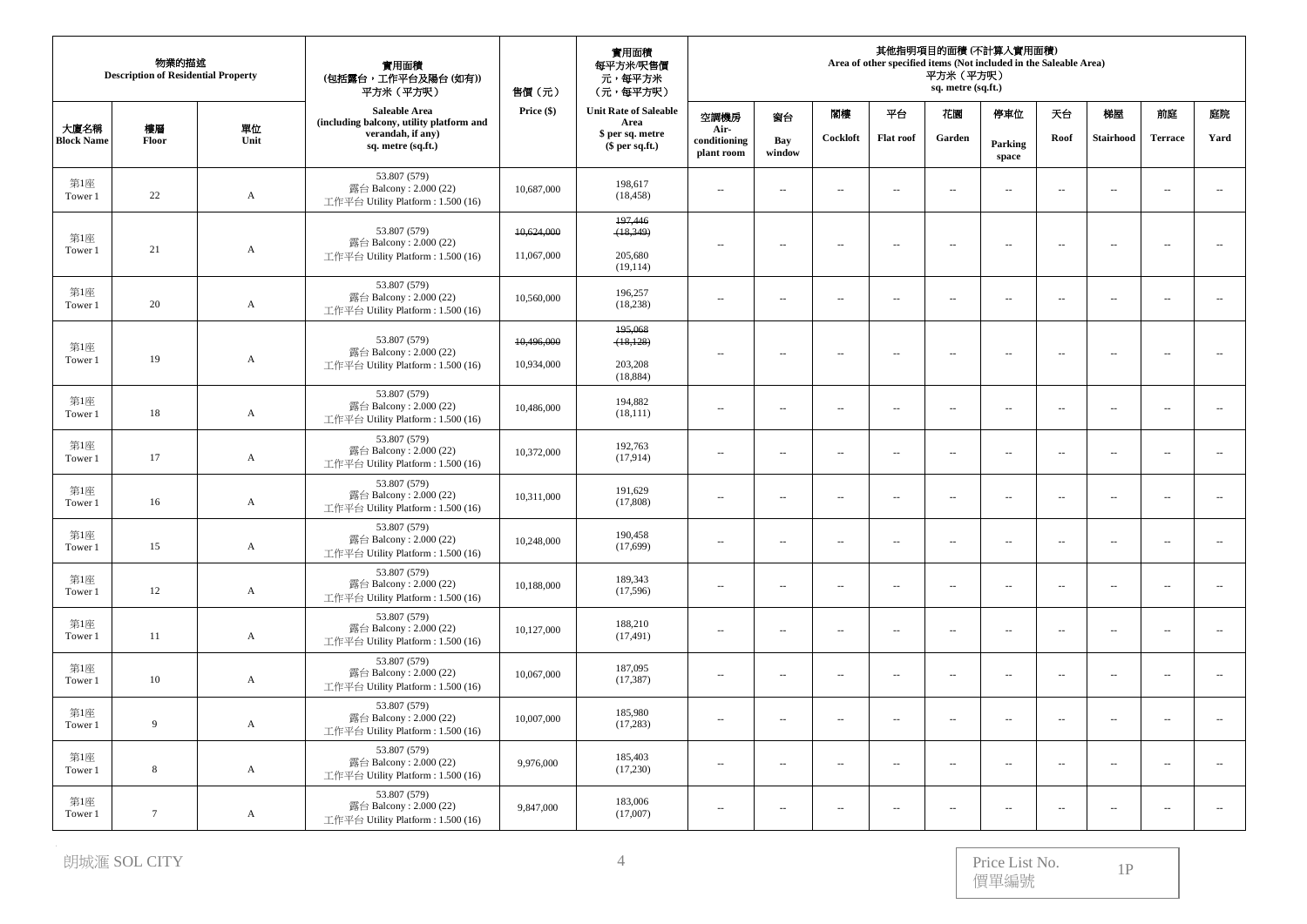|                           | 物業的描述<br><b>Description of Residential Property</b> |              | 實用面積<br>(包括露台,工作平台及陽台(如有))<br>平方米 (平方呎)                                     | 售價(元)      | 實用面積<br>每平方米/呎售價<br>元,每平方米<br>(元,每平方呎) |                                    |                          |                          |                          | 平方米 (平方呎)<br>sq. metre (sq.ft.) | 其他指明項目的面積 (不計算入實用面積)<br>Area of other specified items (Not included in the Saleable Area) |                          |                  |                          |                          |  |  |  |
|---------------------------|-----------------------------------------------------|--------------|-----------------------------------------------------------------------------|------------|----------------------------------------|------------------------------------|--------------------------|--------------------------|--------------------------|---------------------------------|-------------------------------------------------------------------------------------------|--------------------------|------------------|--------------------------|--------------------------|--|--|--|
|                           |                                                     |              | Saleable Area<br>(including balcony, utility platform and                   | Price (\$) | <b>Unit Rate of Saleable</b><br>Area   | 空調機房                               | 窗台                       | 閣樓                       | 平台                       | 花園                              | 停車位                                                                                       | 天台                       | 梯屋               | 前庭                       | 庭院                       |  |  |  |
| 大廈名稱<br><b>Block Name</b> | 樓層<br>Floor                                         | 單位<br>Unit   | verandah, if any)<br>sq. metre (sq.ft.)                                     |            | \$ per sq. metre<br>$$$ per sq.ft.)    | Air-<br>conditioning<br>plant room | Bay<br>window            | Cockloft                 | <b>Flat roof</b>         | Garden                          | Parking<br>space                                                                          | Roof                     | <b>Stairhood</b> | <b>Terrace</b>           | Yard                     |  |  |  |
| 第1座<br>Tower 1            | 6                                                   | $\mathbf{A}$ | 53.807 (579)<br>露台 Balcony: 2.000 (22)<br>工作平台 Utility Platform: 1.500 (16) | 9,768,000  | 181,538<br>(16, 870)                   | $\sim$                             | $\sim$                   | $\sim$                   | $\sim$                   | $\overline{\phantom{a}}$        | $\sim$                                                                                    | $\sim$                   | $\sim$           | $\sim$ $\sim$            | $\sim$                   |  |  |  |
| 第1座<br>Tower 1            | $\overline{5}$                                      | $\mathbf{A}$ | 53.807 (579)<br>露台 Balcony: 2.000 (22)<br>工作平台 Utility Platform: 1.500 (16) | 9,671,000  | 179,735<br>(16,703)                    | $\overline{\phantom{m}}$           | $\sim$                   | $\overline{a}$           | $\overline{\phantom{a}}$ | $\overline{\phantom{a}}$        | $\overline{\phantom{a}}$                                                                  | $\overline{\phantom{a}}$ | $\sim$           | $-$                      | $\sim$                   |  |  |  |
| 第1座<br>Tower 1            | 3                                                   | $\mathbf{A}$ | 53.807 (579)<br>露台 Balcony: 2.000 (22)<br>工作平台 Utility Platform: 1.500 (16) | 9,574,000  | 177,932<br>(16, 535)                   | $\overline{a}$                     | $\sim$                   | $\overline{a}$           | $\sim$                   | $\mathcal{L}_{\mathcal{A}}$     | $\overline{a}$                                                                            | $\sim$                   | $\sim$           | $\sim$ $\sim$            | $\sim$                   |  |  |  |
| 第1座                       |                                                     |              | 46.096 (496)<br>露台 Balcony: 2.000 (22)                                      | 10,260,000 | 222,579<br>(20, 685)                   | $\overline{\phantom{m}}$           | $\sim$                   | $\overline{a}$           | $\overline{\phantom{a}}$ | $\overline{\phantom{a}}$        | $\overline{\phantom{a}}$                                                                  | $\overline{\phantom{a}}$ | $\ldots$         | $\ldots$                 | $\overline{\phantom{a}}$ |  |  |  |
| Tower 1                   | 32                                                  | $\mathbf D$  | 工作平台 Utility Platform: 1.500 (16)                                           | 10,688,000 | 231,864<br>(21,548)                    |                                    |                          |                          |                          |                                 |                                                                                           |                          |                  |                          |                          |  |  |  |
| 第1座                       |                                                     |              | 46.096 (496)<br>露台 Balcony: 2.000 (22)                                      | 10,260,000 | 222,579<br>(20, 685)                   | $\overline{\phantom{a}}$           | $\overline{\phantom{a}}$ | $\sim$                   | $\overline{\phantom{a}}$ | $\overline{\phantom{a}}$        | $\overline{\phantom{a}}$                                                                  | $\sim$                   | $\sim$           | $\sim$                   | $\sim$                   |  |  |  |
| Tower 1                   | 31                                                  | $\mathbb D$  | 工作平台 Utility Platform: 1.500 (16)                                           | 10,688,000 | 231,864<br>(21, 548)                   |                                    |                          |                          |                          |                                 |                                                                                           |                          |                  |                          |                          |  |  |  |
| 第1座                       |                                                     |              | 46.096 (496)<br>露台 Balcony: $2.000(22)$                                     | 10,209,000 | 221,473<br>(20, 583)                   | $\sim$                             | $\sim$                   | $\sim$                   | $\sim$                   | $\overline{\phantom{a}}$        | $\sim$                                                                                    | $\sim$                   | $\sim$           | $\sim$ $\sim$            | $\sim$                   |  |  |  |
| Tower 1                   | 30                                                  | $\mathbb D$  | 工作平台 Utility Platform: 1.500 (16)                                           | 10,635,000 | 230,714<br>(21, 442)                   |                                    |                          |                          |                          |                                 |                                                                                           |                          |                  |                          |                          |  |  |  |
| 第1座                       |                                                     |              | 46.096 (496)<br>露台 Balcony: 2.000 (22)                                      | 10,159,000 | 220,388<br>(20, 482)                   | $\overline{\phantom{m}}$           | $\overline{\phantom{a}}$ | $\cdots$                 | $\overline{\phantom{m}}$ | $\overline{\phantom{a}}$        | $\cdots$                                                                                  | $\overline{\phantom{a}}$ | $\sim$           | $\overline{\phantom{a}}$ | Ξ.                       |  |  |  |
| Tower 1                   | 29                                                  | $\mathbb D$  | 工作平台 Utility Platform: 1.500 (16)                                           | 10,583,000 | 229,586<br>(21, 337)                   |                                    |                          |                          |                          |                                 |                                                                                           |                          |                  |                          |                          |  |  |  |
| 第1座<br>Tower 1            | 28                                                  | $\mathbf D$  | 46.096 (496)<br>露台 Balcony: 2.000 (22)<br>工作平台 Utility Platform: 1.500 (16) | 10,159,000 | 220,388<br>(20, 482)                   | $\overline{\phantom{a}}$           | ÷.                       | $\sim$                   | $\overline{\phantom{a}}$ | $\sim$                          | $\overline{\phantom{a}}$                                                                  | $\sim$                   | $\sim$           | $\sim$                   | $\sim$                   |  |  |  |
| 第1座                       |                                                     |              | 46.096 (496)<br>露台 Balcony: 2.000 (22)                                      | 10,058,000 | 218,197<br>(20, 278)                   |                                    |                          |                          |                          |                                 |                                                                                           |                          |                  |                          |                          |  |  |  |
| Tower 1                   | 27                                                  | $\mathbb D$  | 工作平台 Utility Platform: 1.500 (16)                                           | 10,478,000 | 227,308<br>(21, 125)                   | $\cdots$                           | $\sim$                   | $\overline{a}$           | $\sim$                   | $\sim$                          | $\sim$                                                                                    | $\sim$                   | $\sim$           | $\sim$                   | $\overline{\phantom{a}}$ |  |  |  |
| 第1座<br>Tower 1            | 26                                                  | ${\rm D}$    | 46.096 (496)<br>露台 Balcony: 2.000 (22)<br>工作平台 Utility Platform: 1.500 (16) | 10,008,000 | 217,112<br>(20, 177)                   | $\overline{\phantom{a}}$           | $\sim$                   | $\sim$                   | $\sim$                   | $\sim$                          | $\overline{a}$                                                                            | $\sim$                   | $\sim$           | $\sim$                   | $\sim$                   |  |  |  |
| 第1座                       |                                                     |              | 46.096 (496)                                                                | 9,958,000  | 216,027<br>(20, 077)                   |                                    |                          |                          |                          |                                 |                                                                                           |                          |                  |                          |                          |  |  |  |
| Tower 1                   | 25                                                  | ${\rm D}$    | 露台 Balcony: 2.000 (22)<br>工作平台 Utility Platform: 1.500 (16)                 | 10,373,000 | 225,030<br>(20,913)                    | $\overline{\phantom{a}}$           | $\overline{\phantom{a}}$ | $\sim$                   | $\sim$                   | $\sim$                          | $\overline{\phantom{a}}$                                                                  | $\sim$                   | $\sim$           | $\overline{\phantom{a}}$ | ÷.                       |  |  |  |
| 第1座<br>Tower 1            | 23                                                  | D            | 46.096 (496)<br>露台 Balcony: 2.000 (22)<br>工作平台 Utility Platform: 1.500 (16) | 9,908,000  | 214,943<br>(19,976)                    | $\overline{\phantom{a}}$           | $\overline{\phantom{a}}$ | $\overline{\phantom{a}}$ | $\overline{\phantom{a}}$ | $\overline{\phantom{a}}$        | $\overline{\phantom{a}}$                                                                  | $\sim$                   | $\sim$           | $\overline{\phantom{a}}$ | $\sim$                   |  |  |  |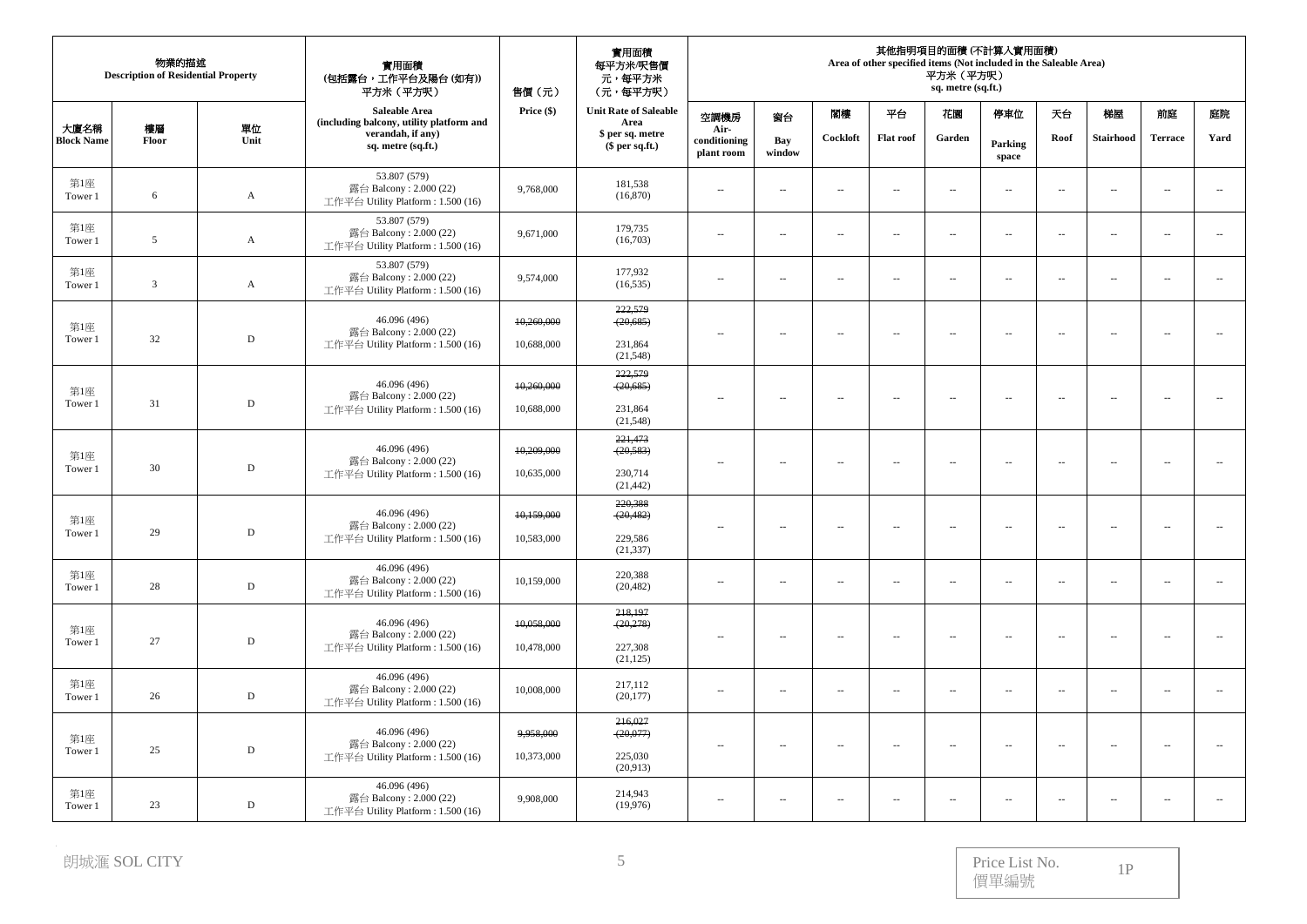|                           | 物業的描述<br><b>Description of Residential Property</b> |             | 實用面積<br>(包括露台,工作平台及陽台(如有))<br>平方米 (平方呎)                                      | 實用面積<br>每平方米/呎售價<br>元,每平方米<br>(元,每平方呎)<br>售價(元) |                                      | 其他指明項目的面積 (不計算人實用面積)<br>Area of other specified items (Not included in the Saleable Area)<br>平方米 (平方呎)<br>sq. metre (sq.ft.) |                          |                          |                  |                          |                             |                             |                          |                          |                          |  |
|---------------------------|-----------------------------------------------------|-------------|------------------------------------------------------------------------------|-------------------------------------------------|--------------------------------------|------------------------------------------------------------------------------------------------------------------------------|--------------------------|--------------------------|------------------|--------------------------|-----------------------------|-----------------------------|--------------------------|--------------------------|--------------------------|--|
|                           |                                                     |             | Saleable Area<br>(including balcony, utility platform and                    | Price $(\$)$                                    | <b>Unit Rate of Saleable</b><br>Area | 空調機房                                                                                                                         | 窗台                       | 閣模                       | 平台               | 花園                       | 停車位                         | 天台                          | 梯屋                       | 前庭                       | 庭院                       |  |
| 大廈名稱<br><b>Block Name</b> | 樓層<br>Floor                                         | 單位<br>Unit  | verandah, if any)<br>sq. metre (sq.ft.)                                      |                                                 | \$ per sq. metre<br>$$$ per sq.ft.)  | Air-<br>conditioning<br>plant room                                                                                           | Bay<br>window            | Cockloft                 | <b>Flat roof</b> | Garden                   | Parking<br>space            | Roof                        | <b>Stairhood</b>         | <b>Terrace</b>           | Yard                     |  |
| 第1座<br>Tower 1            | 22                                                  | $\mathbb D$ | 46.096 (496)<br>露台 Balcony: 2.000 (22)<br>工作平台 Utility Platform: 1.500 (16)  | 9,859,000                                       | 213,880<br>(19, 877)                 | $\sim$                                                                                                                       | $\sim$                   | $\sim$                   | $\sim$           | $\overline{\phantom{a}}$ | $\sim$                      | $\overline{\phantom{a}}$    | $\sim$                   | $\sim$                   | $\sim$                   |  |
| 第1座<br>Tower 1            | 21                                                  | ${\rm D}$   | 46.096 (496)<br>露台 Balcony: 2.000 (22)<br>工作平台 Utility Platform: 1.500 (16)  | 9,800,000                                       | 212,600<br>(19,758)                  | $\overline{\phantom{a}}$                                                                                                     | $\sim$                   | $\overline{\phantom{a}}$ | $\sim$           | $\overline{\phantom{a}}$ | $\overline{\phantom{a}}$    | $\overline{\phantom{a}}$    | $\sim$                   | $\sim$                   | $\sim$                   |  |
| 第1座<br>Tower 1            | 20                                                  | $\mathbf D$ | 46.096 (496)<br>露台 Balcony: 2.000 (22)<br>工作平台 Utility Platform : 1.500 (16) | 9,742,000                                       | 211,342<br>(19,641)                  | $\overline{\phantom{a}}$                                                                                                     | $\sim$                   | $\overline{\phantom{a}}$ | $\sim$           | $\sim$                   | $\overline{\phantom{a}}$    | $\sim$                      | $\sim$                   | $\sim$                   | $\overline{\phantom{a}}$ |  |
| 第1座<br>Tower 1            | 19                                                  | $\mathbf D$ | 46.096 (496)<br>露台 Balcony: 2.000 (22)<br>工作平台 Utility Platform : 1.500 (16) | 9,684,000                                       | 210,083<br>(19,524)                  | $\overline{\phantom{a}}$                                                                                                     | $\sim$                   | $\sim$ $-$               | $\sim$           | $\overline{\phantom{a}}$ | $\mathcal{L}_{\mathcal{A}}$ | $\sim$                      | $\sim$                   | $\sim$                   | $\overline{a}$           |  |
| 第1座<br>Tower 1            | 18                                                  | ${\rm D}$   | 46.096 (496)<br>露台 Balcony: 2.000 (22)<br>工作平台 Utility Platform: 1.500 (16)  | 9,674,000                                       | 209,866<br>(19,504)                  | $\overline{\phantom{a}}$                                                                                                     | $\sim$                   | $\overline{\phantom{a}}$ | $\overline{a}$   | $\overline{\phantom{a}}$ | $\overline{\phantom{a}}$    | $\overline{\phantom{a}}$    | $\sim$                   | $\sim$                   | $\overline{\phantom{a}}$ |  |
| 第1座<br>Tower 1            | 17                                                  | $\mathbf D$ | 46.096 (496)<br>露台 Balcony: 2.000 (22)<br>工作平台 Utility Platform: 1.500 (16)  | 9,568,000                                       | 207,567<br>(19,290)                  | $\overline{\phantom{a}}$                                                                                                     | $\overline{\phantom{a}}$ | $\overline{a}$           | $\ldots$         | $\overline{\phantom{a}}$ | $\overline{a}$              | $\overline{\phantom{a}}$    | $\ldots$                 | $\sim$                   | $\overline{\phantom{a}}$ |  |
| 第1座<br>Tower 1            | 16                                                  | $\mathbb D$ | 46.096 (496)<br>露台 Balcony: 2.000 (22)<br>工作平台 Utility Platform: 1.500 (16)  | 9,512,000                                       | 206,352<br>(19, 177)                 | $\ddot{\phantom{a}}$                                                                                                         | $\sim$                   | $\overline{\phantom{a}}$ | $\overline{a}$   | $\sim$                   | $\ddot{\phantom{a}}$        | $\overline{\phantom{a}}$    | $\sim$                   | $\sim$                   | $\overline{\phantom{a}}$ |  |
| 第1座<br>Tower 1            | 15                                                  | $\mathbb D$ | 46.096 (496)<br>露台 Balcony: 2.000 (22)<br>工作平台 Utility Platform: 1.500 (16)  | 9,455,000                                       | 205,115<br>(19,063)                  | $\overline{\phantom{a}}$                                                                                                     | $\sim$                   | $\sim$                   | $\sim$           | $\overline{\phantom{a}}$ | $\overline{\phantom{a}}$    | $\mathcal{L}_{\mathcal{A}}$ | $\sim$                   | $\sim$                   | $\sim$                   |  |
| 第1座<br>Tower 1            | 12                                                  | D           | 46.096 (496)<br>露台 Balcony: 2.000 (22)<br>工作平台 Utility Platform: 1.500 (16)  | 9,399,000                                       | 203,901<br>(18,950)                  | $\sim$                                                                                                                       | $\sim$                   | $\sim$                   | $\sim$           | $\overline{\phantom{a}}$ | $\overline{\phantom{a}}$    | $\overline{\phantom{a}}$    | $\sim$                   | $\sim$                   | $\sim$                   |  |
| 第1座<br>Tower 1            | 11                                                  | $\mathbf D$ | 46.096 (496)<br>露台 Balcony: 2.000 (22)<br>工作平台 Utility Platform : 1.500 (16) | 9,342,000                                       | 202,664<br>(18, 835)                 | $\overline{\phantom{a}}$                                                                                                     | $\sim$                   | $\ldots$                 | $\overline{a}$   | $\overline{\phantom{a}}$ | $\overline{\phantom{a}}$    | $\overline{\phantom{a}}$    | $\ldots$                 | $\sim$                   | ÷.                       |  |
| 第1座<br>Tower 1            | 10                                                  | $\mathbb D$ | 46.096 (496)<br>露台 Balcony: 2.000 (22)<br>工作平台 Utility Platform: 1.500 (16)  | 9,287,000                                       | 201,471<br>(18, 724)                 | $\overline{\phantom{a}}$                                                                                                     | $\overline{\phantom{a}}$ | $\sim$                   | $\sim$           | $\overline{\phantom{a}}$ | $\mathcal{L}_{\mathcal{A}}$ | $\overline{\phantom{a}}$    | $\overline{\phantom{a}}$ | $\sim$                   | $\overline{\phantom{a}}$ |  |
| 第1座<br>Tower 1            | 9                                                   | $\mathbf D$ | 46.096 (496)<br>露台 Balcony: 2.000 (22)<br>工作平台 Utility Platform: 1.500 (16)  | 9,232,000                                       | 200,278<br>(18,613)                  | $\overline{\phantom{a}}$                                                                                                     | $\sim$                   | $\sim$                   | $\sim$           | $\overline{\phantom{a}}$ | $\overline{\phantom{a}}$    | $\overline{\phantom{a}}$    | $\sim$                   | $\sim$                   | $\overline{\phantom{a}}$ |  |
| 第1座<br>Tower 1            | 8                                                   | $\mathbb D$ | 46.096 (496)<br>露台 Balcony: 2.000 (22)<br>工作平台 Utility Platform: 1.500 (16)  | 9,204,000                                       | 199,670<br>(18, 556)                 | $\overline{\phantom{a}}$                                                                                                     | $\sim$                   | $\sim$                   | $\sim$           | $\overline{\phantom{a}}$ | $\ddot{\phantom{a}}$        | $\overline{\phantom{a}}$    | $\ldots$                 | $\sim$                   | $\sim$                   |  |
| 第1座<br>Tower 1            | $7\phantom{.0}$                                     | $\mathbb D$ | 46.096 (496)<br>露台 Balcony: 2.000 (22)<br>工作平台 Utility Platform : 1.500 (16) | 9,085,000                                       | 197,089<br>(18,317)                  | $\overline{\phantom{a}}$                                                                                                     | $\sim$                   | $\sim$                   | $\sim$           | $\sim$                   | $\overline{\phantom{a}}$    | $\sim$                      | $\sim$                   | $\sim$                   | $\sim$                   |  |
| 第1座<br>Tower 1            | 6                                                   | $\mathbb D$ | 46.096 (496)<br>露台 Balcony: 2.000 (22)<br>工作平台 Utility Platform: 1.500 (16)  | 9,011,000                                       | 195,483<br>(18, 167)                 | $\overline{\phantom{a}}$                                                                                                     | $\sim$                   | $\sim$                   | $\sim$           | $\sim$                   | $\overline{\phantom{a}}$    | $\overline{\phantom{a}}$    | $\sim$                   | $\overline{\phantom{a}}$ | $\sim$                   |  |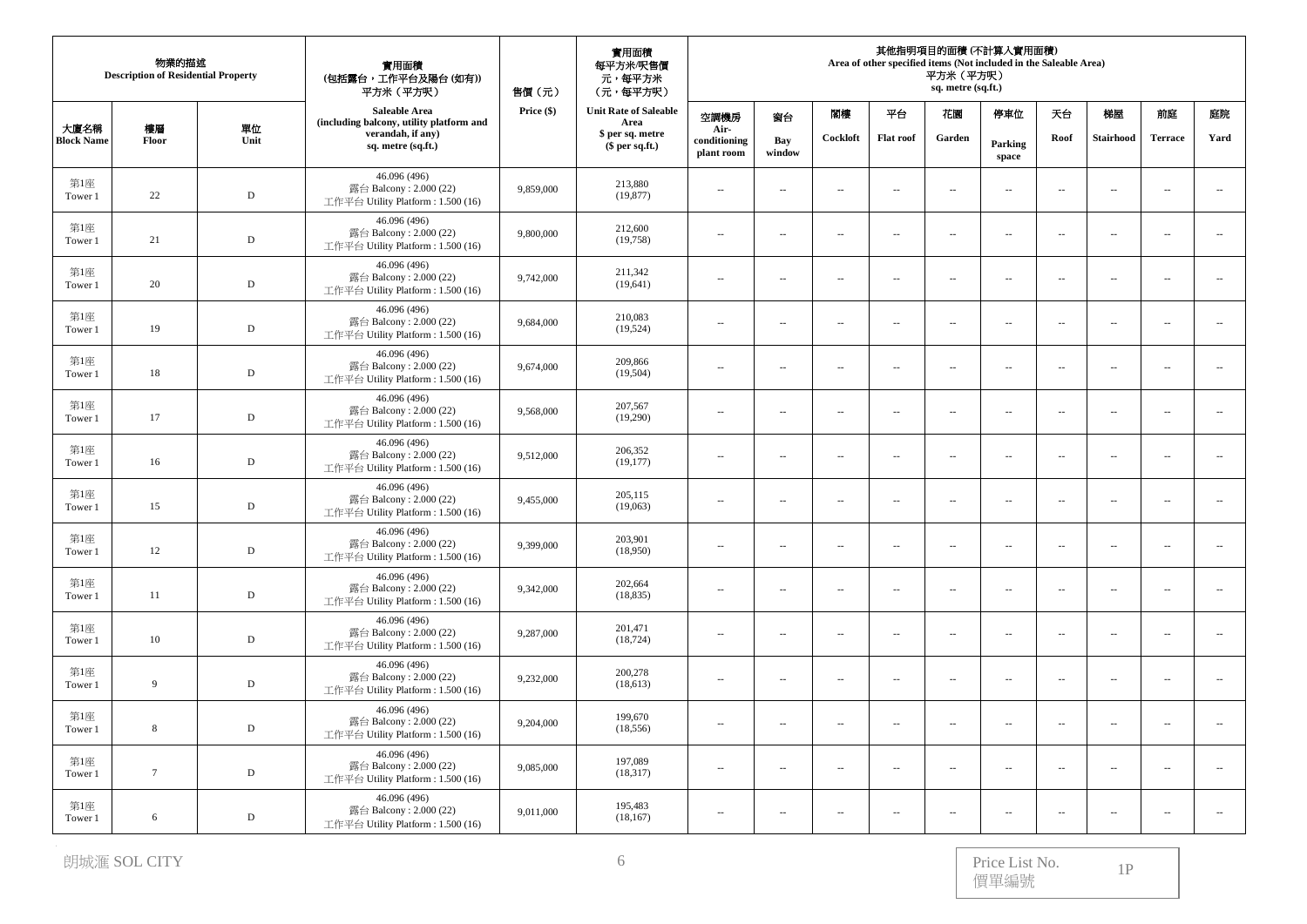|                           | 物業的描述<br><b>Description of Residential Property</b> |              | 實用面積<br>(包括露台,工作平台及陽台(如有))<br>平方米 (平方呎)                                      | 實用面積<br>每平方米/呎售價<br>元,每平方米<br>(元,每平方呎)<br>售價(元) |                                      |                                    | 其他指明項目的面積 (不計算入實用面積)<br>Area of other specified items (Not included in the Saleable Area)<br>平方米 (平方呎)<br>sq. metre (sq.ft.) |                          |                          |                          |                          |                          |                  |                          |                             |  |
|---------------------------|-----------------------------------------------------|--------------|------------------------------------------------------------------------------|-------------------------------------------------|--------------------------------------|------------------------------------|------------------------------------------------------------------------------------------------------------------------------|--------------------------|--------------------------|--------------------------|--------------------------|--------------------------|------------------|--------------------------|-----------------------------|--|
|                           |                                                     |              | Saleable Area<br>(including balcony, utility platform and                    | Price (\$)                                      | <b>Unit Rate of Saleable</b><br>Area | 空調機房                               | 窗台                                                                                                                           | 閣樓                       | 平台                       | 花園                       | 停車位                      | 天台                       | 梯屋               | 前庭                       | 庭院                          |  |
| 大廈名稱<br><b>Block Name</b> | 樓層<br>Floor                                         | 單位<br>Unit   | verandah, if any)<br>sq. metre (sq.ft.)                                      |                                                 | \$ per sq. metre<br>$$$ per sq.ft.)  | Air-<br>conditioning<br>plant room | Bay<br>window                                                                                                                | Cockloft                 | <b>Flat roof</b>         | Garden                   | Parking<br>space         | Roof                     | <b>Stairhood</b> | <b>Terrace</b>           | Yard                        |  |
| 第1座<br>Tower 1            | 5                                                   | $\mathbb D$  | 46.096 (496)<br>露台 Balcony: 2.000 (22)<br>工作平台 Utility Platform: 1.500 (16)  | 8,827,000                                       | 191,492<br>(17,796)                  | $\overline{\phantom{a}}$           | $\sim$                                                                                                                       | $\sim$                   | $\sim$                   | $\sim$                   | $\overline{\phantom{a}}$ | $\sim$                   | $\sim$           | $\sim$                   | $\mathcal{L}_{\mathcal{A}}$ |  |
| 第1座<br>Tower 1            | $\overline{3}$                                      | $\mathbf D$  | 46.096 (496)<br>露台 Balcony: 2.000 (22)<br>工作平台 Utility Platform: 1.500 (16)  | 8,735,000                                       | 189,496<br>(17,611)                  | $\overline{\phantom{a}}$           | $\overline{\phantom{a}}$                                                                                                     | $\sim$                   | $\overline{\phantom{a}}$ | $\overline{\phantom{a}}$ | $\overline{\phantom{a}}$ | $\sim$                   | $\sim$           | $\sim$                   | $\overline{\phantom{a}}$    |  |
| 第3座<br>Tower 3            | 32                                                  | $\mathbf A$  | 46.055 (496)<br>露台 Balcony: 2.000 (22)<br>工作平台 Utility Platform: 1.500 (16)  | 9,900,000                                       | 214,960<br>(19,960)                  | $\cdots$                           | $\sim$                                                                                                                       | $\sim$                   | $\overline{\phantom{a}}$ | $\sim$                   | $\overline{\phantom{a}}$ | $\sim$                   | $\sim$           | $\sim$                   | $\overline{\phantom{a}}$    |  |
| 第3座<br>Tower 3            | 31                                                  | $\mathbf{A}$ | 46.055 (496)<br>露台 Balcony: 2.000 (22)<br>工作平台 Utility Platform: 1.500 (16)  | 9,900,000                                       | 214,960<br>(19,960)                  | $\overline{\phantom{a}}$           | $\sim$                                                                                                                       | $\overline{a}$           | $\sim$ $-$               | $\sim$                   | $\overline{\phantom{a}}$ | $\sim$                   | $\sim$           | $\overline{a}$           | $\sim$                      |  |
| 第3座<br>Tower 3            | 30                                                  | A            | 46.055 (496)<br>露台 Balcony: 2.000 (22)<br>工作平台 Utility Platform: 1.500 (16)  | 9,760,000                                       | 211,921<br>(19,677)                  | $\overline{\phantom{a}}$           | $\sim$                                                                                                                       | $\sim$                   | $\overline{\phantom{a}}$ | $\overline{\phantom{a}}$ | $\overline{\phantom{a}}$ | $\sim$                   | $\sim$           | $\overline{\phantom{a}}$ | $\overline{\phantom{a}}$    |  |
| 第3座<br>Tower 3            | 29                                                  | $\mathbf A$  | 46.055 (496)<br>露台 Balcony: 2.000 (22)<br>工作平台 Utility Platform: 1.500 (16)  | 9,620,000                                       | 208,881<br>(19,395)                  | $\overline{\phantom{a}}$           | $\overline{\phantom{a}}$                                                                                                     | $\overline{a}$           | $\ldots$                 | $\overline{\phantom{a}}$ | $\overline{\phantom{a}}$ | $\overline{\phantom{a}}$ | $\ldots$         |                          | $\ldots$                    |  |
| 第3座<br>Tower 3            | 28                                                  | $\mathbf{A}$ | 46.055 (496)<br>露台 Balcony: 2.000 (22)<br>工作平台 Utility Platform: 1.500 (16)  | 9,527,000                                       | 206,861<br>(19,208)                  | $\overline{\phantom{a}}$           | ÷.                                                                                                                           | $\sim$                   | $\overline{\phantom{a}}$ | $\sim$                   | $\overline{\phantom{a}}$ | $\sim$                   | $\sim$           | $\sim$                   | $\overline{\phantom{a}}$    |  |
| 第3座<br>Tower 3            | 27                                                  | $\mathbf A$  | 46.055 (496)<br>露台 Balcony: $2.000(22)$<br>工作平台 Utility Platform: 1.500 (16) | 9,341,000                                       | 202,823<br>(18, 833)                 | $\overline{\phantom{a}}$           | $\sim$                                                                                                                       | $\sim$                   | $\sim$                   | $\overline{\phantom{a}}$ | $\overline{\phantom{a}}$ | $\sim$                   | $\sim$           | $\sim$ $\sim$            | $\ldots$                    |  |
| 第3座<br>Tower 3            | 26                                                  | A            | 46.055 (496)<br>露台 Balcony: 2.000 (22)<br>工作平台 Utility Platform: 1.500 (16)  | 9,204,000                                       | 199,848<br>(18, 556)                 | $\overline{\phantom{a}}$           | $\sim$                                                                                                                       | $\sim$                   | $\sim$                   | $\overline{\phantom{a}}$ | $\overline{\phantom{a}}$ | $\sim$                   | $\sim$           | $\overline{\phantom{a}}$ | $\overline{\phantom{a}}$    |  |
| 第3座<br>Tower 3            | 25                                                  | A            | 46.055 (496)<br>露台 Balcony: 2.000 (22)<br>工作平台 Utility Platform: 1.500 (16)  | 9,158,000                                       | 198,849<br>(18, 464)                 | $\cdots$                           | $\overline{\phantom{a}}$                                                                                                     | $\overline{a}$           | $\overline{\phantom{m}}$ | $\overline{\phantom{a}}$ | $\overline{\phantom{a}}$ | $\overline{\phantom{a}}$ | $\ldots$         | $\overline{\phantom{a}}$ | $\mathcal{L}_{\mathcal{A}}$ |  |
| 第3座<br>Tower 3            | 23                                                  | $\mathbf A$  | 46.055 (496)<br>露台 Balcony: 2.000 (22)<br>工作平台 Utility Platform: 1.500 (16)  | 9,112,000                                       | 197,850<br>(18, 371)                 | $\overline{\phantom{a}}$           | $\overline{\phantom{a}}$                                                                                                     | $\overline{a}$           | $\overline{\phantom{a}}$ | $\overline{\phantom{a}}$ | $\overline{\phantom{a}}$ | $\overline{\phantom{a}}$ | $\sim$           | $\sim$ $\sim$            | $\overline{\phantom{a}}$    |  |
| 第3座<br>Tower 3            | 22                                                  | A            | 46.055 (496)<br>露台 Balcony: 2.000 (22)<br>工作平台 Utility Platform: 1.500 (16)  | 9,067,000                                       | 196,873<br>(18, 280)                 | $\overline{\phantom{a}}$           | $\sim$                                                                                                                       | $\overline{\phantom{a}}$ | $\sim$                   | $\overline{\phantom{a}}$ | $\overline{\phantom{a}}$ | $\sim$                   | $\sim$           | $\overline{\phantom{a}}$ | $\overline{\phantom{a}}$    |  |
| 第3座<br>Tower 3            | 21                                                  | A            | 46.055 (496)<br>露台 Balcony: 2.000 (22)<br>工作平台 Utility Platform: 1.500 (16)  | 9,013,000                                       | 195,701<br>(18,171)                  | $\overline{\phantom{a}}$           | ÷.                                                                                                                           | $\overline{a}$           | $\overline{\phantom{a}}$ | $\overline{\phantom{a}}$ | $\overline{\phantom{a}}$ | $\overline{\phantom{a}}$ | $\ldots$         | $\sim$                   | $\ldots$                    |  |
| 第3座<br>Tower 3            | 20                                                  | A            | 46.055 (496)<br>露台 Balcony: 2.000 (22)<br>工作平台 Utility Platform: 1.500 (16)  | 8,959,000                                       | 194,528<br>(18,063)                  | $\overline{\phantom{a}}$           | ÷.                                                                                                                           | $\sim$                   | $\sim$                   | $\sim$                   | $\overline{\phantom{a}}$ | $\sim$                   | $\sim$           | $\sim$                   | $\overline{\phantom{a}}$    |  |
| 第3座<br>Tower 3            | 19                                                  | $\mathbf{A}$ | 46.055 (496)<br>露台 Balcony: $2.000(22)$<br>工作平台 Utility Platform: 1.500 (16) | 8,906,000                                       | 193,377<br>(17,956)                  | $\overline{\phantom{a}}$           | $\overline{\phantom{a}}$                                                                                                     | $\sim$                   | $\sim$                   | $\overline{\phantom{a}}$ | $\sim$                   | $\sim$                   | $\sim$           | $\sim$                   | $\sim$                      |  |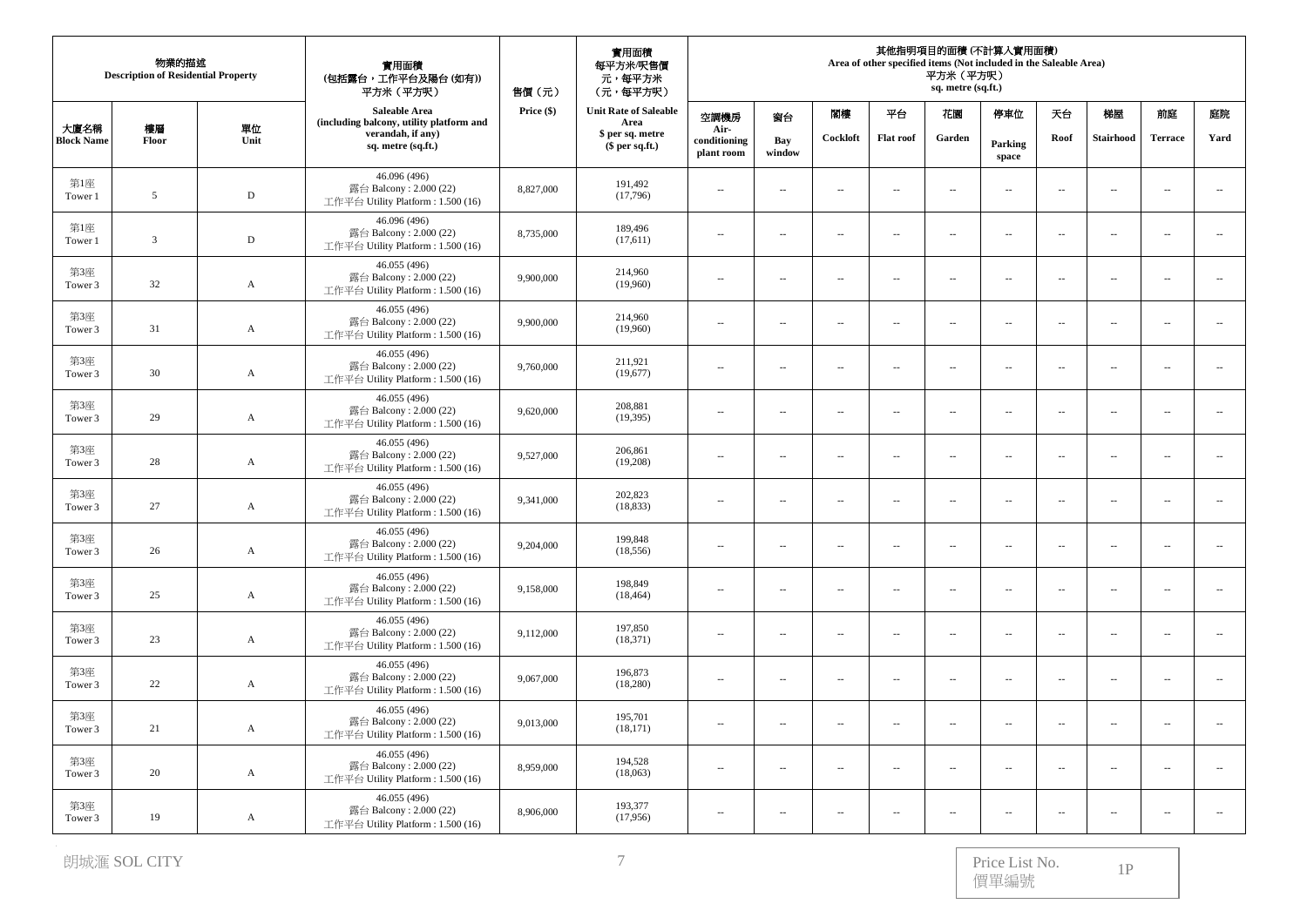|                           | 物業的描述<br><b>Description of Residential Property</b> |              | 實用面積<br>(包括露台,工作平台及陽台(如有))<br>平方米 (平方呎)                                      | 售價(元)      | 其他指明項目的面積 (不計算入實用面積)<br>Area of other specified items (Not included in the Saleable Area)<br>平方米 (平方呎)<br>sq. metre (sq.ft.) |                                    |                          |                             |                          |                          |                          |                          |                  |                          |                             |
|---------------------------|-----------------------------------------------------|--------------|------------------------------------------------------------------------------|------------|------------------------------------------------------------------------------------------------------------------------------|------------------------------------|--------------------------|-----------------------------|--------------------------|--------------------------|--------------------------|--------------------------|------------------|--------------------------|-----------------------------|
|                           |                                                     |              | Saleable Area<br>(including balcony, utility platform and                    | Price (\$) | <b>Unit Rate of Saleable</b><br>Area                                                                                         | 空調機房                               | 窗台                       | 閣樓                          | 平台                       | 花園                       | 停車位                      | 天台                       | 梯屋               | 前庭                       | 庭院                          |
| 大廈名稱<br><b>Block Name</b> | 樓層<br>Floor                                         | 單位<br>Unit   | verandah, if any)<br>sq. metre (sq.ft.)                                      |            | \$ per sq. metre<br>$$$ per sq.ft.)                                                                                          | Air-<br>conditioning<br>plant room | Bay<br>window            | Cockloft                    | <b>Flat roof</b>         | Garden                   | Parking<br>space         | Roof                     | <b>Stairhood</b> | <b>Terrace</b>           | Yard                        |
| 第3座<br>Tower 3            | 18                                                  | $\mathbf{A}$ | 46.055 (496)<br>露台 Balcony: 2.000 (22)<br>工作平台 Utility Platform: 1.500 (16)  | 8,896,000  | 193,160<br>(17,935)                                                                                                          | $\overline{\phantom{a}}$           | $\sim$                   | $\sim$                      | $\sim$                   | $\sim$                   | $\overline{\phantom{a}}$ | $\sim$                   | $\sim$           | $\sim$                   | $\mathcal{L}_{\mathcal{A}}$ |
| 第3座<br>Tower 3            | 17                                                  | A            | 46.055 (496)<br>露台 Balcony: 2.000 (22)<br>工作平台 Utility Platform: 1.500 (16)  | 8,800,000  | 191,076<br>(17, 742)                                                                                                         | $\overline{\phantom{a}}$           | $\overline{\phantom{a}}$ | $\overline{\phantom{a}}$    | $\overline{\phantom{a}}$ | $\overline{\phantom{a}}$ | $\overline{\phantom{a}}$ | $\sim$                   | $\sim$           | $\sim$                   | $\overline{\phantom{a}}$    |
| 第3座<br>Tower 3            | 16                                                  | $\mathbf A$  | 46.055 (496)<br>露台 Balcony: 2.000 (22)<br>工作平台 Utility Platform : 1.500 (16) | 8,747,000  | 189,925<br>(17,635)                                                                                                          | $\cdots$                           | ÷.                       | $\sim$                      | $\overline{\phantom{a}}$ | $\sim$                   | $\overline{\phantom{a}}$ | $\sim$                   | $\sim$           | $\sim$                   | $\overline{\phantom{a}}$    |
| 第3座<br>Tower 3            | 15                                                  | $\mathbf{A}$ | 46.055 (496)<br>露台 Balcony: 2.000 (22)<br>工作平台 Utility Platform: 1.500 (16)  | 8,695,000  | 188,796<br>(17,530)                                                                                                          | $\overline{\phantom{a}}$           | $\sim$                   | $\overline{a}$              | $\sim$ $-$               | $\sim$                   | $\overline{\phantom{a}}$ | $\sim$                   | $\sim$           | $\overline{a}$           | $\sim$                      |
| 第3座<br>Tower 3            | 12                                                  | A            | 46.055 (496)<br>露台 Balcony: 2.000 (22)<br>工作平台 Utility Platform: 1.500 (16)  | 8,644,000  | 187,689<br>(17, 427)                                                                                                         | $\overline{\phantom{a}}$           | $\sim$                   | $\sim$                      | $\overline{\phantom{a}}$ | $\overline{\phantom{a}}$ | $\overline{\phantom{a}}$ | $\sim$                   | $\sim$           | $\overline{\phantom{a}}$ | $\overline{\phantom{a}}$    |
| 第3座<br>Tower 3            | 11                                                  | $\mathbf A$  | 46.055 (496)<br>露台 Balcony: 2.000 (22)<br>工作平台 Utility Platform: 1.500 (16)  | 8,592,000  | 186,560<br>(17, 323)                                                                                                         | $\overline{\phantom{a}}$           | $\overline{\phantom{a}}$ | $\overline{a}$              | $\ldots$                 | $\overline{\phantom{a}}$ | $\overline{\phantom{a}}$ | $\overline{\phantom{a}}$ | $\ldots$         |                          | $\overline{\phantom{a}}$    |
| 第3座<br>Tower 3            | 10                                                  | $\mathbf{A}$ | 46.055 (496)<br>露台 Balcony: 2.000 (22)<br>工作平台 Utility Platform: 1.500 (16)  | 8,540,000  | 185,430<br>(17,218)                                                                                                          | $\overline{\phantom{a}}$           | ÷.                       | $\sim$                      | $\overline{\phantom{a}}$ | $\sim$                   | $\overline{\phantom{a}}$ | $\sim$                   | $\sim$           | $\sim$                   | $\overline{\phantom{a}}$    |
| 第3座<br>Tower 3            | 9                                                   | $\mathbf A$  | 46.055 (496)<br>露台 Balcony: $2.000(22)$<br>工作平台 Utility Platform: 1.500 (16) | 8,489,000  | 184,323<br>(17, 115)                                                                                                         | $\overline{\phantom{a}}$           | $\sim$                   | $\mathcal{L}_{\mathcal{A}}$ | $\sim$                   | $\overline{\phantom{a}}$ | $\overline{\phantom{a}}$ | $\sim$                   | $\sim$           | $\sim$ $\sim$            | $\ldots$                    |
| 第3座<br>Tower 3            | 8                                                   | A            | 46.055 (496)<br>露台 Balcony: 2.000 (22)<br>工作平台 Utility Platform: 1.500 (16)  | 8,465,000  | 183,802<br>(17,067)                                                                                                          | $\overline{\phantom{a}}$           | $\sim$                   | $\overline{\phantom{a}}$    | $\overline{\phantom{a}}$ | $\overline{\phantom{a}}$ | $\overline{\phantom{a}}$ | $\sim$                   | $\sim$           | $\sim$                   | $\overline{\phantom{a}}$    |
| 第3座<br>Tower 3            | $7\phantom{.0}$                                     | A            | 46.055 (496)<br>露台 Balcony: 2.000 (22)<br>工作平台 Utility Platform: 1.500 (16)  | 8,338,000  | 181,044<br>(16, 810)                                                                                                         | $\cdots$                           | $\overline{\phantom{a}}$ | $\overline{a}$              | $\overline{\phantom{m}}$ | $\overline{\phantom{a}}$ | $\overline{\phantom{a}}$ | $\overline{\phantom{a}}$ | $\ldots$         | $\overline{\phantom{a}}$ | $\mathcal{L}_{\mathcal{A}}$ |
| 第3座<br>Tower 3            | 6                                                   | $\mathbf A$  | 46.055 (496)<br>露台 Balcony: 2.000 (22)<br>工作平台 Utility Platform: 1.500 (16)  | 8,162,000  | 177,223<br>(16, 456)                                                                                                         | $\overline{\phantom{a}}$           | $\overline{\phantom{a}}$ | $\overline{a}$              | $\overline{\phantom{a}}$ | $\overline{\phantom{a}}$ | $\overline{\phantom{a}}$ | $\overline{\phantom{a}}$ | $\sim$           | $\sim$ $\sim$            | $\overline{\phantom{a}}$    |
| 第3座<br>Tower 3            | 5                                                   | A            | 46.055 (496)<br>露台 Balcony: 2.000 (22)<br>工作平台 Utility Platform: 1.500 (16)  | 7,987,000  | 173,423<br>(16, 103)                                                                                                         | $\overline{\phantom{a}}$           | $\sim$                   | $\overline{\phantom{a}}$    | $\sim$                   | $\overline{\phantom{a}}$ | $\overline{\phantom{a}}$ | $\sim$                   | $\sim$           | $\overline{\phantom{a}}$ | $\overline{\phantom{a}}$    |
| 第3座<br>Tower 3            | $\overline{3}$                                      | A            | 46.055 (496)<br>露台 Balcony: 2.000 (22)<br>工作平台 Utility Platform: 1.500 (16)  | 7,813,000  | 169,645<br>(15,752)                                                                                                          | $\overline{\phantom{a}}$           | ÷.                       | $\sim$                      | $\overline{\phantom{a}}$ | $\overline{\phantom{a}}$ | $\overline{\phantom{a}}$ | $\overline{\phantom{a}}$ | $\ldots$         | $\sim$                   | $\ldots$                    |
| 第3座<br>Tower 3            | 19                                                  | D            | 29.952 (322)<br>露台 Balcony: 2.000 (22)<br>工作平台 Utility Platform: 1.500 (16)  | 6,231,000  | 208,033<br>(19,351)                                                                                                          | $\overline{\phantom{a}}$           | ÷.                       | $\sim$                      | $\sim$                   | $\sim$                   | $\overline{\phantom{a}}$ | $\sim$                   | $\sim$           | $\sim$                   | $\overline{\phantom{a}}$    |
| 第3座<br>Tower 3            | 18                                                  | $\mathbb D$  | 29.952 (322)<br>露台 Balcony: $2.000(22)$<br>工作平台 Utility Platform: 1.500 (16) | 6,225,000  | 207,833<br>(19, 332)                                                                                                         | $\overline{\phantom{a}}$           | $\sim$                   | $\sim$                      | $\sim$                   | $\overline{\phantom{a}}$ | $\sim$                   | $\sim$                   | $\sim$           | $\sim$                   | $\overline{a}$              |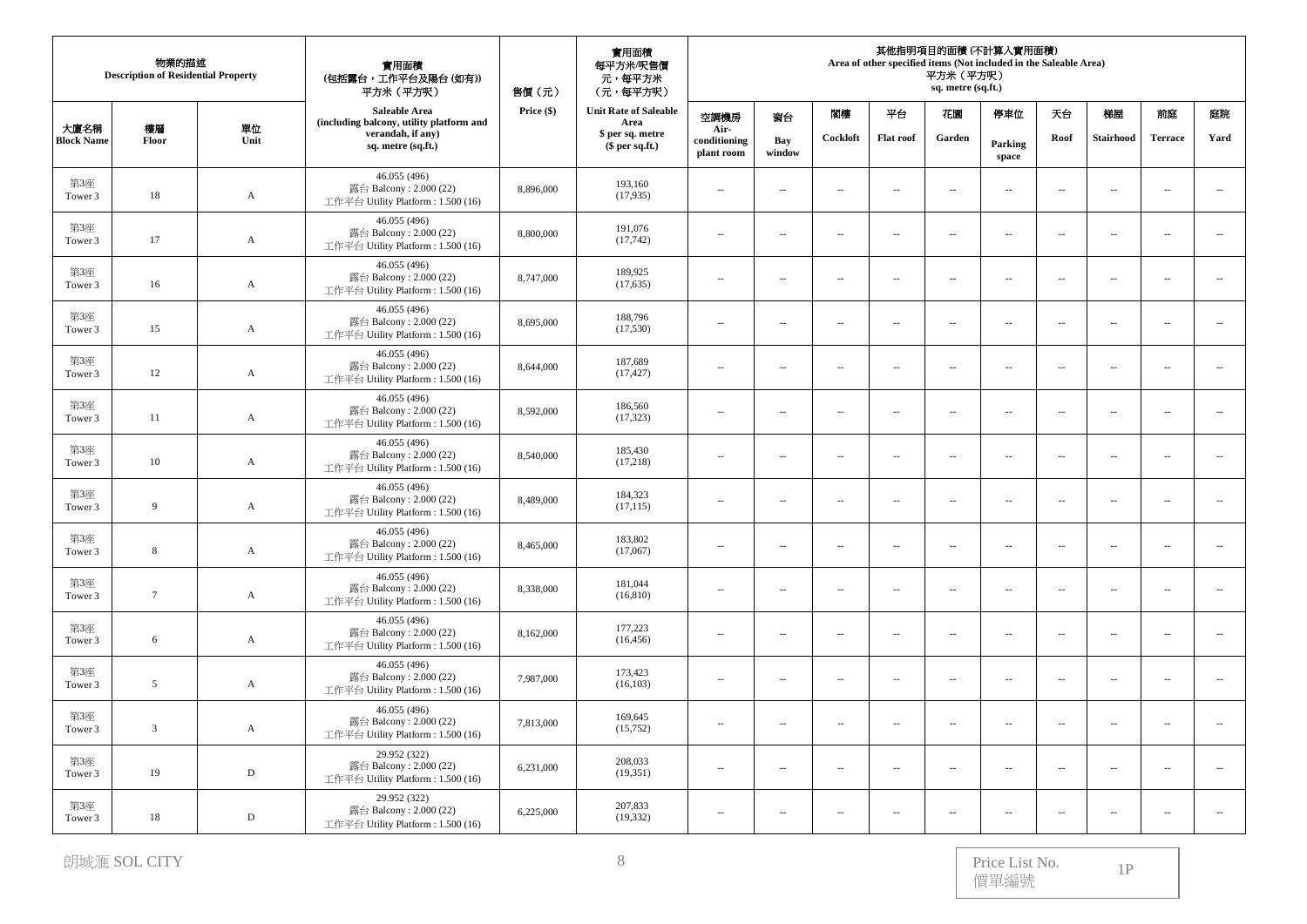|                           | 物業的描述<br><b>Description of Residential Property</b> |             | 實用面積<br>(包括露台,工作平台及陽台(如有))<br>平方米 (平方呎)                                      | 實用面積<br>每平方米/呎售價<br>元,每平方米<br>(元,每平方呎)<br>售價(元) |                                      |                                    | 其他指明項目的面積 (不計算入實用面積)<br>Area of other specified items (Not included in the Saleable Area)<br>平方米 (平方呎)<br>sq. metre (sq.ft.) |                          |                             |                          |                             |                          |                          |                          |                             |  |
|---------------------------|-----------------------------------------------------|-------------|------------------------------------------------------------------------------|-------------------------------------------------|--------------------------------------|------------------------------------|------------------------------------------------------------------------------------------------------------------------------|--------------------------|-----------------------------|--------------------------|-----------------------------|--------------------------|--------------------------|--------------------------|-----------------------------|--|
|                           |                                                     |             | Saleable Area<br>(including balcony, utility platform and                    | Price (\$)                                      | <b>Unit Rate of Saleable</b><br>Area | 空調機房                               | 窗台                                                                                                                           | 閣樓                       | 平台                          | 花園                       | 停車位                         | 天台                       | 梯屋                       | 前庭                       | 庭院                          |  |
| 大廈名稱<br><b>Block Name</b> | 樓層<br>Floor                                         | 單位<br>Unit  | verandah, if any)<br>sq. metre (sq.ft.)                                      |                                                 | \$ per sq. metre<br>$$$ per sq.ft.)  | Air-<br>conditioning<br>plant room | Bay<br>window                                                                                                                | Cockloft                 | <b>Flat roof</b>            | Garden                   | Parking<br>space            | Roof                     | <b>Stairhood</b>         | <b>Terrace</b>           | Yard                        |  |
| 第3座<br>Tower 3            | 17                                                  | $\mathbb D$ | 29.952 (322)<br>露台 Balcony: 2.000 (22)<br>工作平台 Utility Platform: 1.500 (16)  | 6,156,000                                       | 205,529<br>(19, 118)                 | $\overline{\phantom{a}}$           | $\sim$                                                                                                                       | $\overline{a}$           | $\sim$                      | $\overline{\phantom{a}}$ | $\overline{\phantom{a}}$    | $\sim$                   | $\sim$                   | $\sim$                   | $\sim$                      |  |
| 第3座<br>Tower 3            | 16                                                  | $\mathbf D$ | 29.952 (322)<br>露台 Balcony: 2.000 (22)<br>工作平台 Utility Platform: 1.500 (16)  | 6,120,000                                       | 204,327<br>(19,006)                  | $\overline{\phantom{a}}$           | $\overline{\phantom{a}}$                                                                                                     | $\overline{\phantom{a}}$ | $\overline{\phantom{a}}$    | $\overline{\phantom{a}}$ | $\overline{\phantom{a}}$    | $\sim$                   | $\sim$                   | $\sim$                   | $\overline{\phantom{a}}$    |  |
| 第3座<br>Tower 3            | 15                                                  | $\mathbb D$ | 29.952 (322)<br>露台 Balcony: 2.000 (22)<br>工作平台 Utility Platform: 1.500 (16)  | 6,084,000                                       | 203,125<br>(18, 894)                 | $\overline{\phantom{a}}$           | $\overline{\phantom{a}}$                                                                                                     | $\overline{\phantom{a}}$ | $\overline{\phantom{a}}$    | $\overline{\phantom{a}}$ | $\overline{\phantom{a}}$    | $\overline{\phantom{a}}$ | $\ldots$                 | $\ldots$                 | ÷.                          |  |
| 第3座<br>Tower 3            | $12\,$                                              | $\mathbf D$ | 29.952 (322)<br>露台 Balcony: 2.000 (22)<br>工作平台 Utility Platform: 1.500 (16)  | 6,047,000                                       | 201,890<br>(18,780)                  | $\cdots$                           | $\overline{\phantom{a}}$                                                                                                     | $\sim$                   | $\overline{\phantom{a}}$    | $\sim$                   | $\overline{\phantom{a}}$    | $\sim$                   | $\sim$                   | $\sim$                   | $\sim$                      |  |
| 第3座<br>Tower 3            | 11                                                  | $\mathbb D$ | 29.952 (322)<br>露台 Balcony: 2.000 (22)<br>工作平台 Utility Platform: 1.500 (16)  | 6,011,000                                       | 200,688<br>(18,668)                  | $\overline{a}$                     | $\sim$                                                                                                                       | $\sim$                   | $\mathcal{L}_{\mathcal{A}}$ | $\sim$                   | $\overline{a}$              | $\sim$                   | $\sim$                   | $\sim$ $\sim$            | $\sim$                      |  |
| 第3座<br>Tower 3            | 10                                                  | D           | 29.952 (322)<br>露台 Balcony: 2.000 (22)<br>工作平台 Utility Platform: 1.500 (16)  | 5,975,000                                       | 199,486<br>(18, 556)                 | $\overline{\phantom{a}}$           | $\sim$                                                                                                                       | $\sim$                   | $\overline{\phantom{a}}$    | $\overline{\phantom{a}}$ | $\overline{\phantom{a}}$    | $\overline{\phantom{a}}$ | $\overline{\phantom{a}}$ | $\overline{\phantom{a}}$ | $\overline{\phantom{a}}$    |  |
| 第3座<br>Tower 3            | 9                                                   | $\mathbb D$ | 29.952 (322)<br>露台 Balcony: 2.000 (22)<br>工作平台 Utility Platform: 1.500 (16)  | 5,940,000                                       | 198,317<br>(18, 447)                 | $\overline{\phantom{a}}$           | ÷.                                                                                                                           | $\overline{a}$           | $\overline{a}$              | $\overline{\phantom{a}}$ | $\overline{\phantom{a}}$    | $\overline{\phantom{a}}$ | $\ldots$                 | $\sim$                   | $\mathcal{L}_{\mathcal{A}}$ |  |
| 第3座<br>Tower 3            | 8                                                   | $\mathbb D$ | 29.952 (322)<br>露台 Balcony: 2.000 (22)<br>工作平台 Utility Platform: 1.500 (16)  | 5,921,000                                       | 197,683<br>(18,388)                  | $\sim$                             | $\sim$                                                                                                                       | $\overline{a}$           | $\sim$ $-$                  | $\sim$                   | $\sim$                      | $\sim$                   | $\sim$                   | $\sim$ $\sim$            | $\sim$                      |  |
| 第3座<br>Tower 3            | $7\phantom{.0}$                                     | $\mathbb D$ | 29.952 (322)<br>露台 Balcony: 2.000 (22)<br>工作平台 Utility Platform: 1.500 (16)  | 5,845,000                                       | 195,146<br>(18, 152)                 | $\overline{\phantom{a}}$           | $\overline{\phantom{a}}$                                                                                                     | $\sim$                   | $\sim$                      | $\overline{\phantom{a}}$ | $\overline{\phantom{a}}$    | $\sim$                   | $\sim$                   | $\sim$                   | $\mathcal{L}_{\mathcal{A}}$ |  |
| 第3座<br>Tower 3            | 6                                                   | $\mathbb D$ | 29.952 (322)<br>露台 Balcony: 2.000 (22)<br>工作平台 Utility Platform: 1.500 (16)  | 5,799,000                                       | 193,610<br>(18,009)                  | $\overline{\phantom{a}}$           | $\sim$                                                                                                                       | $\sim$                   | $\overline{\phantom{a}}$    | $\sim$                   | $\overline{\phantom{a}}$    | $\sim$                   | $\sim$                   | 44                       | $\sim$                      |  |
| 第3座<br>Tower 3            | $\overline{5}$                                      | $\mathbb D$ | 29.952 (322)<br>露台 Balcony: 2.000 (22)<br>工作平台 Utility Platform : 1.500 (16) | 5,740,000                                       | 191,640<br>(17, 826)                 | $\cdots$                           | $\overline{\phantom{a}}$                                                                                                     | $\sim$                   | $\ldots$                    | $\overline{\phantom{a}}$ | $\mathcal{L}_{\mathcal{A}}$ | $\sim$                   | $\ldots$                 | $\sim$ $\sim$            | $\mathcal{L}_{\mathcal{A}}$ |  |
| 第3座<br>Tower 3            | 3                                                   | $\mathbb D$ | 29.952 (322)<br>露台 Balcony: 2.000 (22)<br>工作平台 Utility Platform: 1.500 (16)  | 5,682,000                                       | 189,704<br>(17, 646)                 | $\sim$                             | $\sim$                                                                                                                       | $\overline{a}$           | $\sim$                      | $\sim$                   | $\overline{\phantom{a}}$    | $\sim$                   | $\sim$                   | $\sim$ $\sim$            | $\sim$                      |  |
| 第3座<br>Tower 3            | 32                                                  | E           | 29.913 (322)<br>露台 Balcony: 2.000 (22)<br>工作平台 Utility Platform: 1.500 (16)  | 6,604,000                                       | 220,774<br>(20, 509)                 | $\overline{\phantom{a}}$           | $\overline{\phantom{a}}$                                                                                                     | $\overline{\phantom{a}}$ | $\overline{\phantom{a}}$    | $\overline{\phantom{a}}$ | $\overline{\phantom{a}}$    | $\sim$                   | $\sim$                   | $\overline{a}$           | $\ldots$                    |  |
| 第3座<br>Tower 3            | 31                                                  | $\mathbf E$ | 29.913 (322)<br>露台 Balcony: 2.000 (22)<br>工作平台 Utility Platform: 1.500 (16)  | 6,604,000                                       | 220,774<br>(20,509)                  | $\overline{\phantom{a}}$           | ÷.                                                                                                                           | $\sim$                   | $\overline{\phantom{a}}$    | $\overline{\phantom{a}}$ | $\overline{\phantom{a}}$    | $\overline{\phantom{a}}$ | $\sim$                   | $\sim$                   | $\ldots$                    |  |
| 第3座<br>Tower 3            | 30                                                  | $\mathbf E$ | 29.913 (322)<br>露台 Balcony: $2.000(22)$<br>工作平台 Utility Platform: 1.500 (16) | 6,571,000                                       | 219,670<br>(20, 407)                 | $\overline{\phantom{a}}$           | Ξ.                                                                                                                           | $\overline{\phantom{a}}$ | $\sim$                      | $\sim$                   | $\sim$                      | $\sim$                   | $\sim$                   | $\sim$                   |                             |  |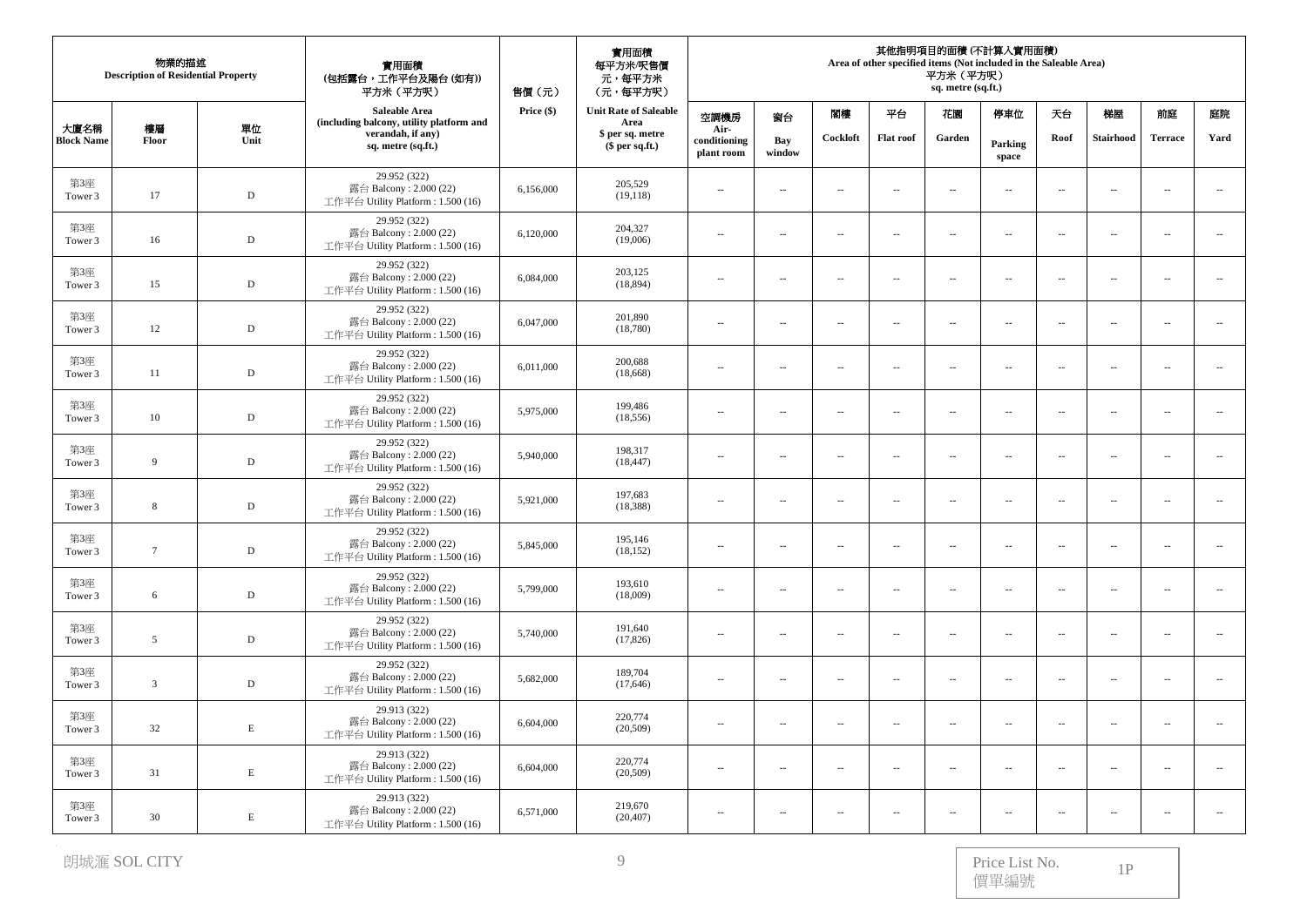|                           | 物業的描述<br><b>Description of Residential Property</b> |             | 實用面積<br>(包括露台,工作平台及陽台(如有))<br>平方米 (平方呎)                                      | 售價(元)      | 實用面積<br>每平方米/呎售價<br>元,每平方米<br>(元,每平方呎) | 其他指明項目的面積 (不計算入實用面積)<br>Area of other specified items (Not included in the Saleable Area)<br>平方米 (平方呎)<br>sq. metre (sq.ft.) |                          |                             |                          |                          |                          |                          |                          |                          |                             |
|---------------------------|-----------------------------------------------------|-------------|------------------------------------------------------------------------------|------------|----------------------------------------|------------------------------------------------------------------------------------------------------------------------------|--------------------------|-----------------------------|--------------------------|--------------------------|--------------------------|--------------------------|--------------------------|--------------------------|-----------------------------|
|                           |                                                     |             | Saleable Area<br>(including balcony, utility platform and                    | Price (\$) | <b>Unit Rate of Saleable</b><br>Area   | 空調機房                                                                                                                         | 窗台                       | 閣樓                          | 平台                       | 花園                       | 停車位                      | 天台                       | 梯屋                       | 前庭                       | 庭院                          |
| 大廈名稱<br><b>Block Name</b> | 樓層<br>Floor                                         | 單位<br>Unit  | verandah, if any)<br>sq. metre (sq.ft.)                                      |            | \$ per sq. metre<br>$$$ per sq.ft.)    | Air-<br>conditioning<br>plant room                                                                                           | Bay<br>window            | Cockloft                    | <b>Flat roof</b>         | Garden                   | Parking<br>space         | Roof                     | <b>Stairhood</b>         | <b>Terrace</b>           | Yard                        |
| 第3座<br>Tower 3            | 29                                                  | $\mathbf E$ | 29.913 (322)<br>露台 Balcony: 2.000 (22)<br>工作平台 Utility Platform: 1.500 (16)  | 6,538,000  | 218,567<br>(20, 304)                   | $\overline{\phantom{a}}$                                                                                                     | $\sim$                   | $\sim$                      | $\sim$                   | $\sim$                   | $\overline{\phantom{a}}$ | $\sim$                   | $\sim$                   | $\sim$                   | $\mathcal{L}_{\mathcal{A}}$ |
| 第3座<br>Tower 3            | 28                                                  | E           | 29.913 (322)<br>露台 Balcony: 2.000 (22)<br>工作平台 Utility Platform: 1.500 (16)  | 6,538,000  | 218,567<br>(20, 304)                   | $\overline{\phantom{a}}$                                                                                                     | $\overline{\phantom{a}}$ | $\sim$                      | $\overline{\phantom{a}}$ | $\overline{\phantom{a}}$ | $\overline{\phantom{a}}$ | $\sim$                   | $\sim$                   | $\sim$                   | $\overline{\phantom{a}}$    |
| 第3座<br>Tower 3            | 27                                                  | $\mathbf E$ | 29.913 (322)<br>露台 Balcony: 2.000 (22)<br>工作平台 Utility Platform: 1.500 (16)  | 6,461,000  | 215,993<br>(20,065)                    | $\cdots$                                                                                                                     | ÷.                       | $\sim$                      | $\overline{\phantom{a}}$ | $\sim$                   | $\overline{\phantom{a}}$ | $\sim$                   | $\sim$                   | $\sim$                   | $\overline{\phantom{a}}$    |
| 第3座<br>Tower 3            | 26                                                  | $\mathbf E$ | 29.913 (322)<br>露台 Balcony: 2.000 (22)<br>工作平台 Utility Platform: 1.500 (16)  | 6,429,000  | 214,923<br>(19,966)                    | $\overline{\phantom{a}}$                                                                                                     | $\sim$                   | $\overline{a}$              | $\sim$ $-$               | $\sim$                   | $\overline{a}$           | $\sim$                   | $\sim$                   | $\overline{a}$           | $\sim$                      |
| 第3座<br>Tower 3            | 25                                                  | $\mathbf E$ | 29.913 (322)<br>露台 Balcony: 2.000 (22)<br>工作平台 Utility Platform: 1.500 (16)  | 6,396,000  | 213,820<br>(19, 863)                   | $\overline{\phantom{a}}$                                                                                                     | $\sim$                   | $\sim$                      | $\overline{\phantom{a}}$ | $\overline{\phantom{a}}$ | $\overline{\phantom{a}}$ | $\sim$                   | $\sim$                   | $\overline{\phantom{a}}$ | $\overline{\phantom{a}}$    |
| 第3座<br>Tower 3            | 23                                                  | $\mathbf E$ | 29.913 (322)<br>露台 Balcony: 2.000 (22)<br>工作平台 Utility Platform: 1.500 (16)  | 6,365,000  | 212,784<br>(19,767)                    | $\overline{\phantom{a}}$                                                                                                     | $\overline{\phantom{a}}$ | $\overline{a}$              | $\ldots$                 | $\overline{\phantom{a}}$ | $\overline{\phantom{a}}$ | $\overline{\phantom{a}}$ | $\ldots$                 |                          | $\sim$                      |
| 第3座<br>Tower 3            | 22                                                  | $\mathbf E$ | 29.913 (322)<br>露台 Balcony: 2.000 (22)<br>工作平台 Utility Platform: 1.500 (16)  | 6,314,000  | 211,079<br>(19,609)                    | $\overline{\phantom{a}}$                                                                                                     | ÷.                       | $\sim$                      | $\overline{\phantom{a}}$ | $\sim$                   | $\overline{\phantom{a}}$ | $\sim$                   | $\sim$                   | $\sim$                   | $\overline{\phantom{a}}$    |
| 第3座<br>Tower 3            | 21                                                  | $\mathbf E$ | 29.913 (322)<br>露台 Balcony: 2.000 (22)<br>工作平台 Utility Platform: 1.500 (16)  | 6,276,000  | 209,808<br>(19, 491)                   | $\overline{\phantom{a}}$                                                                                                     | $\sim$                   | $\mathcal{L}_{\mathcal{A}}$ | $\sim$                   | $\overline{\phantom{a}}$ | $\overline{\phantom{a}}$ | $\sim$                   | $\sim$                   | $\sim$ $\sim$            | $\ldots$                    |
| 第3座<br>Tower 3            | 20                                                  | E           | 29.913 (322)<br>露台 Balcony: 2.000 (22)<br>工作平台 Utility Platform: 1.500 (16)  | 6,240,000  | 208,605<br>(19,379)                    | $\overline{\phantom{a}}$                                                                                                     | $\sim$                   | $\overline{\phantom{a}}$    | $\sim$                   | $\overline{\phantom{a}}$ | $\overline{\phantom{a}}$ | $\sim$                   | $\sim$                   | $\overline{\phantom{a}}$ | $\overline{\phantom{a}}$    |
| 第3座<br>Tower 3            | 19                                                  | $\mathbf E$ | 29.913 (322)<br>露台 Balcony: 2.000 (22)<br>工作平台 Utility Platform: 1.500 (16)  | 6,202,000  | 207,335<br>(19,261)                    | $\cdots$                                                                                                                     | $\overline{\phantom{a}}$ | $\overline{a}$              | $\overline{\phantom{m}}$ | $\overline{\phantom{a}}$ | $\overline{\phantom{a}}$ | $\sim$                   | $\ldots$                 | $\overline{\phantom{a}}$ | ÷.                          |
| 第3座<br>Tower 3            | $18\,$                                              | $\mathbf E$ | 29.913 (322)<br>露台 Balcony: 2.000 (22)<br>工作平台 Utility Platform: 1.500 (16)  | 6,196,000  | 207,134<br>(19,242)                    | $\overline{\phantom{a}}$                                                                                                     | $\overline{\phantom{a}}$ | $\overline{a}$              | $\overline{\phantom{a}}$ | $\overline{\phantom{a}}$ | $\overline{\phantom{a}}$ | $\overline{\phantom{a}}$ | $\overline{\phantom{a}}$ | $\sim$ $\sim$            | $\overline{\phantom{a}}$    |
| 第3座<br>Tower 3            | 17                                                  | $\mathbf E$ | 29.913 (322)<br>露台 Balcony: 2.000 (22)<br>工作平台 Utility Platform: 1.500 (16)  | 6,128,000  | 204,861<br>(19,031)                    | $\overline{\phantom{a}}$                                                                                                     | $\sim$                   | $\overline{\phantom{a}}$    | $\sim$                   | $\overline{\phantom{a}}$ | $\overline{\phantom{a}}$ | $\sim$                   | $\sim$                   | $\overline{\phantom{a}}$ | $\overline{\phantom{a}}$    |
| 第3座<br>Tower 3            | 16                                                  | $\mathbf E$ | 29.913 (322)<br>露台 Balcony: 2.000 (22)<br>工作平台 Utility Platform: 1.500 (16)  | 6,092,000  | 203,657<br>(18,919)                    | $\overline{\phantom{a}}$                                                                                                     | ÷.                       | $\sim$                      | $\overline{\phantom{a}}$ | $\overline{\phantom{a}}$ | $\overline{\phantom{a}}$ | $\overline{\phantom{a}}$ | $\ldots$                 | $\sim$                   | $\ldots$                    |
| 第3座<br>Tower 3            | 15                                                  | $\mathbf E$ | 29.913 (322)<br>露台 Balcony: 2.000 (22)<br>工作平台 Utility Platform: 1.500 (16)  | 6,056,000  | 202,454<br>(18, 807)                   | $\overline{\phantom{a}}$                                                                                                     | ÷.                       | $\sim$                      | $\overline{\phantom{a}}$ | $\sim$                   | $\overline{\phantom{a}}$ | $\sim$                   | $\sim$                   | $\sim$                   | $\overline{\phantom{a}}$    |
| 第3座<br>Tower 3            | 12                                                  | $\mathbf E$ | 29.913 (322)<br>露台 Balcony: $2.000(22)$<br>工作平台 Utility Platform: 1.500 (16) | 6,020,000  | 201,250<br>(18,696)                    | $\overline{\phantom{a}}$                                                                                                     | $\sim$                   | $\sim$                      | $\sim$                   | $\overline{\phantom{a}}$ | $\sim$                   | $\sim$                   | $\sim$                   | $\sim$                   | $\overline{a}$              |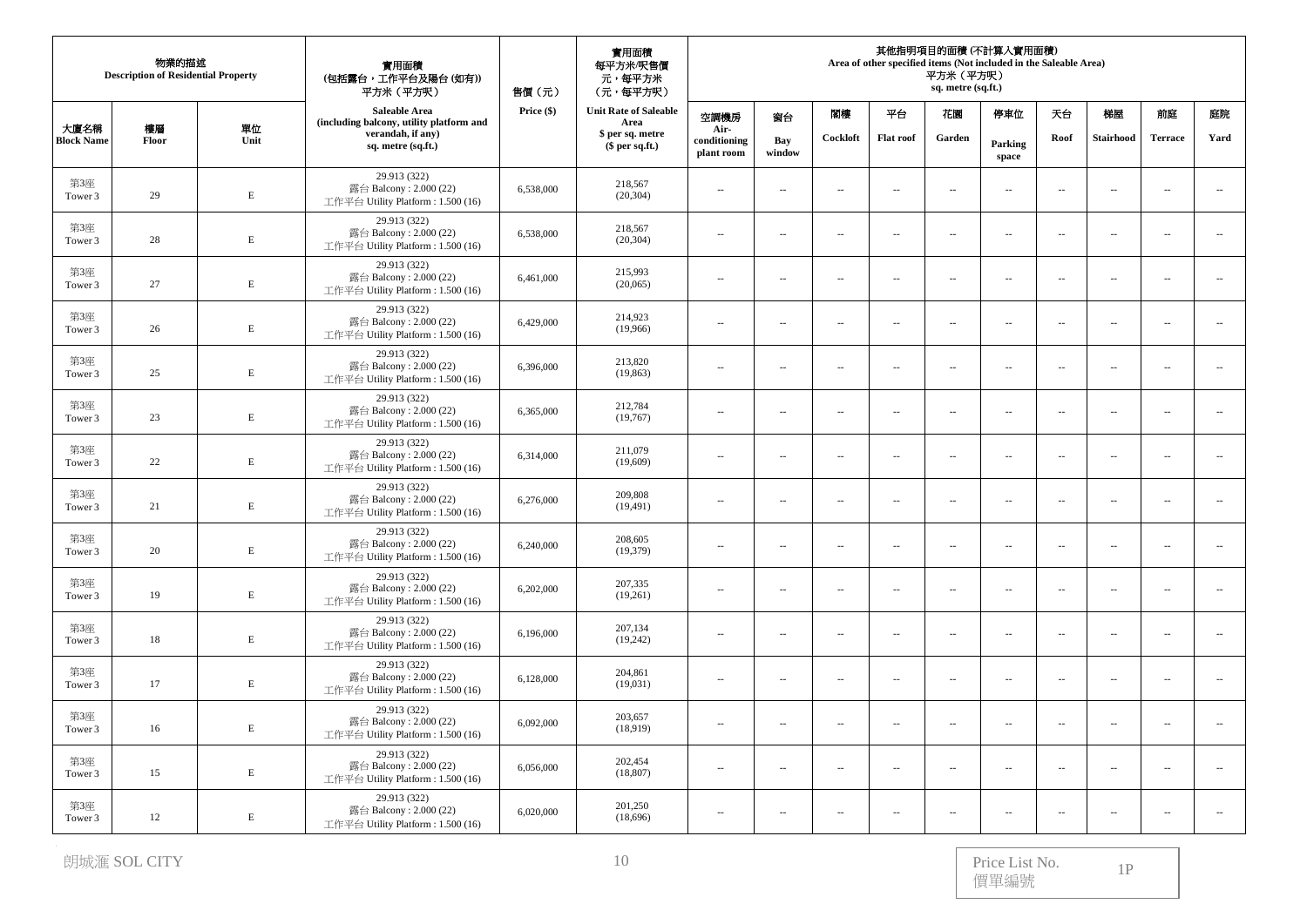| 物業的描述<br><b>Description of Residential Property</b> |                 |              | 實用面積<br>(包括露台,工作平台及陽台(如有))<br>平方米 (平方呎)                                      | 售價(元)      | 實用面積<br>每平方米/呎售價<br>元,每平方米<br>(元,每平方呎) | 其他指明項目的面積 (不計算入實用面積)<br>Area of other specified items (Not included in the Saleable Area)<br>平方米 (平方呎)<br>sq. metre (sq.ft.) |                          |                             |                             |                          |                          |                          |                  |                          |                             |
|-----------------------------------------------------|-----------------|--------------|------------------------------------------------------------------------------|------------|----------------------------------------|------------------------------------------------------------------------------------------------------------------------------|--------------------------|-----------------------------|-----------------------------|--------------------------|--------------------------|--------------------------|------------------|--------------------------|-----------------------------|
|                                                     |                 |              | Saleable Area<br>(including balcony, utility platform and                    | Price (\$) | <b>Unit Rate of Saleable</b><br>Area   | 空調機房                                                                                                                         | 窗台                       | 閣樓                          | 平台                          | 花園                       | 停車位                      | 天台                       | 梯屋               | 前庭                       | 庭院                          |
| 大廈名稱<br><b>Block Name</b>                           | 樓層<br>Floor     | 單位<br>Unit   | verandah, if any)<br>sq. metre (sq.ft.)                                      |            | \$ per sq. metre<br>$$$ per sq.ft.)    | Air-<br>conditioning<br>plant room                                                                                           | Bay<br>window            | Cockloft                    | <b>Flat roof</b>            | Garden                   | Parking<br>space         | Roof                     | <b>Stairhood</b> | <b>Terrace</b>           | Yard                        |
| 第3座<br>Tower 3                                      | 11              | $\mathbf E$  | 29.913 (322)<br>露台 Balcony: 2.000 (22)<br>工作平台 Utility Platform: 1.500 (16)  | 5,984,000  | 200,047<br>(18, 584)                   | $\overline{\phantom{a}}$                                                                                                     | $\sim$                   | $\sim$                      | $\sim$                      | $\sim$                   | $\overline{\phantom{a}}$ | $\sim$                   | $\sim$           | $\sim$                   | $\mathcal{L}_{\mathcal{A}}$ |
| 第3座<br>Tower 3                                      | 10              | E            | 29.913 (322)<br>露台 Balcony: 2.000 (22)<br>工作平台 Utility Platform: 1.500 (16)  | 5,948,000  | 198,843<br>(18, 472)                   | $\overline{\phantom{a}}$                                                                                                     | $\overline{\phantom{a}}$ | $\sim$                      | $\overline{\phantom{a}}$    | $\overline{\phantom{a}}$ | $\overline{\phantom{a}}$ | $\sim$                   | $\sim$           | $\sim$                   | $\overline{\phantom{a}}$    |
| 第3座<br>Tower 3                                      | 9               | $\mathbf E$  | 29.913 (322)<br>露台 Balcony: 2.000 (22)<br>工作平台 Utility Platform: 1.500 (16)  | 5,913,000  | 197,673<br>(18, 363)                   | $\cdots$                                                                                                                     | ÷.                       | $\sim$                      | $\overline{\phantom{a}}$    | $\sim$                   | $\overline{\phantom{a}}$ | $\sim$                   | $\sim$           | $\sim$                   | $\overline{\phantom{a}}$    |
| 第3座<br>Tower 3                                      | 8               | $\mathbf E$  | 29.913 (322)<br>露台 Balcony: 2.000 (22)<br>工作平台 Utility Platform: 1.500 (16)  | 5,895,000  | 197,072<br>(18, 307)                   | $\overline{\phantom{a}}$                                                                                                     | $\sim$                   | $\overline{a}$              | $\sim$ $-$                  | $\sim$                   | $\overline{a}$           | $\sim$                   | $\sim$           | $\overline{a}$           | $\sim$                      |
| 第3座<br>Tower 3                                      | $7\phantom{.0}$ | $\mathbf E$  | 29.913 (322)<br>露台 Balcony: 2.000 (22)<br>工作平台 Utility Platform: 1.500 (16)  | 5,819,000  | 194.531<br>(18,071)                    | $\overline{\phantom{a}}$                                                                                                     | $\sim$                   | $\sim$                      | $\overline{\phantom{a}}$    | $\overline{\phantom{a}}$ | $\overline{\phantom{a}}$ | $\sim$                   | $\sim$           | $\overline{\phantom{a}}$ | $\overline{\phantom{a}}$    |
| 第3座<br>Tower 3                                      | 6               | $\mathbf E$  | 29.913 (322)<br>露台 Balcony: 2.000 (22)<br>工作平台 Utility Platform: 1.500 (16)  | 5,772,000  | 192,960<br>(17, 925)                   | $\overline{\phantom{a}}$                                                                                                     | $\overline{\phantom{a}}$ | $\overline{a}$              | $\ldots$                    | $\overline{\phantom{a}}$ | $\overline{\phantom{a}}$ | $\overline{\phantom{a}}$ | $\ldots$         |                          | $\sim$                      |
| 第3座<br>Tower 3                                      | $\overline{5}$  | $\mathbf E$  | 29.913 (322)<br>露台 Balcony: 2.000 (22)<br>工作平台 Utility Platform: 1.500 (16)  | 5,714,000  | 191,021<br>(17,745)                    | $\overline{\phantom{a}}$                                                                                                     | ÷.                       | $\sim$                      | $\overline{\phantom{a}}$    | $\sim$                   | $\overline{\phantom{a}}$ | $\sim$                   | $\sim$           | $\sim$                   | $\overline{\phantom{a}}$    |
| 第3座<br>Tower 3                                      | 3               | $\mathbf E$  | 29.913 (322)<br>露台 Balcony: 2.000 (22)<br>工作平台 Utility Platform: 1.500 (16)  | 5,658,000  | 189,149<br>(17,571)                    | $\overline{\phantom{a}}$                                                                                                     | $\sim$                   | $\mathcal{L}_{\mathcal{A}}$ | $\sim$                      | $\overline{\phantom{a}}$ | $\overline{\phantom{a}}$ | $\sim$                   | $\sim$           | $\sim$ $\sim$            | $\ldots$                    |
| 第3座<br>Tower 3                                      | 32              | H            | 64.069 (690)<br>露台 Balcony: 2.000 (22)<br>工作平台 Utility Platform: 1.500 (16)  | 14,028,000 | 218,951<br>(20, 330)                   | $\overline{\phantom{a}}$                                                                                                     | $\sim$                   | $\overline{\phantom{a}}$    | $\overline{\phantom{a}}$    | $\overline{\phantom{a}}$ | $\overline{\phantom{a}}$ | $\sim$                   | $\sim$           | $\sim$                   | $\overline{\phantom{a}}$    |
| 第3座<br>Tower 3                                      | 31              | $\, {\rm H}$ | 64.069 (690)<br>露台 Balcony: 2.000 (22)<br>工作平台 Utility Platform: 1.500 (16)  | 14,028,000 | 218,951<br>(20, 330)                   | $\cdots$                                                                                                                     | $\overline{\phantom{a}}$ | $\overline{a}$              | $\overline{\phantom{m}}$    | $\overline{\phantom{a}}$ | $\overline{\phantom{a}}$ | $\sim$                   | $\ldots$         | $\overline{\phantom{a}}$ | ÷.                          |
| 第3座<br>Tower 3                                      | 30              | $\, {\rm H}$ | 64.069 (690)<br>露台 Balcony: 2.000 (22)<br>工作平台 Utility Platform: 1.500 (16)  | 13,960,000 | 217,890<br>(20, 232)                   | $\overline{\phantom{a}}$                                                                                                     | $\overline{\phantom{a}}$ | $\overline{a}$              | $\mathcal{L}_{\mathcal{A}}$ | $\overline{\phantom{a}}$ | $\overline{\phantom{a}}$ | $\overline{\phantom{a}}$ | $\sim$           | $\sim$ $\sim$            | $\overline{\phantom{a}}$    |
| 第3座<br>Tower 3                                      | 29              | H            | 64.069 (690)<br>露台 Balcony: 2.000 (22)<br>工作平台 Utility Platform: 1.500 (16)  | 13,892,000 | 216,829<br>(20, 133)                   | $\overline{\phantom{a}}$                                                                                                     | $\sim$                   | $\overline{\phantom{a}}$    | $\sim$                      | $\overline{\phantom{a}}$ | $\overline{\phantom{a}}$ | $\sim$                   | $\sim$           | $\overline{\phantom{a}}$ | $\overline{\phantom{a}}$    |
| 第3座<br>Tower 3                                      | 28              | $\, {\rm H}$ | 64.069 (690)<br>露台 Balcony: 2.000 (22)<br>工作平台 Utility Platform: 1.500 (16)  | 13,892,000 | 216,829<br>(20, 133)                   | $\overline{\phantom{a}}$                                                                                                     | ÷.                       | $\sim$                      | $\overline{\phantom{a}}$    | $\overline{\phantom{a}}$ | $\overline{\phantom{a}}$ | $\overline{\phantom{a}}$ | $\ldots$         | $\sim$                   | $\ldots$                    |
| 第3座<br>Tower 3                                      | 27              | H            | 64.069 (690)<br>露台 Balcony: 2.000 (22)<br>工作平台 Utility Platform: 1.500 (16)  | 13,758,000 | 214,737<br>(19,939)                    | $\overline{\phantom{a}}$                                                                                                     | ÷.                       | $\sim$                      | $\overline{\phantom{a}}$    | $\sim$                   | $\overline{\phantom{a}}$ | $\sim$                   | $\sim$           | $\sim$                   | $\overline{\phantom{a}}$    |
| 第3座<br>Tower 3                                      | 26              | $\, {\rm H}$ | 64.069 (690)<br>露台 Balcony: $2.000(22)$<br>工作平台 Utility Platform: 1.500 (16) | 13,691,000 | 213,691<br>(19, 842)                   | $\overline{\phantom{a}}$                                                                                                     | $\sim$                   | $\sim$                      | $\sim$                      | $\overline{\phantom{a}}$ | $\sim$                   | $\sim$                   | $\sim$           | $\sim$                   | $\overline{a}$              |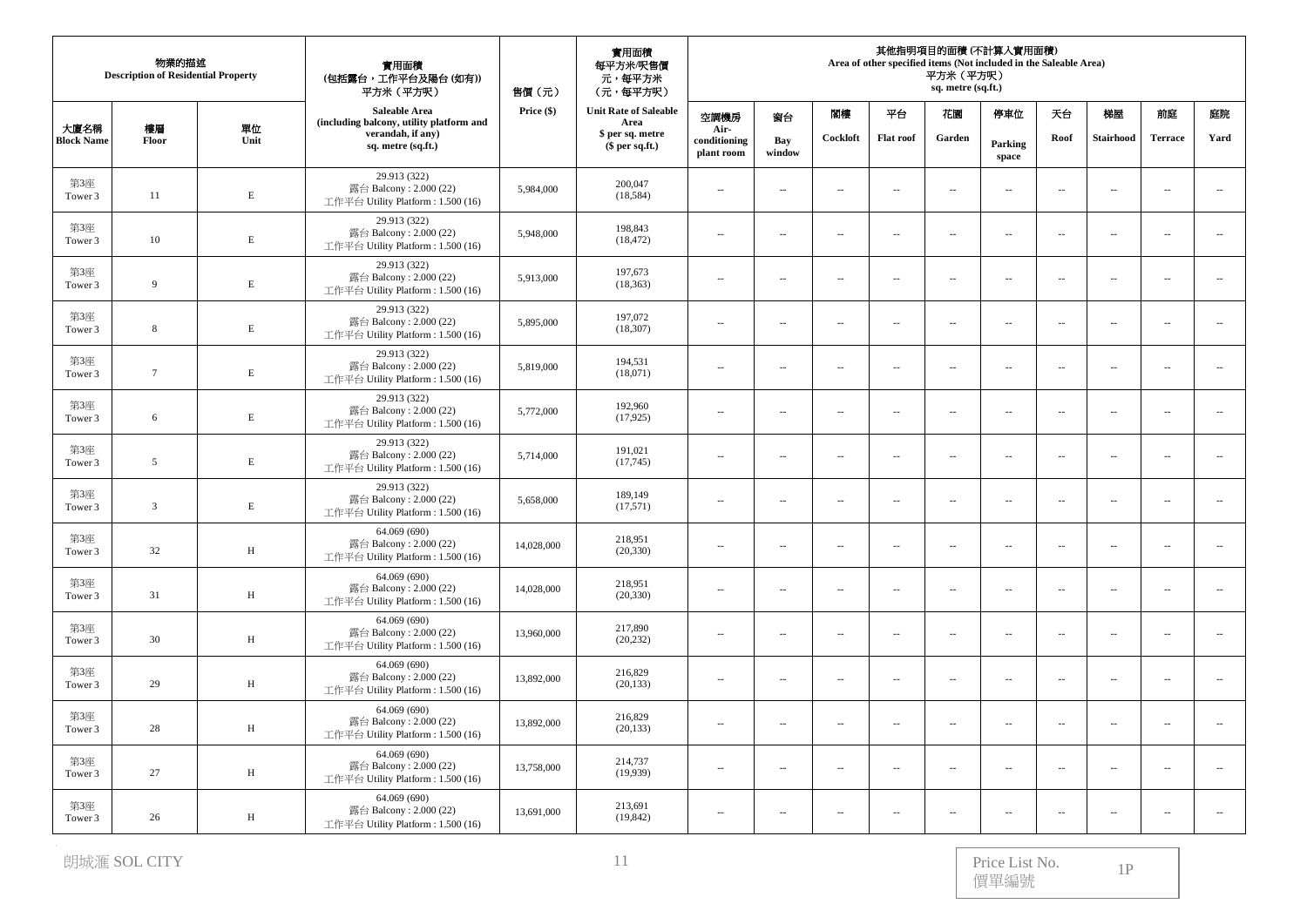| 物業的描述<br><b>Description of Residential Property</b> |             |              | 實用面積<br>(包括露台,工作平台及陽台(如有))<br>平方米 (平方呎)                                      | 售價(元)      | 實用面積<br>每平方米/呎售價<br>元,每平方米<br>(元,每平方呎) | 其他指明項目的面積 (不計算入實用面積)<br>Area of other specified items (Not included in the Saleable Area)<br>平方米 (平方呎)<br>sq. metre (sq.ft.) |                          |                             |                          |                          |                          |                          |                  |                          |                             |
|-----------------------------------------------------|-------------|--------------|------------------------------------------------------------------------------|------------|----------------------------------------|------------------------------------------------------------------------------------------------------------------------------|--------------------------|-----------------------------|--------------------------|--------------------------|--------------------------|--------------------------|------------------|--------------------------|-----------------------------|
|                                                     |             |              | Saleable Area<br>(including balcony, utility platform and                    | Price (\$) | <b>Unit Rate of Saleable</b><br>Area   | 空調機房                                                                                                                         | 窗台                       | 閣樓                          | 平台                       | 花園                       | 停車位                      | 天台                       | 梯屋               | 前庭                       | 庭院                          |
| 大廈名稱<br><b>Block Name</b>                           | 樓層<br>Floor | 單位<br>Unit   | verandah, if any)<br>sq. metre (sq.ft.)                                      |            | \$ per sq. metre<br>$$$ per sq.ft.)    | Air-<br>conditioning<br>plant room                                                                                           | Bay<br>window            | Cockloft                    | <b>Flat roof</b>         | Garden                   | Parking<br>space         | Roof                     | <b>Stairhood</b> | <b>Terrace</b>           | Yard                        |
| 第3座<br>Tower 3                                      | 25          | $\, {\rm H}$ | 64.069 (690)<br>露台 Balcony: 2.000 (22)<br>工作平台 Utility Platform: 1.500 (16)  | 13,556,000 | 211,584<br>(19,646)                    | $\overline{\phantom{a}}$                                                                                                     | $\sim$                   | $\sim$                      | $\sim$                   | $\sim$                   | $\overline{\phantom{a}}$ | $\sim$                   | $\sim$           | $\sim$                   | $\mathcal{L}_{\mathcal{A}}$ |
| 第3座<br>Tower 3                                      | 23          | H            | 64.069 (690)<br>露台 Balcony: 2.000 (22)<br>工作平台 Utility Platform: 1.500 (16)  | 13,424,000 | 209,524<br>(19, 455)                   | $\overline{\phantom{a}}$                                                                                                     | ÷.                       | $\sim$                      | $\overline{\phantom{a}}$ | $\overline{\phantom{a}}$ | $\overline{\phantom{a}}$ | $\sim$                   | $\sim$           | $\sim$                   | $\overline{\phantom{a}}$    |
| 第3座<br>Tower 3                                      | 22          | H            | 64.069 (690)<br>露台 Balcony: 2.000 (22)<br>工作平台 Utility Platform : 1.500 (16) | 13,226,000 | 206,434<br>(19, 168)                   | $\cdots$                                                                                                                     | ÷.                       | $\sim$                      | $\overline{\phantom{a}}$ | $\sim$                   | $\overline{\phantom{a}}$ | $\sim$                   | $\sim$           | $\sim$                   | $\overline{\phantom{a}}$    |
| 第3座<br>Tower 3                                      | 21          | $\, {\rm H}$ | 64.069 (690)<br>露台 Balcony: 2.000 (22)<br>工作平台 Utility Platform: 1.500 (16)  | 13,147,000 | 205,201<br>(19,054)                    | $\overline{\phantom{a}}$                                                                                                     | $\sim$                   | $\overline{a}$              | $\sim$ $-$               | $\sim$                   | $\overline{\phantom{a}}$ | $\sim$                   | $\sim$           | $\overline{a}$           | $\sim$                      |
| 第3座<br>Tower 3                                      | 20          | $\, {\rm H}$ | 64.069 (690)<br>露台 Balcony: 2.000 (22)<br>工作平台 Utility Platform: 1.500 (16)  | 13,068,000 | 203,968<br>(18,939)                    | $\overline{\phantom{a}}$                                                                                                     | $\sim$                   | $\sim$                      | $\overline{\phantom{a}}$ | $\overline{\phantom{a}}$ | $\overline{\phantom{a}}$ | $\sim$                   | $\sim$           | $\overline{\phantom{a}}$ | $\overline{\phantom{a}}$    |
| 第3座<br>Tower 3                                      | 19          | H            | 64.069 (690)<br>露台 Balcony: 2.000 (22)<br>工作平台 Utility Platform: 1.500 (16)  | 12,991,000 | 202,766<br>(18, 828)                   | --                                                                                                                           | $\overline{\phantom{a}}$ | $\overline{a}$              | $\ldots$                 | $\overline{\phantom{a}}$ | $\overline{\phantom{a}}$ | $\overline{\phantom{a}}$ | $\ldots$         |                          | $\overline{\phantom{a}}$    |
| 第3座<br>Tower 3                                      | 18          | H            | 64.069 (690)<br>露台 Balcony: 2.000 (22)<br>工作平台 Utility Platform: 1.500 (16)  | 12,978,000 | 202,563<br>(18, 809)                   | $\overline{\phantom{a}}$                                                                                                     | ÷.                       | $\sim$                      | $\overline{\phantom{a}}$ | $\sim$                   | $\overline{\phantom{a}}$ | $\sim$                   | $\sim$           | $\sim$                   | $\overline{\phantom{a}}$    |
| 第3座<br>Tower 3                                      | 17          | H            | 64.069 (690)<br>露台 Balcony: $2.000(22)$<br>工作平台 Utility Platform: 1.500 (16) | 12,836,000 | 200,347<br>(18,603)                    | $\overline{\phantom{a}}$                                                                                                     | $\sim$                   | $\mathcal{L}_{\mathcal{A}}$ | $\sim$                   | $\overline{\phantom{a}}$ | $\overline{\phantom{a}}$ | $\sim$                   | $\sim$           | $\sim$ $\sim$            | $\ldots$                    |
| 第3座<br>Tower 3                                      | 16          | H            | 64.069 (690)<br>露台 Balcony: 2.000 (22)<br>工作平台 Utility Platform: 1.500 (16)  | 12,760,000 | 199,160<br>(18, 493)                   | $\overline{\phantom{a}}$                                                                                                     | $\sim$                   | $\overline{\phantom{a}}$    | $\sim$                   | $\overline{\phantom{a}}$ | $\overline{\phantom{a}}$ | $\sim$                   | $\sim$           | $\overline{\phantom{a}}$ | $\overline{\phantom{a}}$    |
| 第3座<br>Tower 3                                      | 15          | $\, {\rm H}$ | 64.069 (690)<br>露台 Balcony: 2.000 (22)<br>工作平台 Utility Platform: 1.500 (16)  | 12,684,000 | 197,974<br>(18, 383)                   | $\cdots$                                                                                                                     | $\overline{\phantom{a}}$ | $\overline{a}$              | $\overline{\phantom{m}}$ | $\overline{\phantom{a}}$ | $\overline{\phantom{a}}$ | $\overline{\phantom{a}}$ | $\ldots$         | $\overline{\phantom{a}}$ | $\mathcal{L}_{\mathcal{A}}$ |
| 第3座<br>Tower 3                                      | 12          | $\, {\rm H}$ | 64.069 (690)<br>露台 Balcony: 2.000 (22)<br>工作平台 Utility Platform: 1.500 (16)  | 12,608,000 | 196,788<br>(18,272)                    | $\overline{\phantom{a}}$                                                                                                     | $\overline{\phantom{a}}$ | $\overline{a}$              | $\sim$                   | $\overline{\phantom{a}}$ | $\overline{a}$           | $\overline{\phantom{a}}$ | $\sim$           | $\sim$ $\sim$            | $\overline{\phantom{a}}$    |
| 第3座<br>Tower 3                                      | 11          | H            | 64.069 (690)<br>露台 Balcony: 2.000 (22)<br>工作平台 Utility Platform: 1.500 (16)  | 12,533,000 | 195,617<br>(18, 164)                   | $\overline{\phantom{a}}$                                                                                                     | $\sim$                   | $\overline{\phantom{a}}$    | $\sim$                   | $\overline{\phantom{a}}$ | $\overline{\phantom{a}}$ | $\overline{\phantom{a}}$ | $\sim$           | $\overline{\phantom{a}}$ | $\overline{\phantom{a}}$    |
| 第3座<br>Tower 3                                      | 10          | $\, {\rm H}$ | 64.069 (690)<br>露台 Balcony: 2.000 (22)<br>工作平台 Utility Platform: 1.500 (16)  | 12,458,000 | 194,447<br>(18,055)                    | $\overline{\phantom{a}}$                                                                                                     | ÷.                       | $\sim$                      | $\overline{\phantom{a}}$ | $\overline{\phantom{a}}$ | $\overline{\phantom{a}}$ | $\overline{\phantom{a}}$ | $\ldots$         | $\sim$                   | $\ldots$                    |
| 第3座<br>Tower 3                                      | 9           | $\, {\rm H}$ | 64.069 (690)<br>露台 Balcony: 2.000 (22)<br>工作平台 Utility Platform: 1.500 (16)  | 12,384,000 | 193,292<br>(17,948)                    | $\overline{\phantom{a}}$                                                                                                     | ÷.                       | $\sim$                      | $\overline{\phantom{a}}$ | $\sim$                   | $\overline{\phantom{a}}$ | $\sim$                   | $\sim$           | $\sim$ $\sim$            | $\overline{\phantom{a}}$    |
| 第3座<br>Tower 3                                      | 8           | $\, {\rm H}$ | 64.069 (690)<br>露台 Balcony: $2.000(22)$<br>工作平台 Utility Platform: 1.500 (16) | 12,222,000 | 190,763<br>(17,713)                    | $\overline{\phantom{a}}$                                                                                                     | $\sim$                   | $\sim$                      | $\sim$                   | $\overline{\phantom{a}}$ | $\sim$                   | $\sim$                   | $\sim$           | $\sim$                   | $\sim$                      |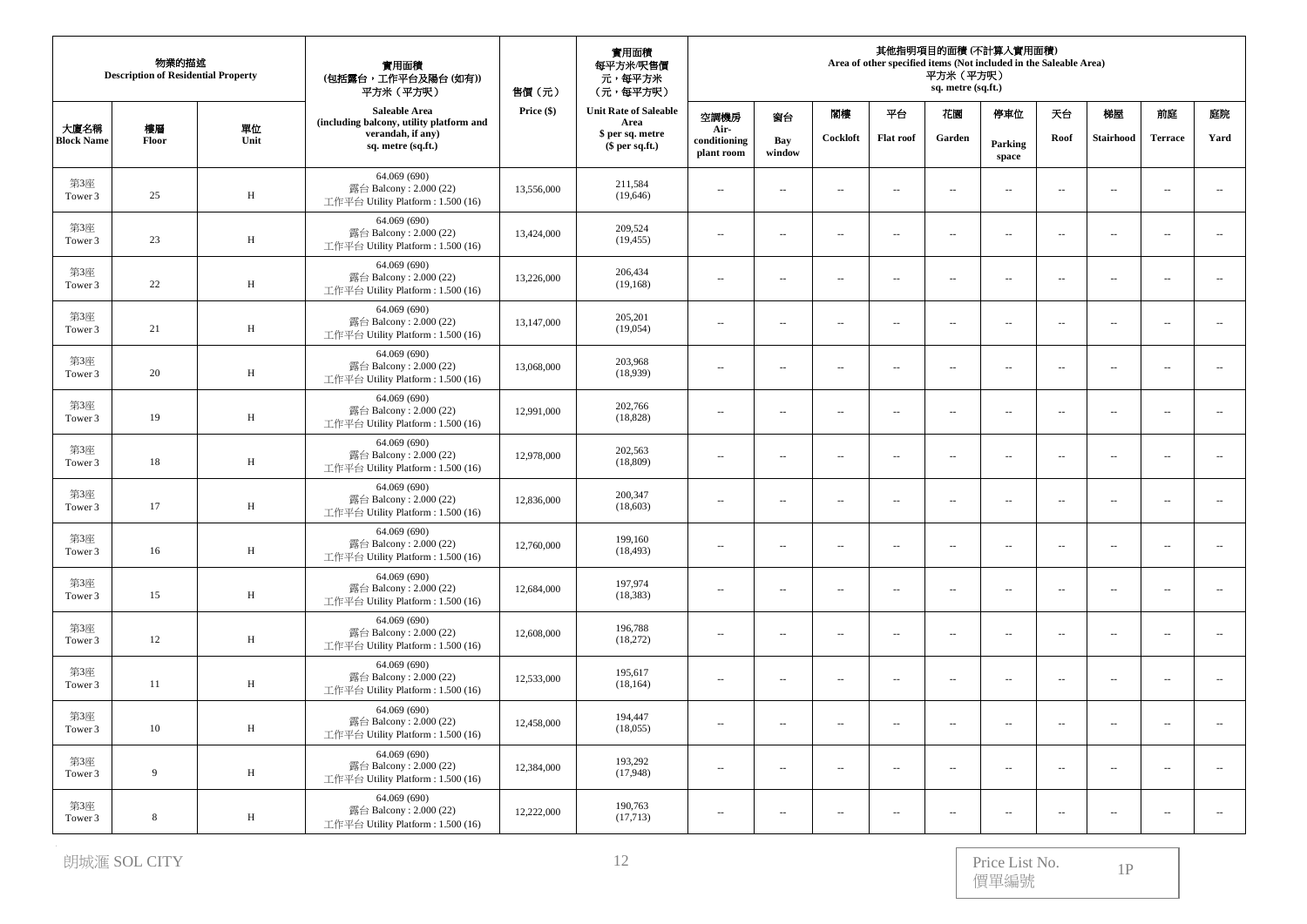| 物業的描述<br><b>Description of Residential Property</b> |               |            | 實用面積<br>(包括露台,工作平台及陽台 (如有))<br>平方米 (平方呎)                                                             | 售價 (元)       | 實用面積<br>每平方米/呎售價<br>元,每平方米<br>(元,每平方呎)                                      | 其他指明項目的面積 (不計算人實用面積)<br>Area of other specified items (Not included in the Saleable Area)<br>平方米(平方呎)<br>sq. metre (sq.ft.) |                     |                |                        |              |                         |                     |                 |                      |            |
|-----------------------------------------------------|---------------|------------|------------------------------------------------------------------------------------------------------|--------------|-----------------------------------------------------------------------------|-----------------------------------------------------------------------------------------------------------------------------|---------------------|----------------|------------------------|--------------|-------------------------|---------------------|-----------------|----------------------|------------|
| 大廈名稱<br><b>Block Name</b>                           | 樓層<br>Floor   | 單位<br>Unit | Saleable Area<br>(including balcony, utility platform and<br>verandah, if any)<br>sq. metre (sq.ft.) | Price $(\$)$ | <b>Unit Rate of Saleable</b><br>Area<br>\$ per sq. metre<br>$$$ per sq.ft.) | 空調機房<br>Air-<br>conditioning<br>plant room                                                                                  | 窗台<br>Bay<br>window | 团模<br>Cockloft | 平台<br><b>Flat roof</b> | 花園<br>Garden | 停車位<br>Parking<br>space | 天台<br>Roof          | 梯屋<br>Stairhood | 前庭<br><b>Terrace</b> | 庭院<br>Yard |
| 第3座<br>Tower 3                                      | $\mathcal{I}$ | H          | 64.069 (690)<br>露台 Balcony: 2.000 (22)<br>工作平台 Utility Platform : 1.500 (16)                         | 11,940,000   | 186,362<br>(17,304)                                                         | $- -$                                                                                                                       | $\sim$              | $- -$          | $- -$                  | $ -$         | $ -$                    | $\sim$              | $\sim$          | $ -$                 | --         |
| 第3座<br>Tower 3                                      | 6             | H          | 64.069 (690)<br>露台 Balcony : 2.000 (22)<br>工作平台 Utility Platform : $1.500(16)$                       | 11,842,000   | 184,832<br>(17,162)                                                         | $-$                                                                                                                         | $\sim$              | $- -$          | $- -$                  | $ -$         | $ -$                    | $\sim$              | $\sim$          | $ -$                 | $\sim$     |
| 第3座<br>Tower 3                                      | 5             | H          | 64.069 (690)<br>露台 Balcony: $2.000(22)$<br>工作平台 Utility Platform : $1.500(16)$                       | 11,518,000   | 179,775<br>(16,693)                                                         | $- -$                                                                                                                       | $\sim$              | $- -$          | $- -$                  | $ -$         | $ -$                    | $\hspace{0.05cm} -$ | $\sim$          | $ -$                 | $\sim$     |
| 第3座<br>Tower 3                                      | 3             | H          | 64.069 (690)<br>露台 Balcony: 2.000 (22)<br>工作平台 Utility Platform : $1.500(16)$                        | 11,274,000   | 175,967<br>(16,339)                                                         | --                                                                                                                          | $\sim$              | $\sim$ $-$     | $\sim$ $-$             | $ -$         | $\sim$ $\sim$           | $\sim$ $\sim$       | $\sim$          | $\sim$ $-$           | $\sim$     |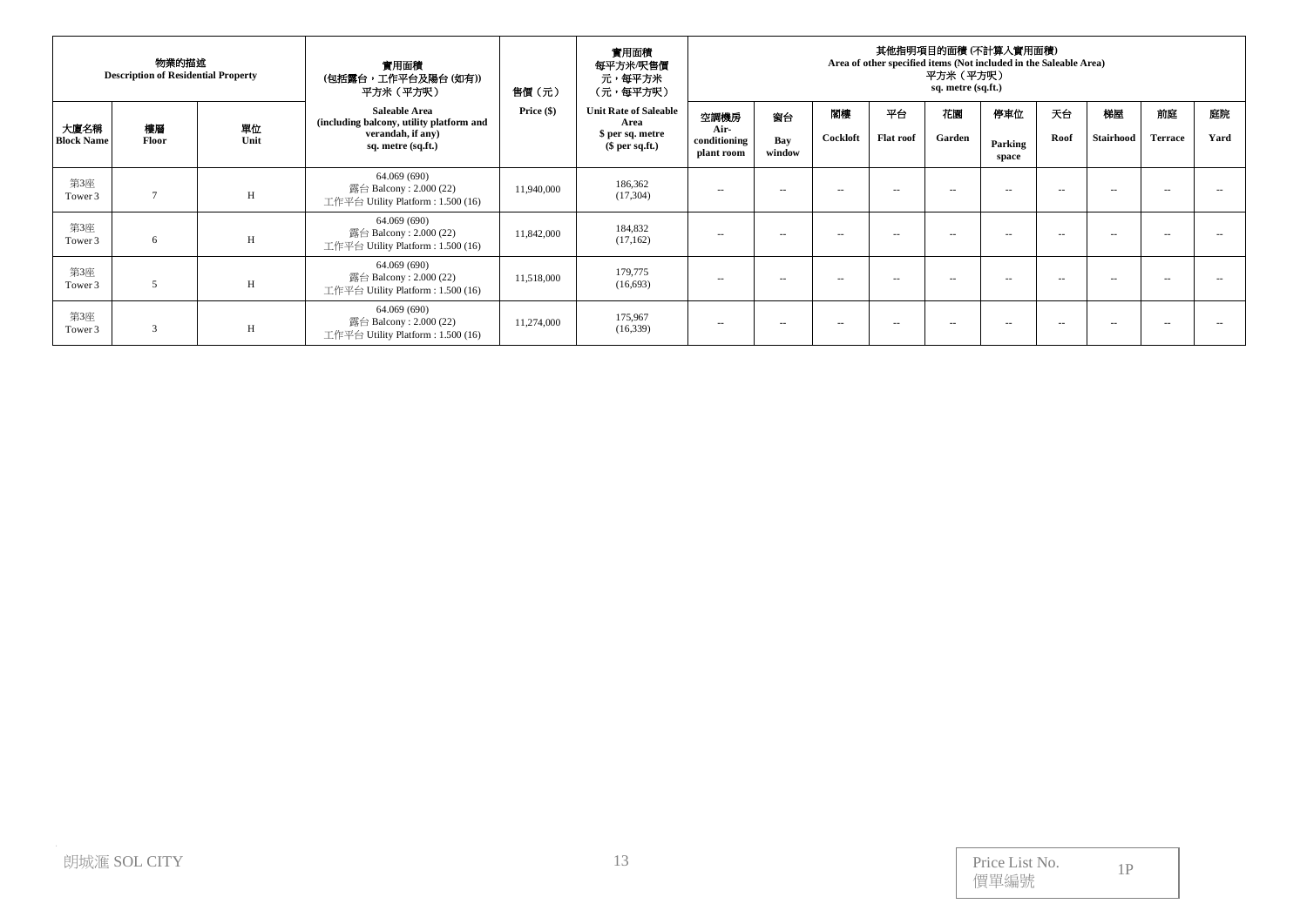# 第三部份:其他資料 **Part 3: Other Information**

# (1) 準買家應參閱發展項目期數的售樓說明書,以了解該發展項目期數的資料。

Prospective purchasers are advised to refer to the sales brochure of the Phase of the Development for information on the Phase of the Development.

# (2) 根據《一手住宅物業銷售條例》第 52(1)條及第 53(2)及(3)條,-

According to sections 52(1) and 53(2) and (3) of the Residential Properties (First-hand Sales) Ordinance, –

### 第 52(1)條 / Section 52(1)

# 在某人就指明住宅物業與擁有人訂立臨時買賣合約時,該人須向擁有人支付售價的 5%的臨時訂金。

A preliminary deposit of 5% of the purchase price is payable by a person to the owner on entering into a preliminary agreement for sale and purchase in respect of the specified residential property with the owner.

### 第 53(2)條 / Section 53(2)

如某人於某日期訂立臨時買賣合約,並於該日期後的 5 個工作日內,就有關指明住宅物業簽立買賣合約,則擁有人必須在該日期後的 8 個工作 日內,簽立該買賣合約。

If a person executes an agreement for sale and purchase in respect of the residential property within 5 working days after the date on which the person enters into the preliminary agreement for sale and purchase, the owner must execute the agreement for sale and purchase within 8 working days after that date.

### 第 53(3)條 / Section 53(3)

如某人於某日期訂立臨時買賣合約時,但沒有於該日期後的 5 個工作日內,就有關住宅物業簽立買賣合約,則 – (i) 該臨時合約即告終止;(ii) 有關的臨時訂金即予沒收;及 (iii) 擁有人不得就該人沒有簽立買賣合約而針對該人提出進一步申索。

If a person does not execute an agreement for sale and purchase in respect of the residential property within 5 working days after the date on which the person enters into the preliminary agreement for sale and purchase- (i) the preliminary agreement is terminated; (ii) the preliminary deposit is forfeited; and (iii) the owner does not have any further claim against the person for the failure.

# (3) 實用面積及屬該住宅物業其他指明項目的面積是按《一手住宅物業銷售條例》第 8 條及附表二第 2 部的計算得出的。

The saleable area and area of other specified items of the residential property are calculated in accordance with section 8 and Part 2 of Schedule 2 to the Residential Properties (First-hand Sales) Ordinance.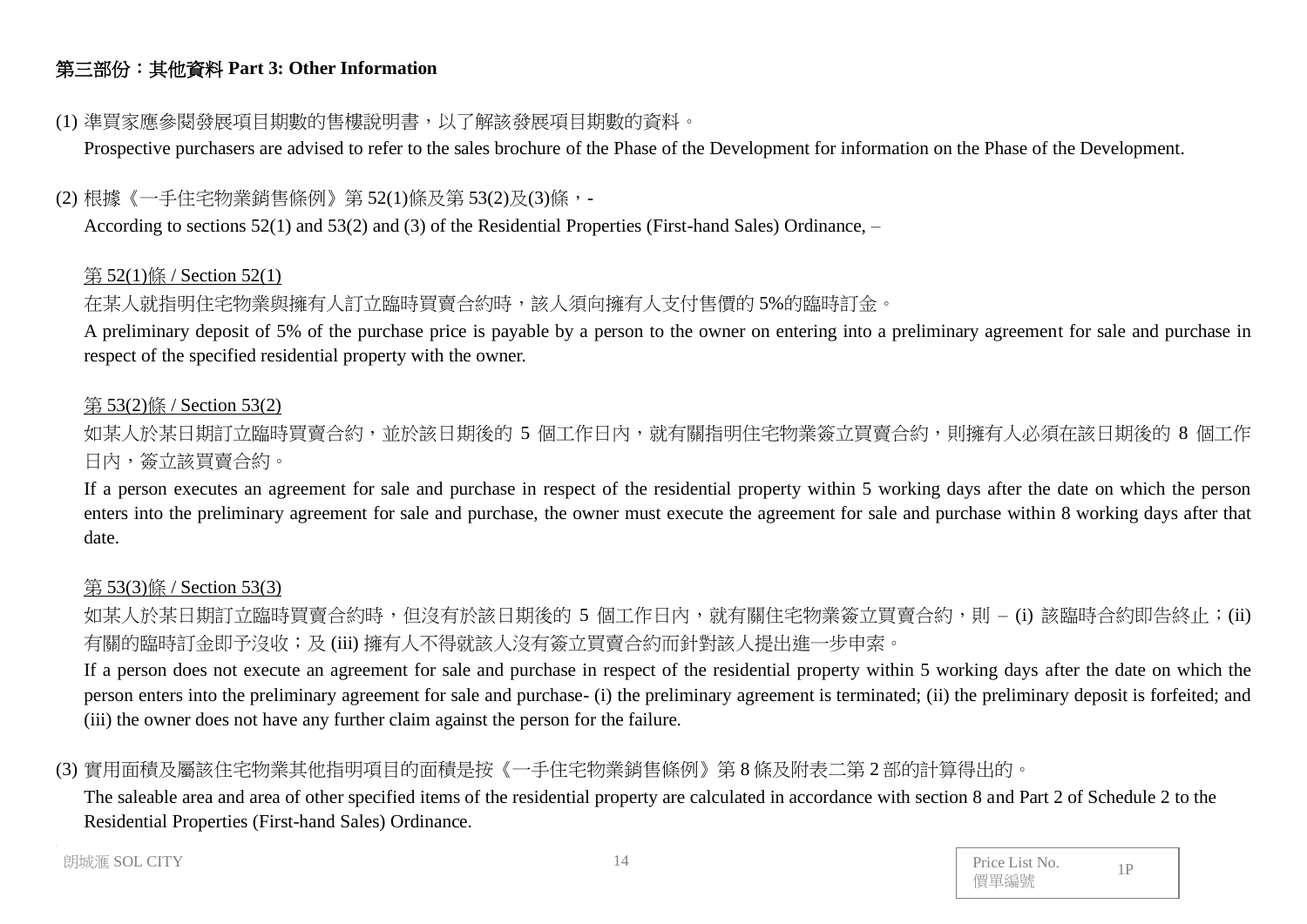#### **(4)(i)** 支付條款 **Terms of Payment**

下列三項 (A5)、(B5)及(C5)付款計劃可供買方選用的支付條款。

Three types of Terms of Payment listed under (A5), (B5) and (C5) below are available for selection by the Purchaser.

#### **(A5) 90** 天現金優惠付款計劃**: (**照售價減 **10%) 90-day Cash Payment Plan: (10% discount from the Price)**

1. 樓價 5% 臨時訂金於簽署臨時買賣合約時支付。

A preliminary deposit of 5% of the Purchase Price shall be paid upon signing of the preliminary agreement for sale and purchase.

2. 樓價 5% 再期訂金於簽署臨時買賣合約後 30 天內支付。

A further deposit of 5% of the Purchase Price shall be paid within 30 days after the date of the preliminary agreement for sale and purchase.

3. 樓價 90%餘款於簽署臨時買賣合約後 90 天內支付。 A balance of 90% of the Purchase Price shall be paid within 90 days after the date of the preliminary agreement for sale and purchase.

### **(B5) 90** 天按揭付款計劃**: (**照售價減 **8.5%) 90-day Mortgage Loan Payment Plan : (8.5% discount from the Price)**

1. 樓價 5% 臨時訂金於簽署臨時買賣合約時支付。

A preliminary deposit of 5% of the Purchase Price shall be paid upon signing of the preliminary agreement for sale and purchase.

- 2. 樓價 5% 再期訂金於簽署臨時買賣合約後 30天內支付。 A further deposit of 5% of the Purchase Price shall be paid within 30 days after the date of the preliminary agreement for sale and purchase.
- 3. 樓價 90%餘款於簽署臨時買賣合約後 90 天內支付。

A balance of 90% of the Purchase Price shall be paid within 90 days after the date of the preliminary agreement for sale and purchase. 選用上述支付條款(B5)的買方可以申請下述第(4)(iii)(a)段之「備用按揭貸款」。

Purchasers selecting this Term of Payment (B5) may make application for the "Standby Mortgage Loan" as stated in paragraph (4)(iii)(a) below.

# **(C5)** 首 **20** 個月免息按揭付款計劃**: (**照售價減 **5.5%) First 20 months Interest-Free Mortgage Loan Payment Plan : (5.5% discount from the Price)**

- 1. 樓價 5% 臨時訂金於簽署臨時買賣合約時支付。 A preliminary deposit of 5% of the Purchase Price shall be paid upon signing of the preliminary agreement for sale and purchase.
- 2. 樓價 5% 再期訂金於簽署臨時買賣合約後 30 天內支付。 A further deposit of 5% of the Purchase Price shall be paid within 30 days after the date of the preliminary agreement for sale and purchase.
- 3. 樓價 90%餘款於簽署臨時買賣合約後 90 天內支付。 A balance of 90% of the Purchase Price shall be paid within 90 days after the date of the preliminary agreement for sale and purchase.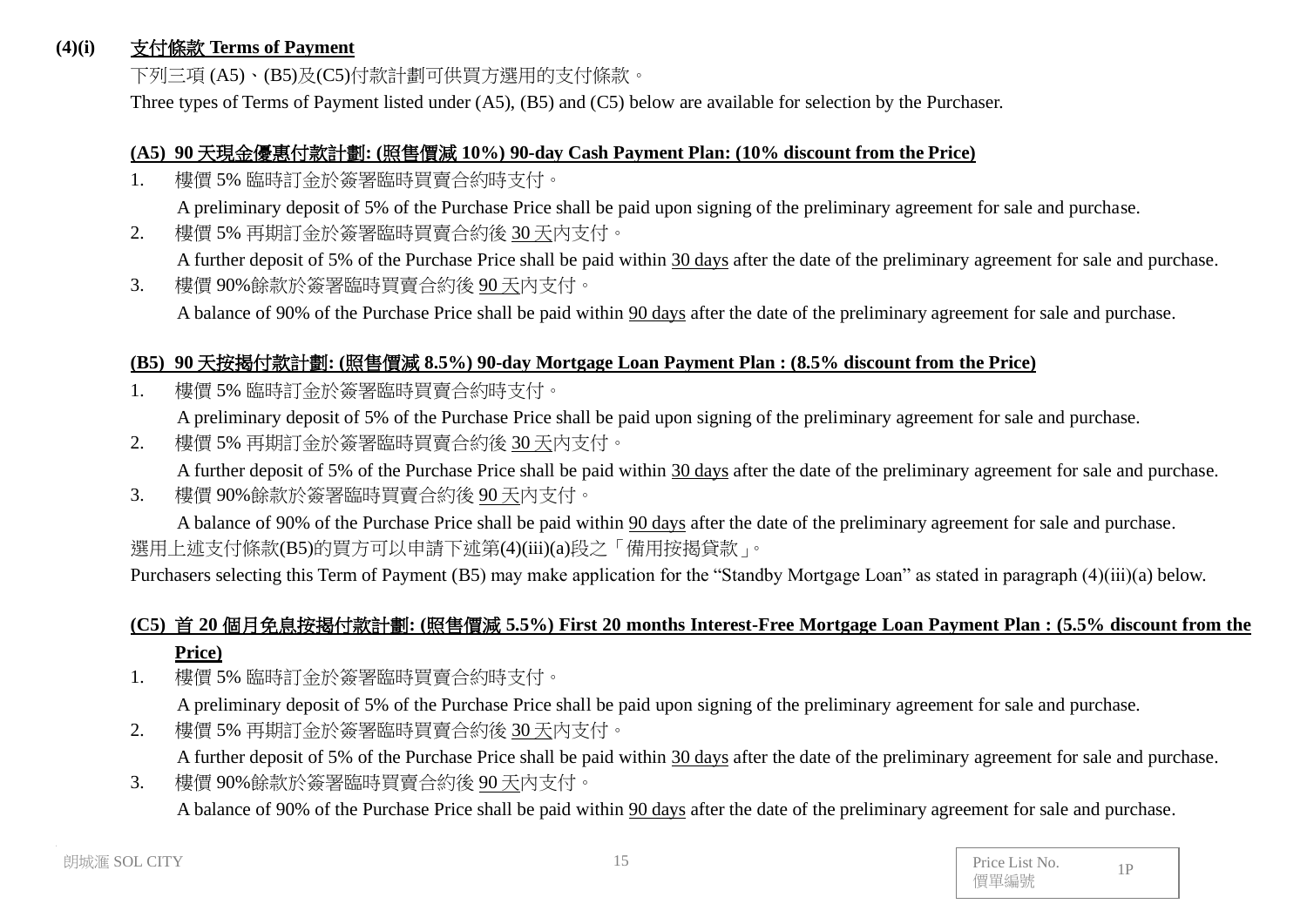# 選用上述支付條款(C5)的買方可以申請下述第(4)(iii)(c)段之「首20個月免息按揭貸款」。

Purchasers selecting this Term of Payment (C5) may make application for the "First 20 months Interest- Free Mortgage Loan" as stated in paragraph  $(4)(iii)(c)$  below.

#### 注意 Note:

於本第(4)(i)段中 In this paragraph (4)(i):-

- (1) 如繳付再期訂金、部份樓價或樓價餘款的到期日的當日並非工作日,則該到期日將自動順延至下一個緊接的工作日。 If any due date for payment of further deposit, part payment or balance of Purchase Price falls on a day that is not a working day, such due date is automatically postponed to the immediate following working day.
- (2) 買方於簽署臨時買賣合約時須繳付相等於樓價 5% 的金額作為臨時訂金,其中港幣 100,000 元之臨時訂金必須以銀行本票支付,抬頭 請寫「的近律師行」或「Deacons」,臨時訂金餘款可以支票或本票支付,抬頭請寫「的近律師行」或「Deacons」。 Upon signing of the preliminary agreement for sale and purchase, the Purchaser shall pay the preliminary deposit equivalent to 5% of the Purchase Price of which HK\$100,000 must be paid by cashier order(s) made payable to "的近律師行" or " Deacons " and the balance of the preliminary deposit may be paid by cheque(s) or cashier's order(s) made payable to "的近律師行" or " Deacons ".

# **(4)(ii)** 售價獲得折扣的基礎 **Basis on which any discount on the Price is available**

(a) 如第(4)(i)分段所述。

As stated in sub-paragraph (4)(i) above.

(b) 「特別優惠」"Special Discount"

凡於 2020 年 9 月 30 日(包括當日)或之前簽署臨時買賣合約購買指明住宅物業之買方,可以獲得以售價為基礎的額外 5%折扣作為「特 別優惠」。

Where the preliminary agreement for sale and purchase of the specified residential properties is signed on or before 30 September 2020 (inclusive), the Purchaser would be offered an extra 5% discount from the Price as the "Special Discount".

(c) 「新年優惠」"New Year Discount"

凡於 2020 年 2 月 29 日(包括當日)或之前簽署臨時買賣合約購買下列指明住宅物業之買方,可獲港幣 188,000 元的售價折扣作為「新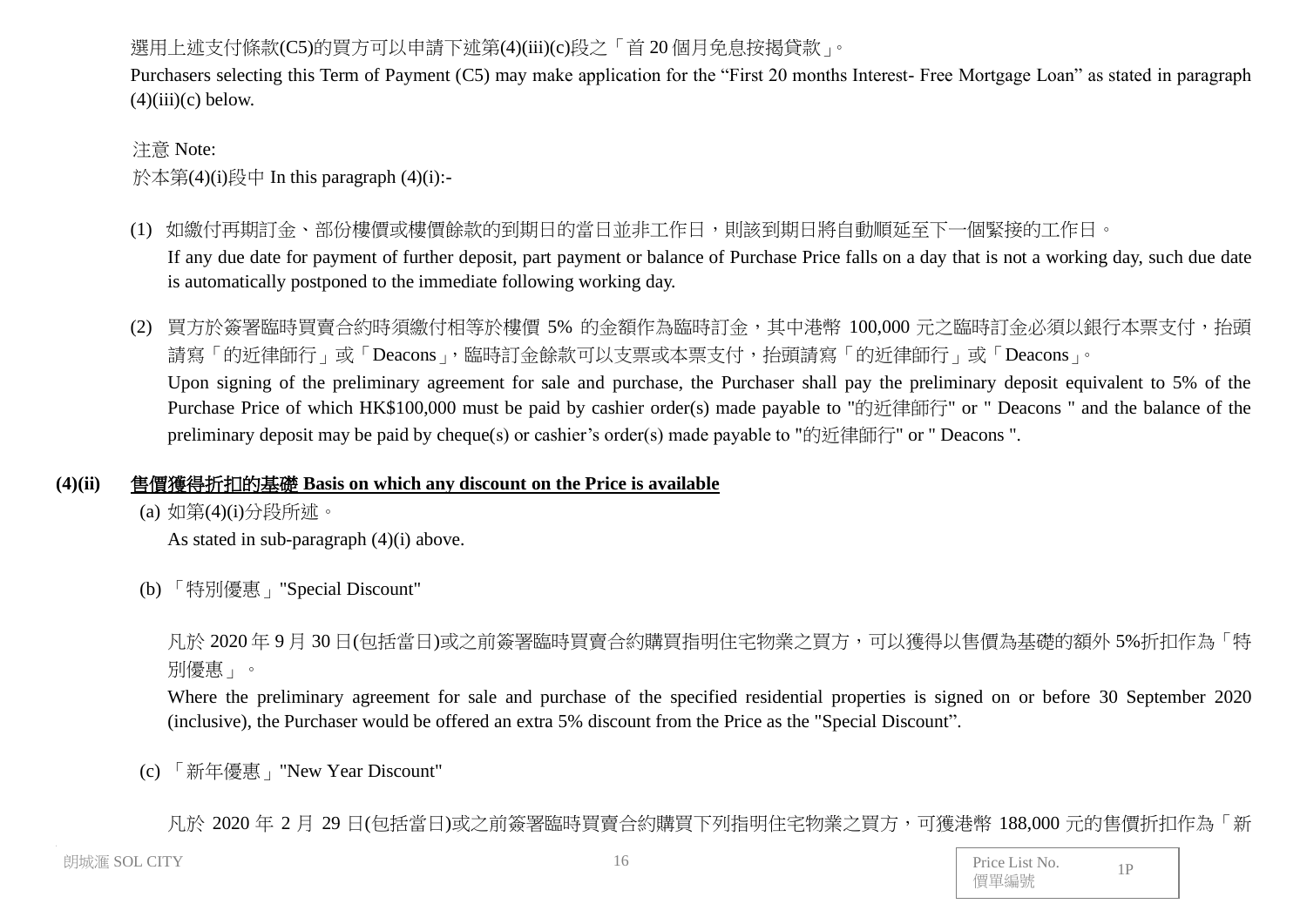年優惠」。

Where the preliminary agreement for sale and purchase of the below specified residential properties is signed on or before 29 February 2020 (inclusive), the Purchaser would be offered a discount of HK\$188,000 from the Price as the "New Year Discount".

| 大廈名稱              | 樓層    | 單位           |
|-------------------|-------|--------------|
| <b>Block Name</b> | Floor | Unit         |
| 第1座               | 32    | A            |
| Tower 1           | 29    | $\mathbf{A}$ |
|                   | 27    | $\mathbf{A}$ |
|                   | 26    | A            |
|                   | 25    | $\mathbf{A}$ |
|                   | 23    | $\mathbf{A}$ |
|                   | 21    | $\mathbf{A}$ |
|                   | 3     | $\mathbf{A}$ |
|                   | 32    | D            |
|                   | 31    | D            |
|                   | 30    |              |

(d) 「復活節特別禮遇」"Easter Special Privilege"

凡於 2020 年 4 月 30 日(包括當日)或之前簽署臨時買賣合約購買下列指明住宅物業之買方,可獲港幣 128,800 元的售價折扣作為「復 活節特別禮遇」。

Where the preliminary agreement for sale and purchase of the below specified residential properties is signed on or before 30 April 2020 (inclusive), the Purchaser would be offered a discount of HK\$128,800 from the Price as the "Easter Special Privilege".

| 大廈名稱              | 樓層    | 單位   |
|-------------------|-------|------|
| <b>Block Name</b> | Floor | Unit |
| 第1座               | 32    |      |
| Tower 1           | 29    |      |
|                   | 27    |      |
|                   | 26    |      |
|                   | つっ    |      |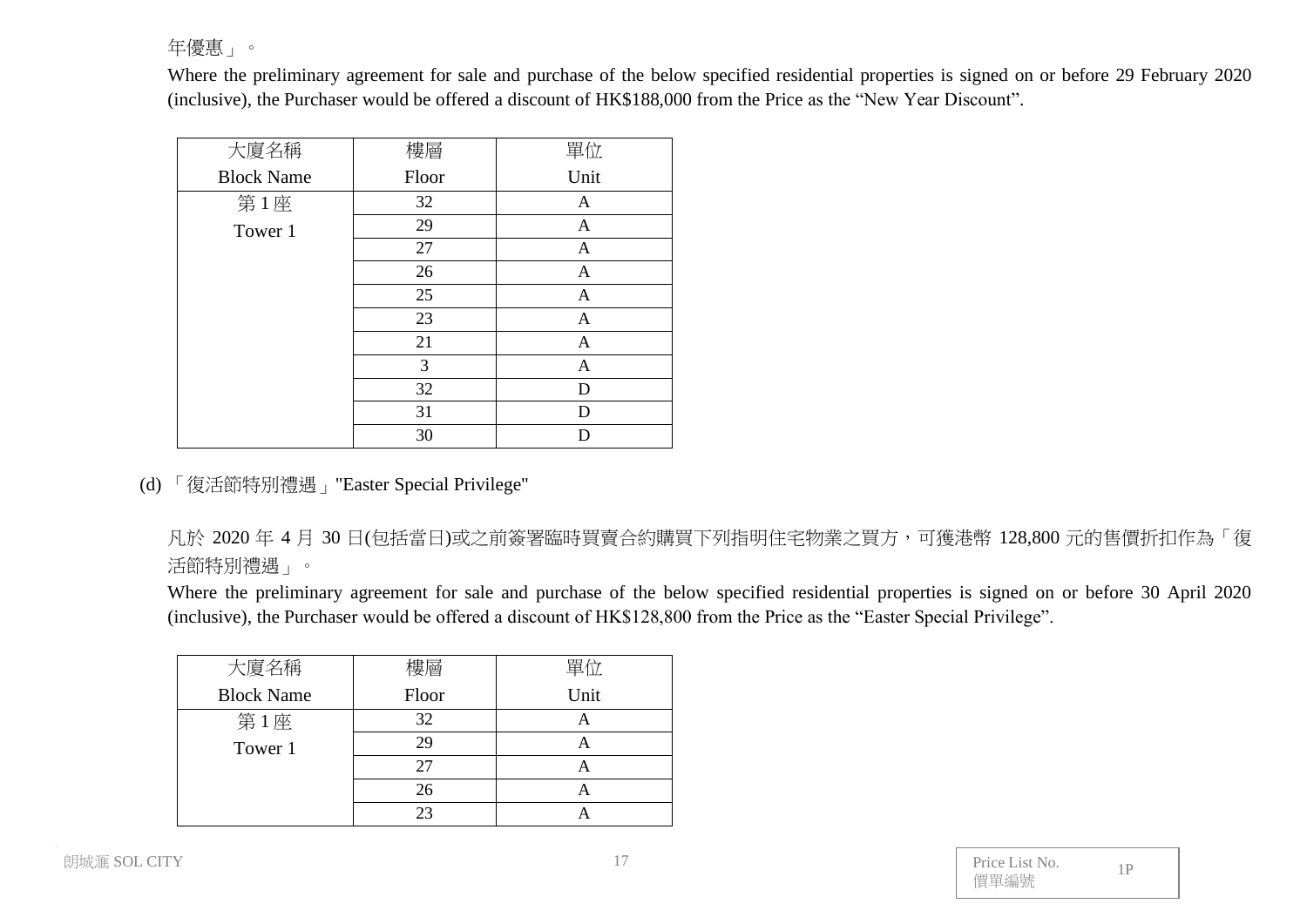(e) 「置業優惠」"Home Purchase Offer"

凡於 2020 年 5 月 31 日(包括當日)或之前簽署臨時買賣合約購買下列指明住宅物業之買方,可獲港幣 128,800 元的售價折扣作為「置 業優惠」。

Where the preliminary agreement for sale and purchase of the below specified residential properties is signed on or before 31 May 2020 (inclusive), the Purchaser would be offered a discount of HK\$128,800 from the Price as the "Home Purchase Offer".

| 大廈名稱              | 樓層            | 單位   |
|-------------------|---------------|------|
| <b>Block Name</b> | Floor         | Unit |
| 第1座               | 32            | A    |
| Tower 1           | 29            | А    |
|                   | 27            | A    |
|                   | 26            |      |
|                   | 23            | А    |
|                   | 21            | А    |
|                   | $\mathcal{R}$ | Α    |
|                   | 32            |      |

- **(4)(iii)** 可就購買該發展項目期數中的指明住宅物業而連帶獲得的任何贈品、財務優惠或利益 **Any gift, or any financial advantage or benefit, to be made available in connection with the purchase of a specified residential property in the Phase of the Development**
	- (a) 「備用按揭貸款」(只適用於第(4)(i)分段的支付條款 (B5)) "Standby Mortgage Loan" (Applicable to Term of Payment (B5) under subparagraph  $(4)(i)$  only)

買方可向如此聘用的人指定的貸款公司(「貸款人」)申請第一物業按揭貸款(「物業按揭貸款」),該物業按揭貸款申請必須在不遲於 預期的貸款日前 30 天由買方向貸款人以指定表格作出,惟該物業按揭貸款須由貸款人批核。

The Purchaser can apply for a first mortgage loan ("mortgage loan") from a lender company designated by the Person so Engaged (the "Lender"), such mortgage loan application shall be, subject to the approval of the Lender, made by the Purchaser to the Lender in the prescribed written form no later than 30 days before the intended date of advance of the mortgage loan.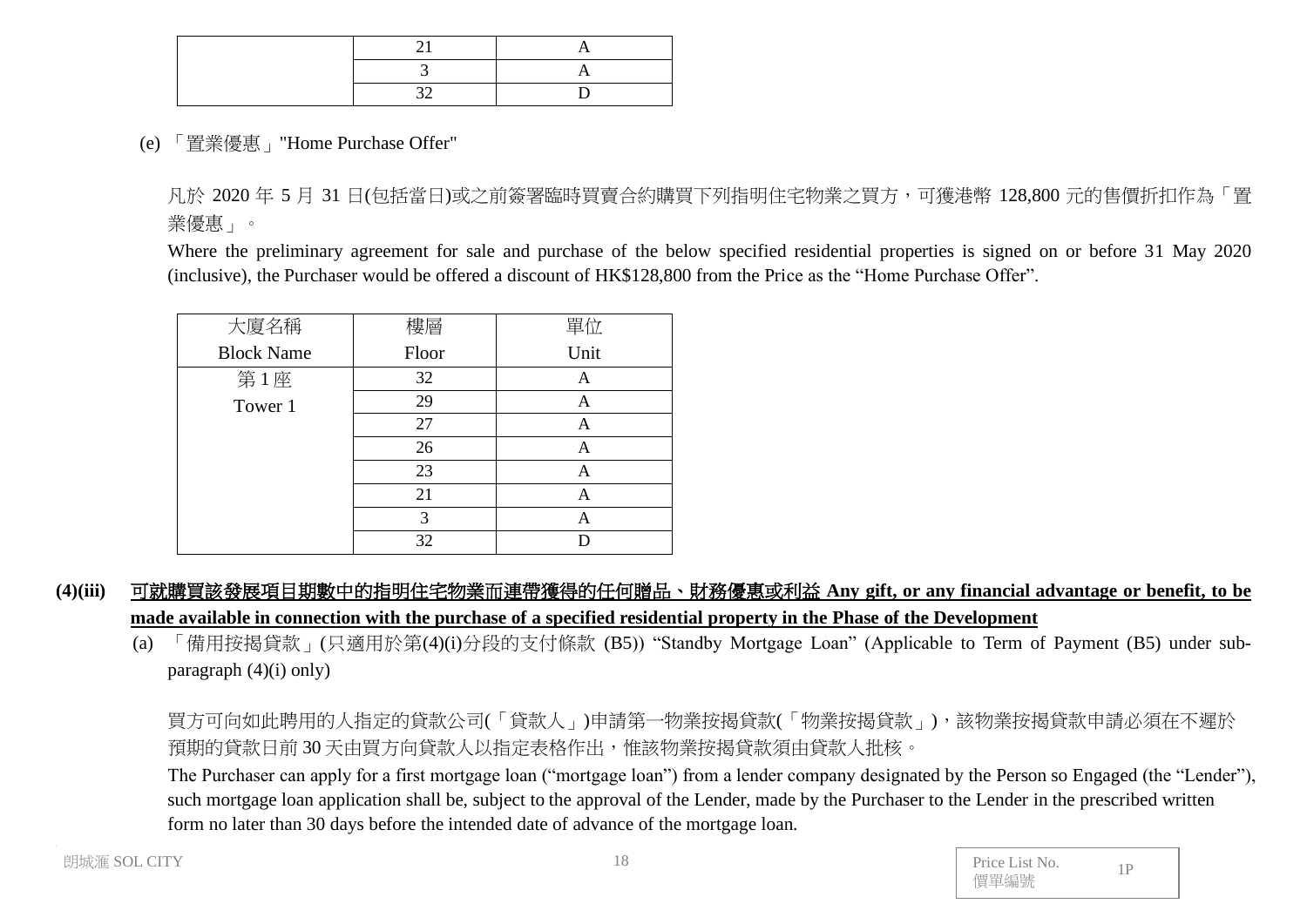該物業按揭貸款並受下列主要條款及條件限制:-

The mortgage loan is also subject to the following main terms and conditions: -

(1) 所有物業按揭貸款的法律文件必須於貸款人指定之律師行辦理及簽署。

All legal documents for the mortgage loan must be prepared and executed at the solicitors' firm designated by the Lender.

(2) 所有有關的法律文件之費用及雜費由買方負責。

All costs and disbursements for the legal documentation shall be paid by the Purchaser.

(3) 物業按揭貸款金額最高不超過樓價 80%,還款期最長不超過 360 月。

The maximum amount of the mortgage loan shall not exceed 80% of the Purchase Price with a maximum re-payment period of 360 months. (4) 物業按揭貸款及以下列方式計算的利息,按月償還: -

The mortgage loan together with interest to be calculated in the following manner shall be repaid by monthly instalments: -

(a) 首 36 個月利息以香港上海滙豐銀行有限公司不時公佈之港元最優惠利率(「最優惠利率」)減 2.5%計算, 按利率浮動而計算。 The interest for the first 36 months shall be calculated at a rate of 2.5% below the Hong Kong Dollar Best Lending Rate as quoted by The Hongkong and Shanghai Banking Corporation Limited from time to time (the "Best Lending Rate"), subject to the fluctuation of the

interest rate.

(b) 由第 37 個月起,利息以最優惠利率計算,按利率浮動而計算。

From the 37<sup>th</sup> month onwards, the interest shall be calculated at the Best Lending Rate, subject to the fluctuation of the interest rate. (5) 任何物業按揭貸款之提前還款(全數或部份)買方將須支付以下列方法計算之提前還款費:-

Any early repayment (full or partial) of the mortgage loan shall be subject to the Purchaser's early prepayment fee which is calculated as follows:-

(a) 如在物業按揭貸款發放之日起計 36 個月內提前償還全數或部份餘下之物業按揭貸款、利息及其他於貸款文件下所欠付之款 項,買方不須支付提前還款費;

if an early repayment in full or in part of the outstanding amount of mortgage loan, interest and other payments due and owing under the loan documents is made within 36 months from the date of advance of the mortgage loan, no prepayment fee shall be payable;

(b) 如在前分段(a)時間以外提前全數或部份還款,買方須支付金額相當於提前還款額之 3 個月的利息(利率以最優惠利率,按利率 浮動而計算)作為提前還款費。

any full or partial prepayment other than the period mentioned in sub-clause (a) above will be subject to payment of an early repayment fee which is equivalent to three months' interest (to be calculated at the Best Lending Rate, subject to the fluctuation of the interest rate) on the sum early repaid.

(6) 買方須就申請物業按揭貸款支付予貸款人港幣 5,000 元作為不可退還的申請手續費。

The Purchaser shall pay to the Lender a sum of HK\$5,000 being the non-refundable application fee for the mortgage loan.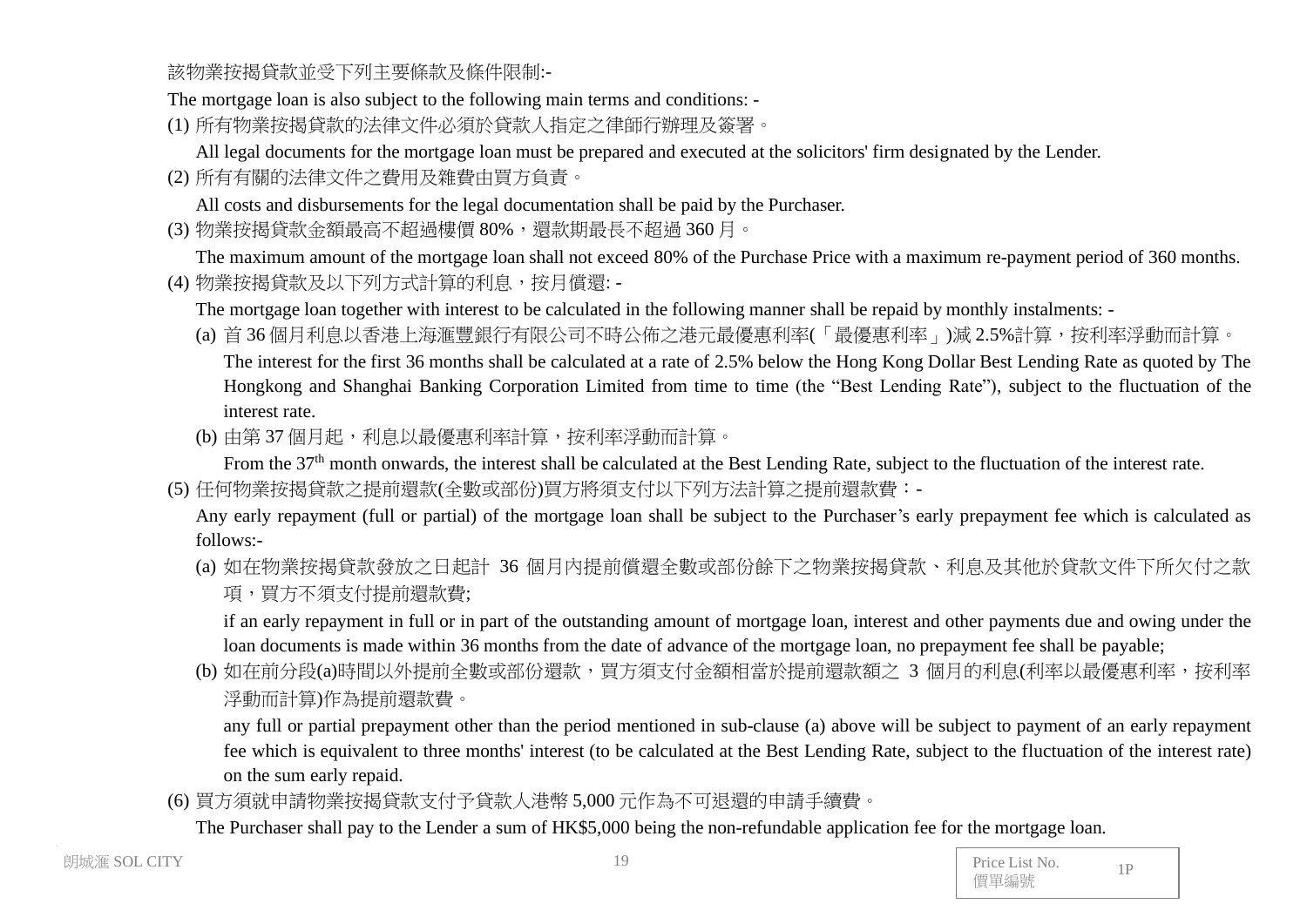(7) 買方於決定申請物業按揭貸款前,敬請先向貸款人查詢有關詳情。以上所有主要條款及條件、優惠(如有)及物業按揭貸款批出與 否,貸款人有最終決定權。不論物業按揭貸款獲批與否,買方仍須完成購買該住宅物業及繳付該住宅物業的樓價全數。就物業按 揭貸款之批核,賣方及賣方代理並無給予,或視之為已給予,任何聲明或保證。賣方及賣方代理並沒有亦不會參與物業按揭貸款 之安排。買方不得就或有關物業按揭貸款的批核及/或不批核及/或任何物業按揭貸款相關事宜而向賣方及/或賣方代理提出任何申 索。

The Purchaser is advised to enquire with the Lender on details before deciding to apply for the mortgage loan. All the above main terms and conditions, offers (if any) and the approval or disapproval of the mortgage loan is subject to the final decision of the Lender. The Purchaser shall complete the purchase of the residential property and shall fully pay the purchase price of the residential property irrespective of whether the mortgage loan is approved or not. No representation or warranty is given, or shall be deemed to have been given by the Vendor and the Vendor's agent as to the approval of the mortgage loan. The Vendor and the Vendor's agent are not, and will not be, involved in the arrangements of the mortgage loan. The Purchaser shall have no claims whatsoever against the Vendor and/or the Vendor's agent as a result of or in connection with the approval and/or disapproval of the mortgage loan and/or any matters relating to the mortgage loan.

(8) 物業按揭貸款受貸款人不時所訂之其他條款及條件約束。

The mortgage loan is subject to other terms and conditions as may from time to time be stipulated by the Lender.

(9) 有關物業按揭貸款之批核與否及按揭條款及條件以貸款人之最終決定為準。

The terms and conditions and the approval of applications for the mortgage loan are subject to the final decision of the Lender.

(10)為免生疑問,賣方及賣方代理均與按揭貸款無關,並在任何情況下無須就按揭貸款對買方負責。擁有人在有關住宅物業的買賣合 約下的權益並不受影響。

For the avoidance of doubt, the Vendor and the Vendor's agent have nothing to do with the mortgage loan and shall in no event be liable to the Purchaser for anything arisen therefrom. The Owner's rights under the agreement for sale and purchase of the residential property shall not be affected.

# (b) 延長欠妥之處之保養優惠 Extended Defect Maintenance Offer

若指明住宅物業或裝置、裝修物料及設備(定義見該指明住宅物業之臨時買賣合約及買賣合約)有指明欠妥之處,而該欠妥之處並非由 買方行為或疏忽造成,在不損害指明住宅物業之臨時買賣合約及買賣合約的原則下,買方可於該發展項目期數的滿意紙或轉讓同意書 發出日期(以較早者為準)起計 24 個月內向如此聘用的人送達書面通知,要求如此聘用的人在合理的切實可行範圍內盡快自費作出補 救。如有任何爭議,如此聘用的人有最終決定權。惟此「延長欠妥之處之保養優惠」僅屬於有關買方,並僅供買方享用。此「延長欠 妥之處之保養優惠」不得轉讓,亦不可轉移,並受其他條款及條件約束。擁有人及賣方代理並沒有亦不會參與此「延長欠妥之處之保 養優惠」。買方不得就有關此「延長欠妥之處之保養優惠」而向擁有人及/或賣方代理提出任何申索。

Without prejudice to the preliminary agreement for sale and purchase and the agreement for sale and purchase in respect of the specified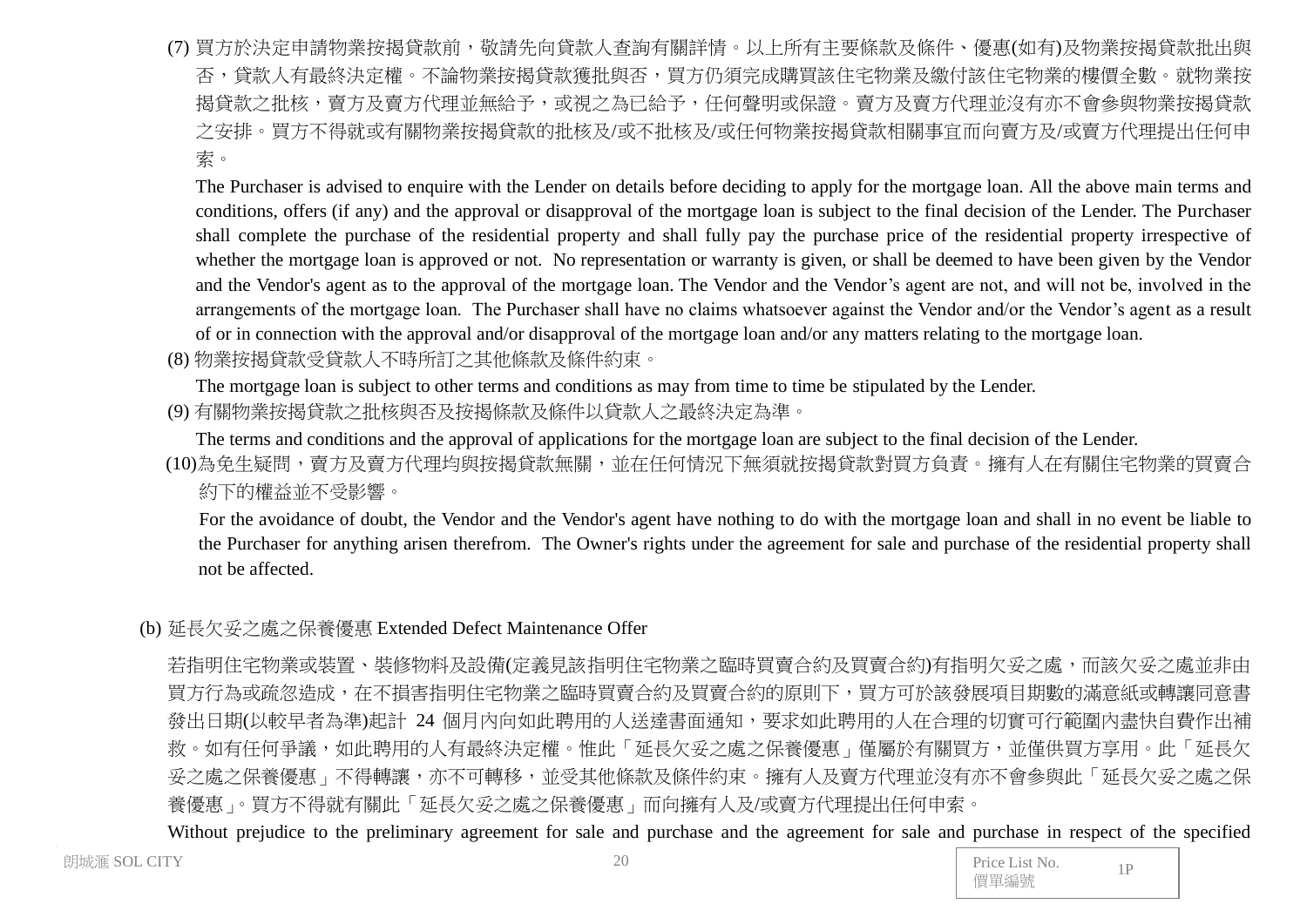residential property, the Purchaser may serve a written notice to the Person so Engaged, within 24 months from the date of the certificate of compliance or consent to assign in respect of the Phase of the Development (whichever is the earlier), requiring the Person so Engaged at its own cost and as soon as reasonably practicable to remedy the specified defects to the specified residential property or the fittings, finishes and appliances (as mentioned in the preliminary agreement for sale and purchase and the agreement for sale and purchase) caused otherwise than by the act or neglect of the Purchaser. In case of any dispute, the decision of the Person so Engaged shall be final. However, this "Extended Defect Maintenance Offer" is personal to the Purchaser and is to be enjoyed by the Purchaser only. This "Extended Defect Maintenance Offer" is nonassignable, non-transferable and subject to other terms and conditions. The Owner and the Vendor's agent are not, and will not be, involved in this "Extended Defect Maintenance Offer". The Purchaser shall have no claims whatsoever against the Owner and/or the Vendor's agent in relation to this "Extended Defect Maintenance Offer".

(c) 「首 20 個月免息按揭貸款」(只適用於第(4)(i)分段的支付條款 (C5)) "First 20 months Interest- Free Mortgage Loan" (Applicable to Term of Payment (C5) under sub-paragraph (4)(i) only)

買方可向如此聘用的人指定的貸款公司(「貸款人」)申請第一物業按揭貸款(「物業按揭貸款」),該物業按揭貸款申請必須在不遲於 預期的貸款日前 30 天由買方向貸款人以指定表格作出,惟該物業按揭貸款須由貸款人批核。

The Purchaser can apply for a first mortgage loan ("mortgage loan") from a lender company designated by the Person so Engaged (the "Lender"), such mortgage loan application shall be, subject to the approval of the Lender, made by the Purchaser to the Lender in the prescribed written form no later than 30 days before the intended date of advance of the mortgage loan.

# 該物業按揭貸款並受下列主要條款及條件限制:-

The mortgage loan is also subject to the following main terms and conditions: -

- (1) 所有物業按揭貸款的法律文件必須於貸款人指定之律師行辦理及簽署。
	- All legal documents for the mortgage loan must be prepared and executed at the solicitors' firm designated by the Lender.
- (2) 所有有關的法律文件之費用及雜費由買方負責。

All costs and disbursements for the legal documentation shall be paid by the Purchaser.

(3) 物業按揭貸款金額最高不超過樓價 80%,還款期最長不超過 360 月。

The maximum amount of the mortgage loan shall not exceed 80% of the Purchase Price with a maximum re-payment period of 360 months. (4) 物業按揭貸款以下列方式償還: -

The mortgage loan shall be repaid in the following manner: -

(a) 首 20 個月, 相等於樓價 6%的該部份物業按揭貸款可分 20 期每月免息供款償還(依按揭條款規定的脫期供款利息除外),每期償 還金額為樓價之 0.3%。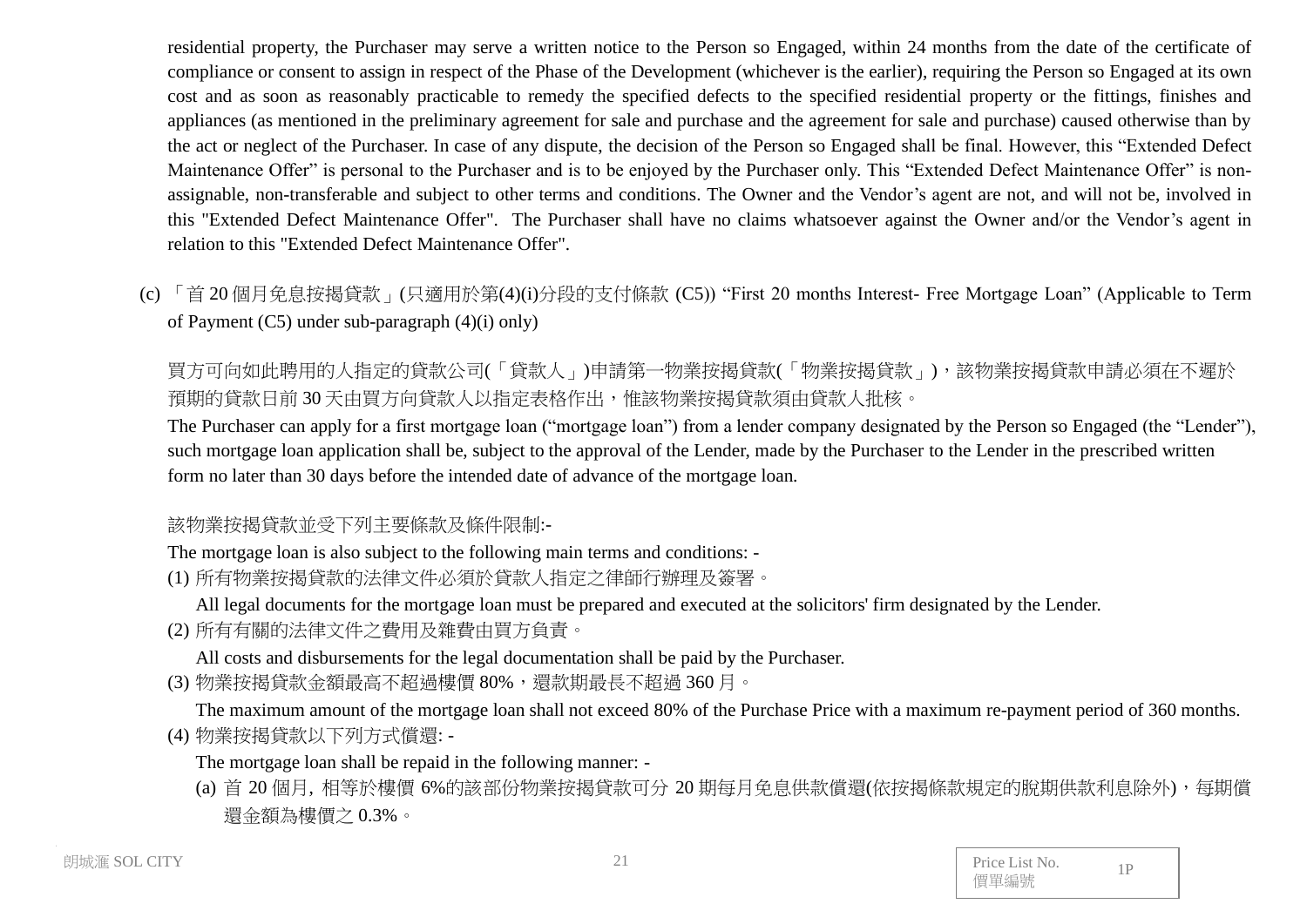For the first 20 months, a portion of the mortgage loan equal to 6% of the Purchase Price shall be repaid by way of 20 equal monthly instalment at 0.3% of the Purchase Price each without interest (except default interest on outstanding arrears in accordance with the terms and conditions of the mortgage).

(b) 由第 21 個月起至第 56 個月,餘下的物業按揭貸款以每月連利息供款償還,利率以香港上海滙豐銀行有限公司不時公佈之港元 最優惠利率減 2.5%計算。由第 57 個月起,本金連利息之償還應以香港上海滙豐銀行有限公司不時公佈之港元最優惠利率計 算,按利率浮動而計算。

For the subsequent 21st month to 56th month, the remaining mortgage loan will be repaid by equal monthly instalment with interest calculated at a rate of 2.5% below the Hong Kong Dollar Best Lending Rate as quoted by The Hongkong and Shanghai Banking Corporation Limited from time to time. From the 57th month onwards, repayment of principal and interest shall be calculated at the Hong Kong Dollar Best Lending Rate as quoted by The Hongkong and Shanghai Banking Corporation Limited from time to time, subject to fluctuation of the interest rate.

(5) 任何物業按揭貸款之提前還款(全數或部份)買方將須支付以下列方法計算之提前還款費:-

Any early repayment (full or partial) of the mortgage loan shall be subject to the Purchaser's early prepayment fee which is calculated as follows:-

(a) 如在物業按揭貸款發放之日起計 56 個月內提前償還全數或部份餘下之物業按揭貸款、利息及其他於貸款文件下所欠付之款 項,買方不須支付提前還款費;

if an early repayment in full or in part of the outstanding amount of mortgage loan, interest and other payments due and owing under the loan documents is made within 56 months from the date of advance of the mortgage loan, no prepayment fee shall be payable;

(b) 如在前分段(a)時間以外提前全數或部份還款,買方須支付金額相當於提前還款額之 3 個月的利息(利率以最優惠利率,按利率 浮動而計算)作為提前還款費。

any full or partial prepayment other than the period mentioned in sub-clause (a) above will be subject to payment of an early repayment fee which is equivalent to three months' interest (to be calculated at the Best Lending Rate, subject to the fluctuation of the interest rate) on the sum early repaid.

(6) 買方須就申請物業按揭貸款支付予貸款人港幣 5,000 元作為不可退還的申請手續費。

The Purchaser shall pay to the Lender a sum of HK\$5,000 being the non-refundable application fee for the mortgage loan.

(7) 買方於決定申請物業按揭貸款前,敬請先向貸款人查詢有關詳情。以上所有主要條款及條件、優惠(如有)及物業按揭貸款批出與 否,貸款人有最終決定權。不論物業按揭貸款獲批與否,買方仍須完成購買該住宅物業及繳付該住宅物業的樓價全數。就物業按 揭貸款之批核,賣方及賣方代理並無給予,或視之為已給予,任何聲明或保證。賣方及賣方代理並沒有亦不會參與物業按揭貸款 之安排。買方不得就或有關物業按揭貸款的批核及/或不批核及/或任何物業按揭貸款相關事宜而向賣方及/或賣方代理提出任何申 索。

The Purchaser is advised to enquire with the Lender on details before deciding to apply for the mortgage loan. All the above main terms and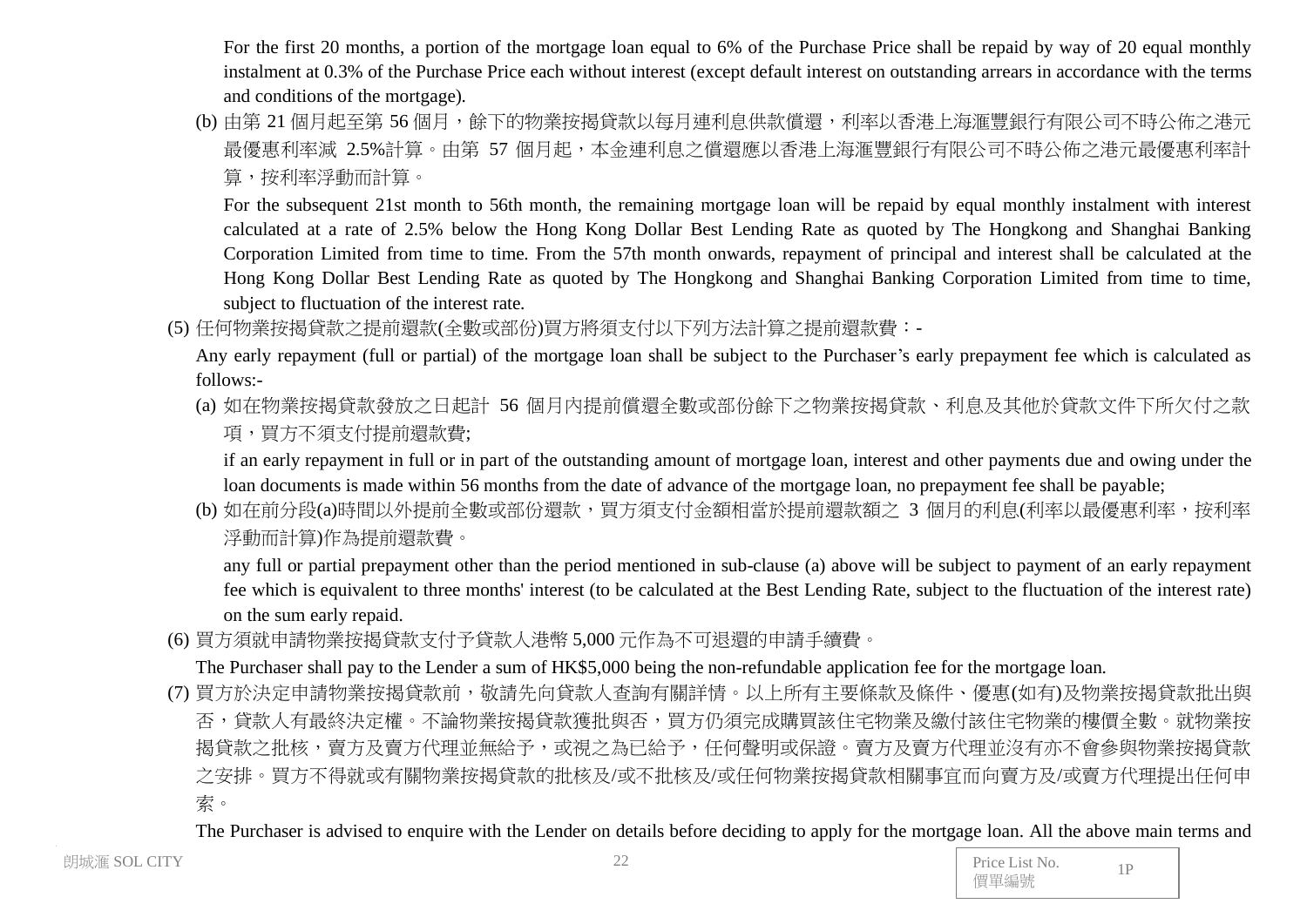conditions, offers (if any) and the approval or disapproval of the mortgage loan is subject to the final decision of the Lender. The Purchaser shall complete the purchase of the residential property and shall fully pay the purchase price of the residential property irrespective of whether the mortgage loan is approved or not. No representation or warranty is given, or shall be deemed to have been given by the Vendor and the Vendor's agent as to the approval of the mortgage loan. The Vendor and the Vendor's agent are not, and will not be, involved in the arrangements of the mortgage loan. The Purchaser shall have no claims whatsoever against the Vendor and/or the Vendor's agent as a result of or in connection with the approval and/or disapproval of the mortgage loan and/or any matters relating to the mortgage loan.

(8) 物業按揭貸款受貸款人不時所訂之其他條款及條件約束。

The mortgage loan is subject to other terms and conditions as may from time to time be stipulated by the Lender.

(9) 有關物業按揭貸款之批核與否及按揭條款及條件以貸款人之最終決定為準。

The terms and conditions and the approval of applications for the mortgage loan are subject to the final decision of the Lender.

(10)為免生疑問,賣方及賣方代理均與按揭貸款無關,並在任何情況下無須就按揭貸款對買方負責。擁有人在有關住宅物業的買賣合 約下的權益並不受影響。

For the avoidance of doubt, the Vendor and the Vendor's agent have nothing to do with the mortgage loan and shall in no event be liable to the Purchaser for anything arisen therefrom. The Owner's rights under the agreement for sale and purchase of the residential property shall not be affected.

# **(4)(iv)** 誰人負責支付買賣該發展項目期數中的指明住宅物業的有關律師費及印花稅 **Who is liable to pay the solicitors' fees and stamp duty in connection with the sale and purchase of a specified residential property in the Phase of the Development**

如買方選用賣方指定之代表律師處理所有有關購買住宅物業的一切法律文件,賣方同意為買方支付買賣合約及轉 讓契兩項法律文件之律師費用(不包括一切雜費及開支)。

If the Purchaser appoints the Vendor's solicitors to act on his / her / its behalf in respect of all legal documents for the purchase of the residential property, the Vendor agrees to bear the Purchaser's legal costs (excluding all disbursements and expenses) of the agreement for sale and purchase and the assignment.

如買方另聘代表律師作為買方之代表律師處理其購買事宜,買賣雙方須各自負責有關該買賣的法律文件之律師費用。

If the Purchaser instructs his / her / its own solicitors to act for him / her / it in respect of the purchase, the Vendor and the Purchaser shall each pay his / her / its own legal fees in respect of the legal documents for the sale and purchase.

- 買方須支付所有有關臨時買賣合約、買賣合約及轉讓契之印花稅(包括但不限於根據《印花稅條例》(第 117 章)可予徵收的從價印花 稅、額外印花稅、買家印花稅、附加印花稅及任何與過期繳付任何印花稅有關的罰款、利息及附加費等)、登記費及其他雜費及支 出。

All stamp duty (including but not limited to the ad valorem stamp duty, special stamp duty, buyer's stamp duty and all additional stamp duty chargeable under the Stamp Duty Ordinance (Cap.117) and any penalty, interest and surcharge, etc. for late payment of any stamp duty),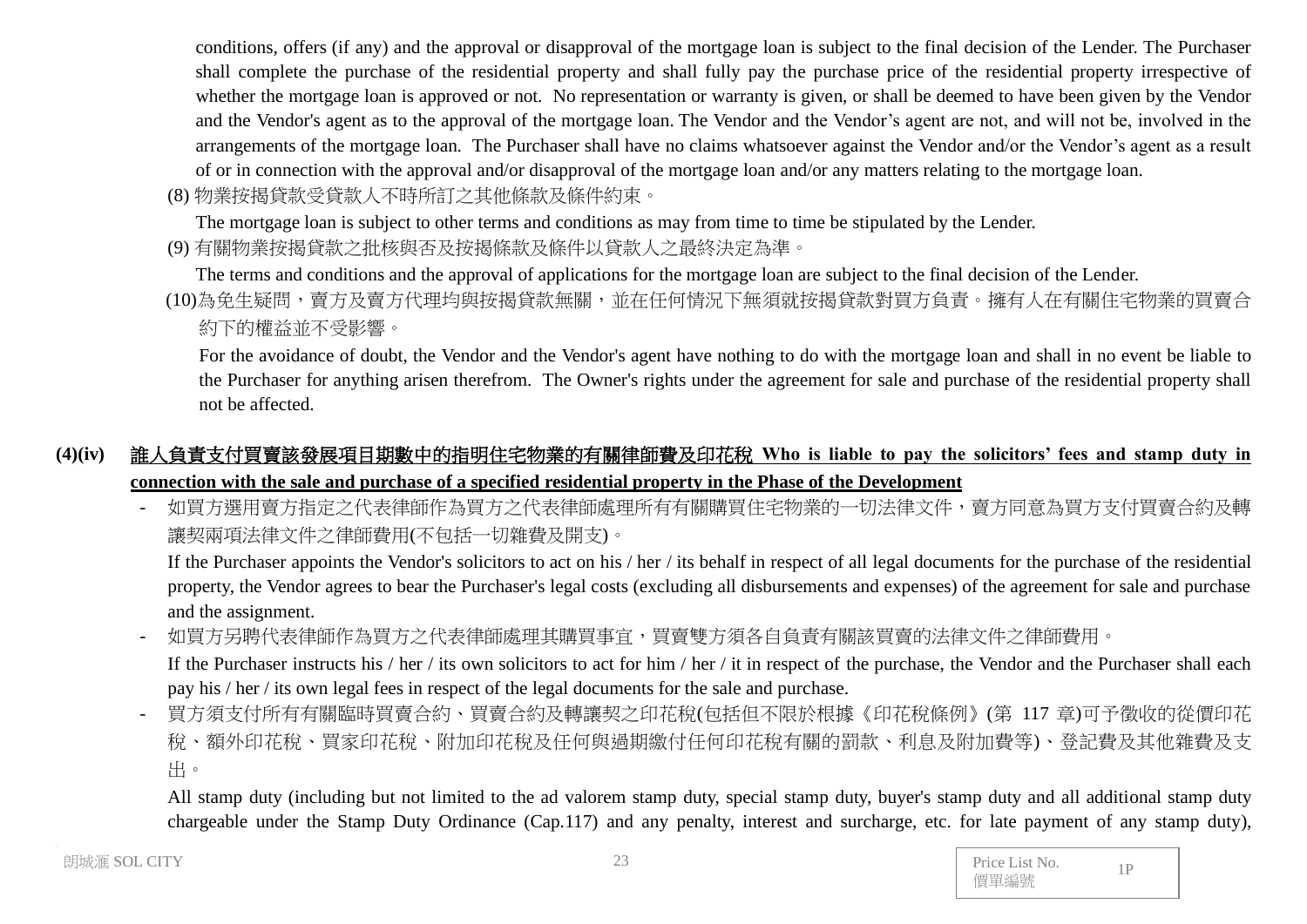registration fee and other disbursements and charges on the preliminary agreement for sale and purchase, the agreement for sale and purchase and the assignment shall be borne by the Purchaser.

# **(4)(v)** 買方須為就買賣該發展項目期數中的指明住宅物業簽立任何文件而支付的費用 **Any charges that are payable by a purchaser for execution of any document in relation to the sale and purchase of a specified residential property in the Phase of the Development**

有關預備大廈公契及管理合約(「公契」)的費用及附於公契之圖則之費用的適當分攤、該指明住宅物業交易之業權文件認證副本之費用、 夾附於買賣合約及轉讓契之圖則的圖則費,及該指明住宅物業的補充合約(如有)、按揭(如有)及其他法律文件之法律費用及其他支出及雜 費,均由買方負責。

The Purchaser shall solely bear and pay the due proportion of the costs for the preparation of the Deed of Mutual Covenant and Management Agreement ("DMC") and the plans to be attached to the DMC, the costs for preparing certified copies of title deeds and documents of that specified residential property, the fees for plans to be annexed to the agreement for sale and purchase and the assignment, and all legal and other costs and disbursements in respect of any supplemental agreement (if any), mortgage (if any) and any other legal documents in respect of that specified residential property.

# 注意 Note:

於本第(4)段中 In this paragraph (4):-

(I) 「售價」是指在此價單上第二部份所指的住宅物業的售價;

"Price" means the price of the residential property as stated in Part 2 of this Price List;

(II) 「樓價」是指因應不同的支付條款及/或適用折扣(如有) 按售價計算得出的住宅物業的價格,即於臨時買賣合約中所訂明的住宅物業的實 際售價。

"Purchase Price" means the price of the residential property after applying the relevant Terms of Payment and/or applicable discount(s) (if any) on the Price, being the actual price for the residential property as stated in the preliminary agreement for sale and purchase.

(III) 「工作日」乃根據《一手住宅物業銷售條例》(第621章) 釋義, 指並非以下日子的日子 –

(a) 公眾假日或星期六;或

(b) 《釋義及通則條例》(第 1 章)第 71(2)條所界定的黑色暴雨警告日或烈風警告日。

"working day" as defined under the Residential Properties (First-hand Sales) Ordinance (Cap.621) means a day that is not –

(a) A general holiday or a Saturday; or

(b) A black rainstorm warning day or a gale warning day as defined by section 71(2) of the Interpretation and General Clauses Ordinance (Cap. 1). (IV) 樓價向下捨入計至百位數。

The Purchase Price shall be rounded down to the nearest hundred dollars.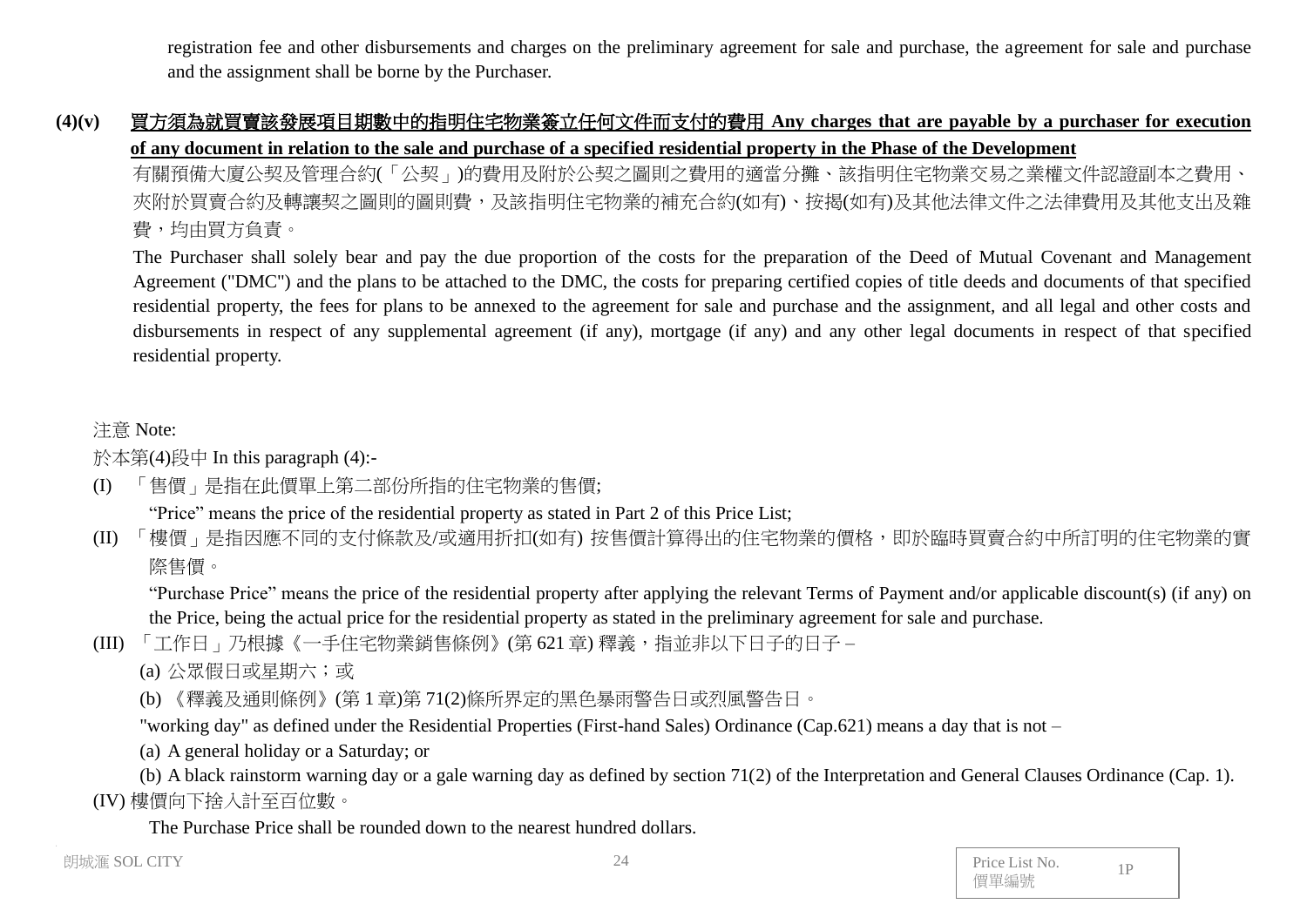(V) 「擁有人」指朗屏南物業發展有限公司,即發展項目期數的法律上的擁有人或實益擁有人。

"Owner" means Long Ping South Property Development Limited (i.e., the legal or beneficial owner of the Phase of the Development).

(VI) 「如此聘用的人」指來富投資有限公司,即擁有人聘用以統籌和監管發展項目期數的設計、規劃、建造、裝置、完成及銷售的過程的人 士。

The "Person so Engaged" means Loi Fu Investment Company Limited (i.e., the person who is engaged by the Owner to co-ordinate and supervise the process of designing, planning, constructing, fitting out, completing and marketing the Phase of the Development).

(VII) 「賣方」是上述「擁有人」及「如此聘用的人」的統稱。

"Vendor" is the collective of the "Owner" and "Person so Engaged" mentioned above.

# (5) 賣方已委任地產代理在發展項目期數中的指明住宅物業的出售過程中行事:

The Vendor has appointed estate agents to act in the sale of any specified residential property in the Phase of the Development:

賣方委任的代理: Agent appointed by the Vendor: 華懋物業代理有限公司 Chinachem Real Estate Agency Limited

華懋物業代理有限公司委任的次代理:

Sub-agents appointed by Chinachem Real Estate Agency Limited:

中原地產代理有限公司 / 美聯物業代理有限公司 / 利嘉閣地產有限公司 / 香港置業(地產代理)有限公司 / 世紀 21 集團有限公司及旗下特許經營商 / 仲量聯行有限公司 / 云房網絡(香港)代理有限公司 / 香港(國際)地產商會有限公司 / 協誠置業有限公司 / 晉誠地產代理有限公司 / 祥益地產代理有限公司 /香港地產代理商總會有限公司 / 建富物業(工商舖)有限公司

Centaline Property Agency Limited / Midland Realty International Limited / Ricacorp Properties Limited / Hong Kong Property Services (Agency) Limited / Century 21 Group Limited and Franchisees / Jones Lang LaSalle Limited / Qfang Network (Hongkong) Agency Limited / Hong Kong (International) Realty Association Limited / Hip Sing Properties Limited / Earnest Property Agency Limited / Many Wells Property Agent Limited / Hong Kong Real Estate Agencies General Association Limited / Kin Fu Realty (ICS) Limited

請注意:任何人可委任任何地產代理在購買該發展項目期數中的指明住宅物業的過程中行事,但亦可以不委任任何地產代理。